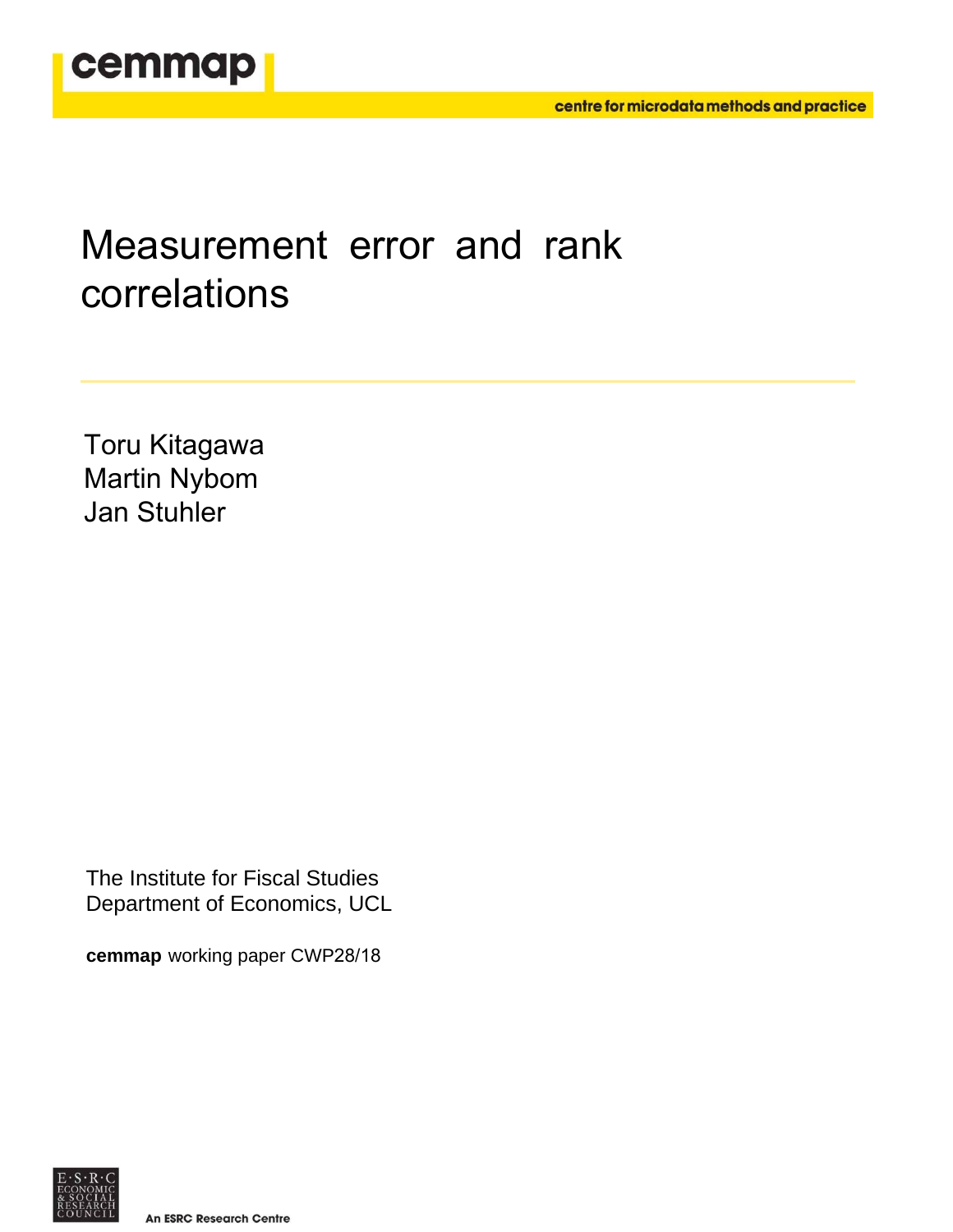## Measurement Error and Rank Correlations

Toru Kitagawa<sup>∗</sup> , Martin Nybom†and Jan Stuhler‡§

This version: April 2018

#### Abstract

This paper characterizes and proposes a method to correct for errors-in-variables biases in the estimation of rank correlation coefficients (Spearman's  $\rho$  and Kendall's  $\tau$ ). We first investigate a set of sufficient conditions under which measurement errors bias the sample rank correlations toward zero. We then provide a feasible nonparametric bias-corrected estimator based on the technique of small error variance approximation. We assess its performance in simulations and an empirical application, using rich Swedish data to estimate intergenerational rank correlations in income. The method performs well in both cases, lowering the mean squared error by 50-85 percent already in moderately sized samples  $(n = 1,000)$ .

Keywords: Errors-in-variables, Spearman's rank correlation, Kendall's tau, Small variance approximation, Intergenerational mobility.

<sup>∗</sup>University College London, Department of Economics, CeMMAP, and Kyoto University, Department of Economics, Email: t.kitagawa@ucl.ac.uk

<sup>†</sup> IFAU Uppsala, SOFI at Stockholm University, and UCLS. Email: martin.nybom@ifau.uu.se

<sup>‡</sup>Universidad Carlos III de Madrid and SOFI. Email: jan.stuhler@uc3m.es

<sup>§</sup>We would like to thank Andrew Chesher for inspiring suggestions and encouragement on this project. We also thank Cristian Bartolucci, Jesper Bagger, Yingyao Hu, Ignacio Monzón, Jeff Racine, and seminar particpants at the Workshop on Intergenerational Mobility in Madrid 2016 and the Conference on Computational and Financial Econometrics 2016 for their valuable comments. Financial support from the ESRC through the ESRC Centre for Microdata Methods and Practice (CeMMAP) (grant number RES-589-28-0001), the ERC (Starting grant No. 715940), the Ministerio Economía y Competitividad (Spain, MDM 2014-0431 and ECO2014-55858-P) and the Comunidad de Madrid (MadEco-CM S2015/HUM-3444) is gratefully acknowledged.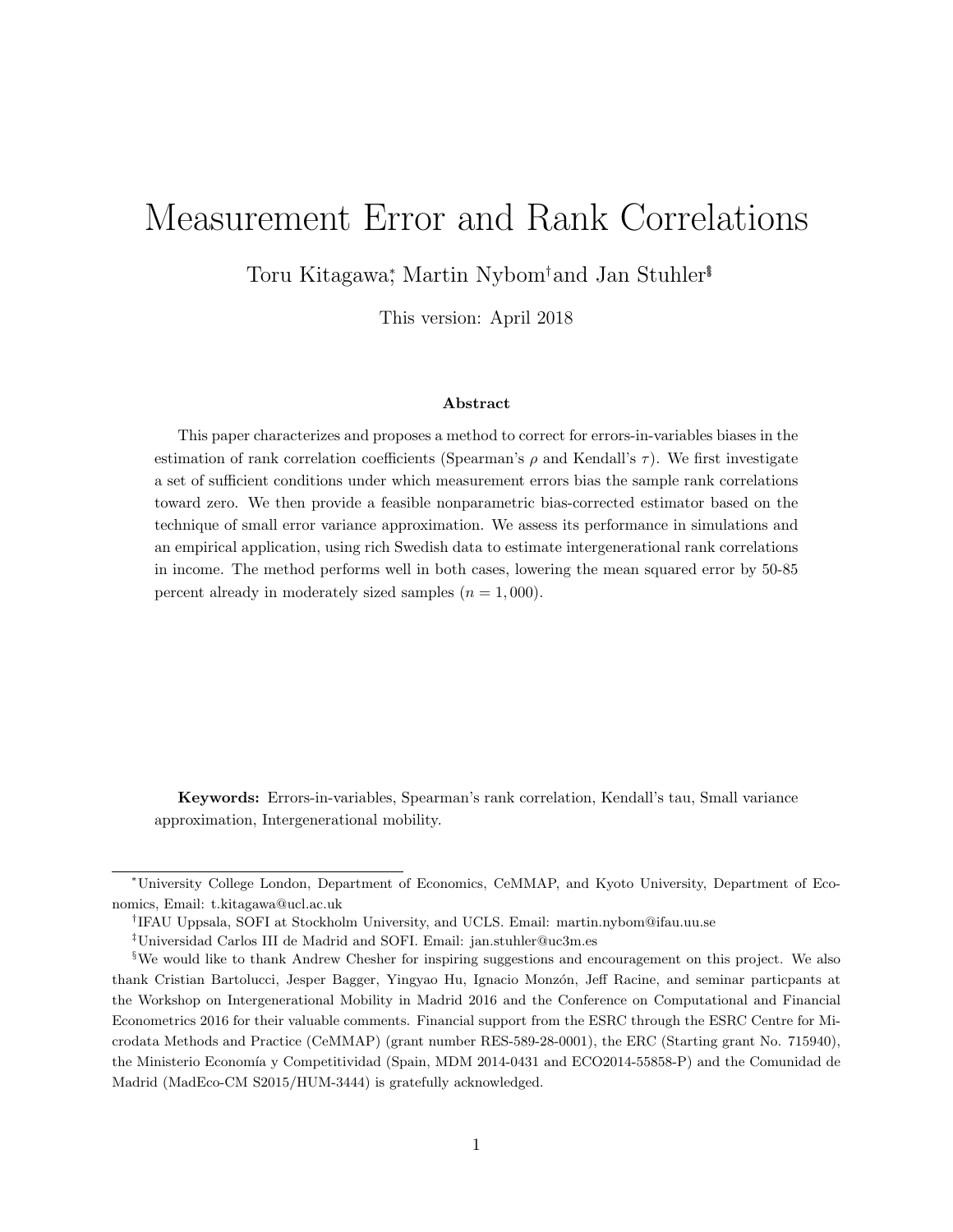## 1 Introduction

Spearman's rank correlation coefficient  $\rho$  [\(Spearman,](#page-33-0) [1904\)](#page-33-0) and Kendall's  $\tau$  [\(Kendall,](#page-32-0) [1938\)](#page-32-0) are two widely used measures of dependence of two random variables. They are invariant to monotonic transformations of the variables and provide unit-free measurements of their statistical association. While not as pervasive as in other disciplines, rank correlations are used in an increasing variety of empirical literatures in economics, including research on intergenerational mobility [\(Chetty et al.,](#page-31-0) [2014a\)](#page-31-0), labor market sorting [\(Hagedorn, Law, and Manovskii](#page-32-1) [2017\)](#page-32-1), in experimental economics [\(Dohmen and Falk,](#page-32-2) [2011\)](#page-32-2), and health economics (Abellan-Perpiñan, Bleichrodt, and Pinto-Prades,  $2009$ ).<sup>[1](#page-2-0)</sup>

However, errors-in-variables are ubiquitous in these as in other empirical applications. One common source is error in a reported variable itself. For instance, self-reported data of household expenditure, consumption or income are often contaminated by reporting errors. Measurement error may also arise if a latent variable of interest has to be approximated using observed quantities. For example, when one's lifetime or permanent income is not observed, the measurement of income at a particular age only acts as an imprecise approximation. If a variable refers to an intangible conceptual object, such as cognitive or non-cognitive ability, observable measures can only serve as proxies.

Although rank correlations are frequently estimated using imprecisely measured variables, little is known about how measurement errors influence these estimates, or how to correct for the resulting bias. This gap is notable, as the presence of measurement error is a major and often the prime motivation for the use of rank correlations. As Spearman argues [\(Spearman](#page-33-0) [1904,](#page-33-0) p. 81), "The chief [advantage of the rank method] is the large reduction of the 'accidental error'", as the conversion into ranks restricts the influence of outliers.<sup>[2](#page-2-1)</sup> Rank correlations have therefore become popular in settings in which errors-in-variables are prevalent, such as the intergenerational mobility literature (e.g. [Dahl and DeLeire,](#page-31-1) [2008;](#page-31-1) [Bhattacharya and Mazumder,](#page-30-1) [2011;](#page-30-1) [Chetty et al.,](#page-31-0) [2014a;](#page-31-0) [Chetty](#page-31-2) [et al.,](#page-31-2) [2014b;](#page-31-2) [Corak, Lindquist, and Mazumder,](#page-31-3) [2014;](#page-31-3) [Gregg, Macmillan, and Vittori,](#page-32-3) [2017;](#page-32-3) [Nybom](#page-33-1) [and Stuhler,](#page-33-1) [2017;](#page-33-1) [Bratberg et al.,](#page-30-2) [2017;](#page-30-2) [Chen, Ostrovsky, and Piraino,](#page-30-3) [2017;](#page-30-3) [Pekkarinen, Salvanes,](#page-33-2) and Sarvimäki, [2017\)](#page-33-2).

This paper analyzes the effects of measurement error on the estimation of Spearman's  $\rho$  and Kendall's  $\tau$ , and makes the following contributions. First, we provide analytical characterizations

<span id="page-2-0"></span> $1$ According to a keyword search in the database *Scopus*, the share of economics articles that report rank correlations has doubled in the 2010s compared to previous decades, and increased also in comparison to linear regression or correlation coefficients.

<span id="page-2-1"></span><sup>2</sup>Spearman favored the use of rank correlation coefficients (see Part I of [Spearman](#page-33-0) [1904\)](#page-33-0), but developed a method to correct for measurement error for the Pearson correlation instead (Part II of [Spearman](#page-33-0) [1904\)](#page-33-0). Due to their nonlinear nature, it is more difficult to characterize the effect of measurement error on rank correlations. Spearman's correction for attenuation is not applicable, as it builds on the assumption that the errors are uncorrelated to true values, while they are always negatively correlated in ranks.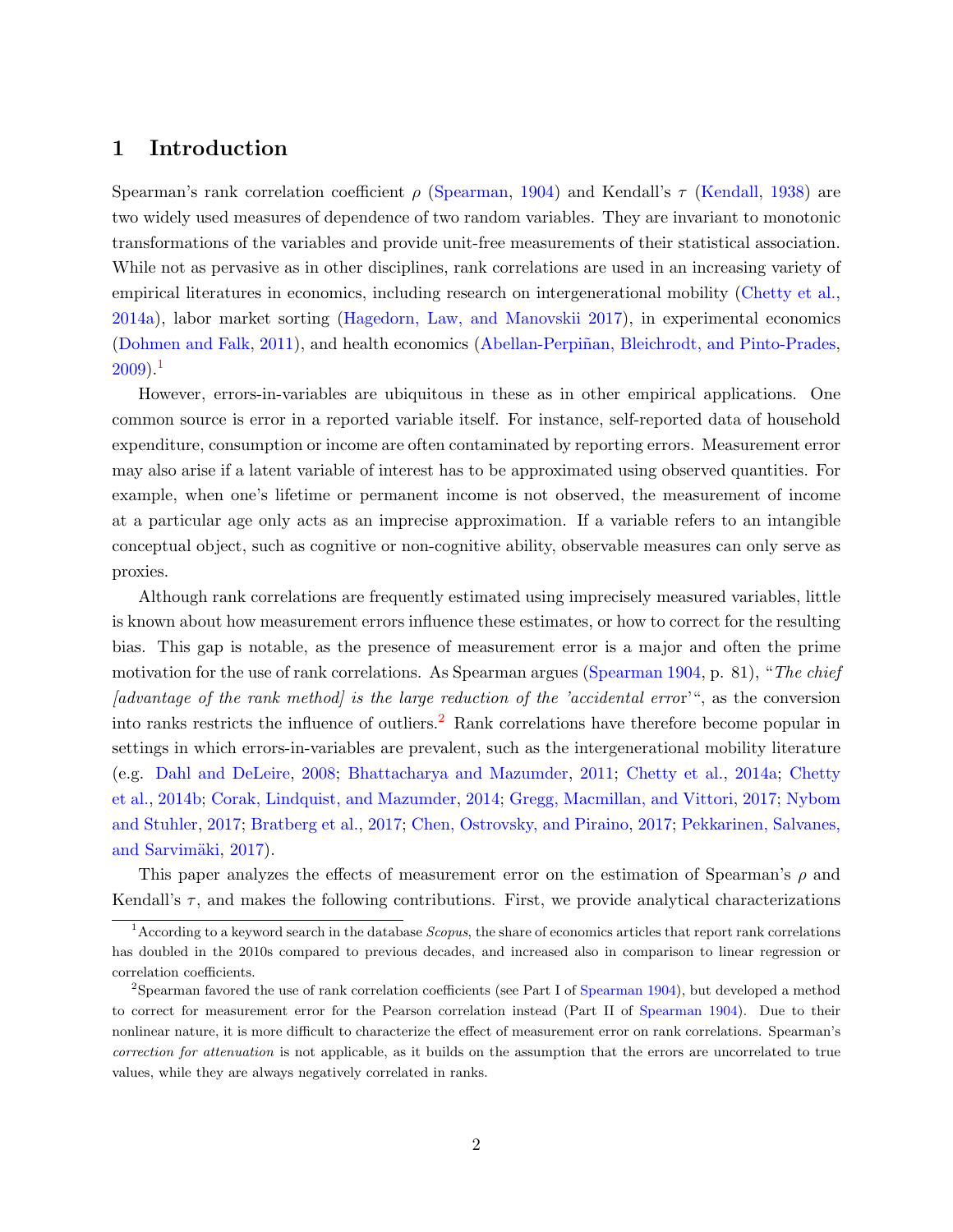of the errors-in-variables biases, allowing us to investigate whether and when the sample rank correlations identify the signs of the rank correlations of the true measurements. Second, we propose bias-corrected estimation methods for both Spearman's and Kendall's rank correlations that can be applied under classical and certain types of non-classical measurement error. We assess their performances in both simulations and a real empirical example in the context of intergenerational mobility research.

Our bias-correction proposal builds on the idea of small variance approximation introduced by [Chesher](#page-31-4) [\(1991\)](#page-31-4). The method yields an approximation of the measurement error bias by exploiting a series expansion of the estimand with respect to the measurement error variances. The expansion leads to an accurate approximation when these variances are close to zero. The first-order terms in the expansion, which are functionals of the distribution of the underlying true measurements multiplied by the measurement error variances, can capture the first-order influence of the measurement errors on the parameter estimate of interest. Following the general construction of a feasible bias-corrected estimator in [Chesher](#page-31-4) [\(1991\)](#page-31-4), we then construct bias-corrected estimators for Spearman's  $\rho$  and Kendall's  $\tau$  by estimating the first-order bias terms nonparametrically and subtracting them from the sample estimates. We assess their performance by means of Monte Carlo studies. Depending on sample size and variance of the measurement error, the bias-corrected estimators reduce the bias by between 50 and 80 percent relative to estimators that ignore the measurement errors. The mean squared error (MSE) improves in samples as small as  $n = 100$ , and the MSE reductions become substantial at larger error variances or larger sample sizes (up to 85 percent at  $n = 1000$ ).

Applications of the small error variance approximation appear in various contexts in econo-metrics and applied economics.<sup>[3](#page-3-0)</sup> In the context of measurement error, all existing work invokes a classical errors-in-variables model, i.e. assuming that the errors are independent of the underlying true measurements. One notable feature of the approach when applied to rank correlations is that it can accommodate non-classical measurement errors if their dependence on the true measurements is constrained in some form. Specifically, our bias-correction formulas remain valid in the following two scenarios. First, if the error depends on the true measurement only through its conditional mean and the conditional mean does not alter the population ranking of the true measurements. Second, if the dependence between the errors and the true measurements arises because the measurements are strictly increasing and nonlinear transformations of the object defined as the true measurement plus an additive error. These capabilities of accommodating non-classical errors stem from the invariance property of the rank correlation coefficients to monotonic transformations, and enhance the applicability of the correction method in empirically relevant problems.

<span id="page-3-0"></span><sup>&</sup>lt;sup>3</sup>They include measurement errors in inequality and social welfare measurements [\(Chesher and Schluter,](#page-31-5) [2002\)](#page-31-5), random coefficients in discrete choice [\(Chesher and Silva,](#page-31-6) [2002\)](#page-31-6), errors in covariates in program evaluation [\(Battistin](#page-30-4) [and Chesher,](#page-30-4) [2014\)](#page-30-4), quantile regressions with mismeasured regressors [\(Chesher,](#page-31-7) [2017\)](#page-31-7), and violation of instrument monotonicity in the local average (marginal) treatment effect model [\(Klein,](#page-32-4) [2010\)](#page-32-4), to list a few.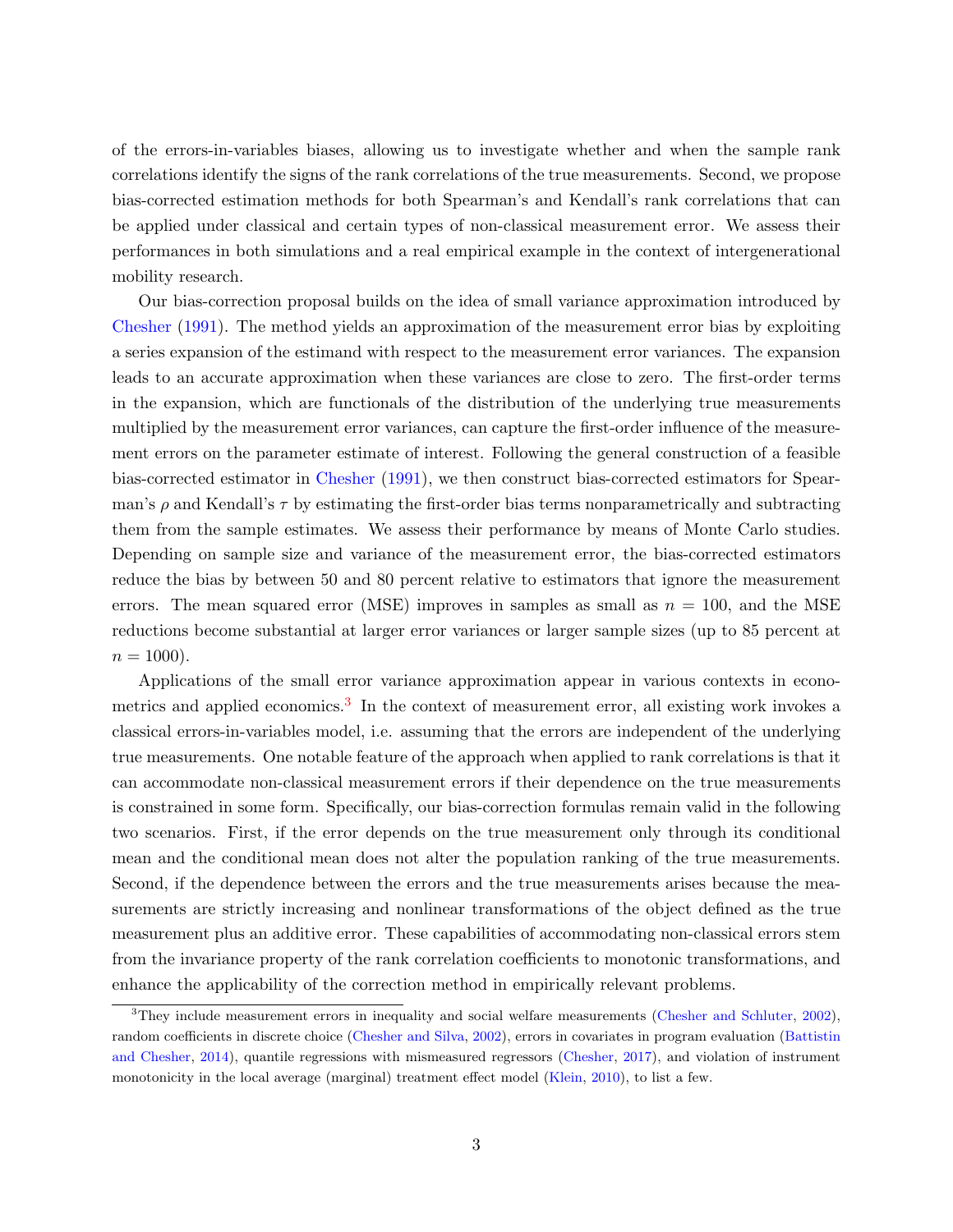Our empirical application concerns the estimation of Spearman's  $\rho$  and Kendall's  $\tau$  of father's and son's lifetime incomes using rich administrative data on life-cycle incomes and parent-child links for Sweden. Since the data set contains annual incomes that span most of the lifecycle of both fathers and their sons we can construct approximate measurements of lifetime income. We then compare our bias-corrected estimates based on snapshots of income at a certain age with estimates of Spearman's  $\rho$  and Kendall's  $\tau$  based on our measures of lifetime income. We find that for sufficiently large samples (for  $n = 1000$ ), the bias-corrected estimator reduces the MSE by between 50 and 60 percent compared to the estimator with no bias correction, while the reduction is less substantial in smaller samples.<sup>[4](#page-4-0)</sup> This finding suggests that our correction method is a useful tool for the estimation of intergenerational income correlations in settings in which incomes are observed only over limited periods, as is typically the case. To our knowledge, previous work has not examined the actual bias-correction performance of small variance approximations in real data, since precise measurements and a bias-free parameter estimate are usually unavailable. In contrast, we can keep the distributions of true measurements and measurement errors at those obtained from the rich data, and compare the MSE performances of our bias-corrected methods to the "oracle" procedure that we would run were the true measurements not available.

Despite the long history of Spearman's  $\rho$  and Kendall's  $\tau$  in statistics, surprisingly little work exists on their relationship with measurement error. Bartolucci, Devicienti, and Monzón [\(2015\)](#page-30-5) show that measurement error causes an attenuation bias for Kendall's  $\tau$  in a setup where the unobserved true measurements are functions of a scalar unobserved random variable. Our analysis allows for a more general setting where the unobserved true measurements have a non-degenerate bivariate distribution. [Nybom and Stuhler](#page-33-1) [\(2017\)](#page-33-1) study how various summary measures of the dependence between parent and child income compare in annual and lifetime incomes, and propose a correction method for Spearman's  $\rho$  under the assumption that the measurement error in ranks can be well described by a linear projection. While this property is shown to hold approximately in their data, it is not generally known what assumptions on the underlying distributions that can guarantee it. Our analysis here does not rely on assumptions on the error in ranks, but on the actual values underlying those ranks. [An, Wang, and Xiao](#page-30-6) [\(2017\)](#page-30-6) analyze identification and estimation of an intergenerational mobility function in a setting in which the relation between measurement error and true measures can deviate from the classical errors-in-variables model.

The remainder of the paper is organized as follows. Section [2](#page-5-0) lays out the framework of small variance approximation and derives an analytical expression of the first-order bias. It also shows analytical results concerning the attenuation bias and extensions to settings with non-classical errors-in-variables. Section [3](#page-11-0) proposes plug-in based bias-corrected estimators for Spearman's  $\rho$ and Kendall's  $\tau$ . To assess the actual performance of the method, we conduct extensive Monte

<span id="page-4-0"></span><sup>&</sup>lt;sup>4</sup>We restrict our analyses to sample sizes up to  $n = 1000$ . However, since the variance of the bias-corrected estimator decreases with sample size, the MSE reduction is likely to be even larger for larger sample sizes.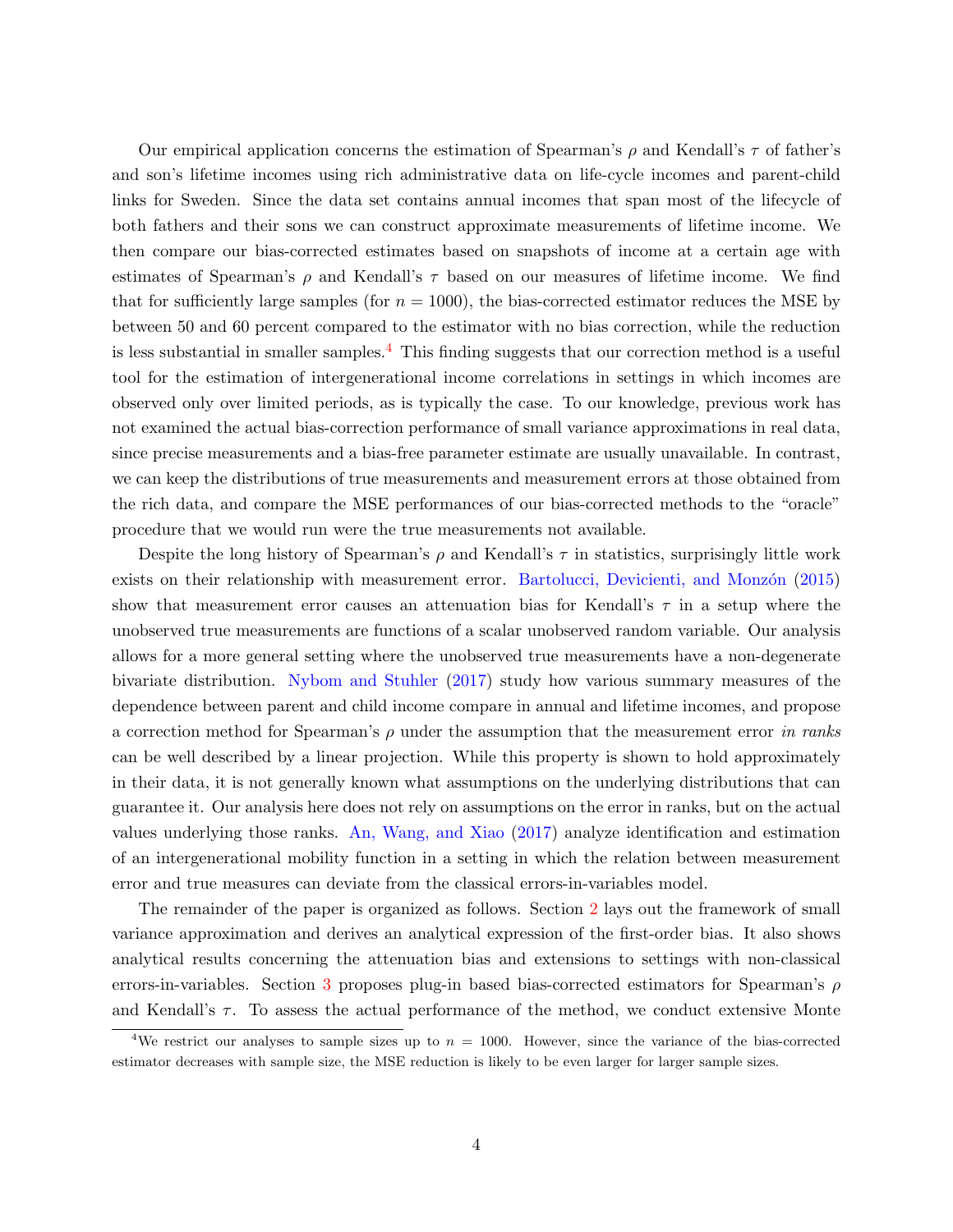Carlo studies in Section [4.](#page-13-0) Section [5](#page-22-0) illustrates the empirical implementation of our method using Swedish income data, and Section [6](#page-28-0) concludes. Proofs omitted from the main text are collected in the Appendix.

## <span id="page-5-0"></span>2 Measurement Error Bias: Small Error Variance Approximation

Consider continuously distributed bivariate random variables  $(X, Y) \in \mathbb{R}^2$  with the joint cdf  $F_{X,Y}(\cdot,\cdot)$ . Assume that  $(X,Y)$  are observable and measure latent random variables  $(X^*,Y^*)\in\mathcal{R}^2$ subject to additive measurement errors;

<span id="page-5-2"></span>
$$
X = X^* + \mu_{\epsilon_X} + \sigma_{\epsilon_X} \epsilon_X,
$$
  
\n
$$
Y = Y^* + \mu_{\epsilon_Y} + \sigma_{\epsilon_Y} \epsilon_Y,
$$
\n(2.1)

where  $\epsilon_X$  and  $\epsilon_Y$  are random variables with mean zero, unit marginal variances, and finite thirdorder moments,  $\mu_{\epsilon_X}$  and  $\mu_{\epsilon_Y}$  are the means of the measurement errors, and  $\sigma_{\epsilon_X} \ge 0$  and  $\sigma_{\epsilon_Y} \ge 0$ are the standard deviations of the measurement errors. As evident from this representation, we assume the measurement errors,  $X - X^*$  and  $Y - Y^*$  have finite variances with potentially nonzero means. The baseline setup of our analysis assumes classical measurement errors.

## <span id="page-5-1"></span>Assumption 2.1.  $(\epsilon_X, \epsilon_Y)$  are statistically independent of  $(X^*, Y^*)$ .

Even though the rank correlations between X and Y and  $X^*$  and  $Y^*$  are invariant to monotonic transformations, validity of the additive measurement error representation with Assumption [2.1](#page-5-1) is not. Admitting  $(2.1)$  and imposing Assumption [2.1](#page-5-1) for a particular scale of measurement of  $(X, Y)$ , nonlinear transformations of  $(X, Y)$  does not guarantee the existence of the additive representation in the form of [\(2.1\)](#page-5-2) for the transformed measurements with additive classical measurement errors. As a result, the bias-correction procedure proposed in this paper is *not* generally transformation invariant, and this encourages us to argue for which scale of measurements of  $(X, Y)$ , the additive error representation of [\(2.1\)](#page-5-2) and Assumption [2.1](#page-5-1) is reasonable in view of economic theory or any available knowledge of the sampling process.

While the classical measurement error assumption can be restrictive in some contexts, we maintain it in our baseline setup. In Section [2.4](#page-10-0) below, we relax the classical measurement error assumption and allow the errors to be correlated with  $X^*$  and  $Y^*$ .

We do not constrain the covariance of the measurement errors, so  $\epsilon_X$  and  $\epsilon_Y$  can have nonzero correlation  $\sigma_{\epsilon_X \epsilon_Y} \equiv Corr(\epsilon_X, \epsilon_Y) = Cov(\epsilon_X, \epsilon_Y)$ . We denote the joint cdf of  $(X^*, Y^*)$  by  $F_{X^*, Y^*}(\cdot, \cdot)$ , and the cdfs of  $(\epsilon_X, \epsilon_Y)$ ,  $\epsilon_X$ , and  $\epsilon_Y$  by  $G_{\epsilon_X, \epsilon_Y}(\cdot, \cdot)$ ,  $G_{\epsilon_X}(\cdot)$ , and  $G_{\epsilon_Y}(\cdot)$ , respectively. The next assumption imposes continuity and smoothness of the distribution of  $(X^*, Y^*)$ .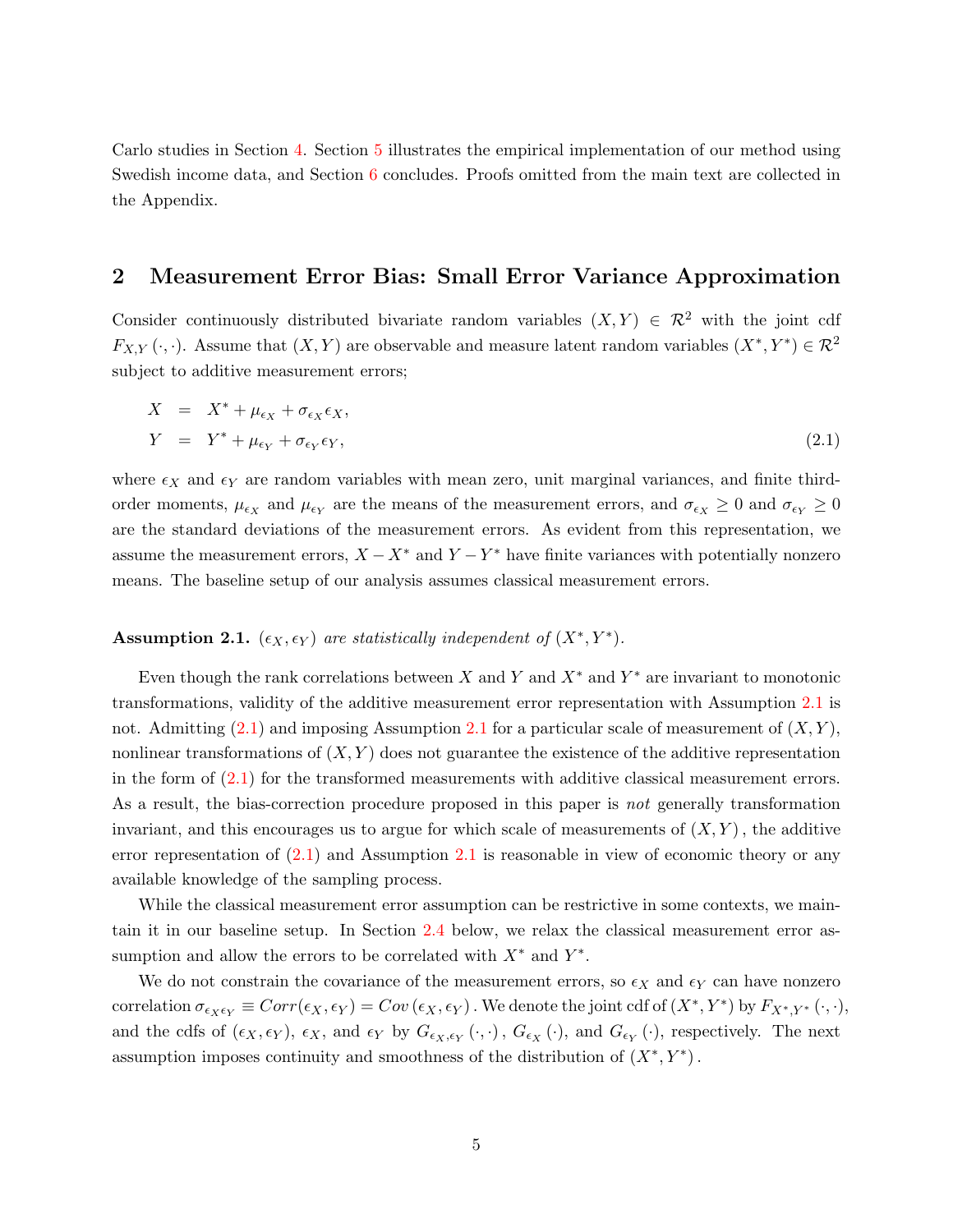<span id="page-6-0"></span>**Assumption 2.2.** (i)  $F_{X^*,Y^*}(\cdot, \cdot)$  has bounded probability density with respect to the Lebesgue measure on  $\mathcal{R}^2$ .

(ii) The density function of  $F_{X^*,Y^*}(\cdot,\cdot)$  is everywhere three-times continuously differentiable.

#### 2.1 Spearman's  $\rho$  and Kendall's  $\tau$

The Spearman's rank correlation coefficient  $\rho$  of bivariate random variables  $(X, Y)$  is defined by the correlation of ranks  $Corr(F_X(X), F_Y(Y))$ . For our purpose of characterizing and correcting the measurement error bias, it is convenient to express  $\rho$  in terms of the probabilities of concordance and discordance. To do so, let  $(X_1, Y_1), (X_2, Y_2)$ , and  $(X_3, Y_3)$  be independent copies of  $(X, Y) \sim F_{X,Y}$ . Following equation (5.1.14) of [Nelsen](#page-32-5) [\(2006\)](#page-32-5),  $\rho$  can be equivalently written as three times the difference between the concordance and discordance probabilities of  $(X_1, Y_1)$  and  $(X_2, Y_3)$ ,

<span id="page-6-1"></span>
$$
\rho = 3 \left[ \Pr\left( (X_1 - X_2)(Y_1 - Y_3) > 0 \right) - \Pr\left( (X_1 - X_2)(Y_1 - Y_3) < 0 \right) \right]
$$
\n
$$
= 6 \left[ \Pr(X_1 > X_2, Y_1 > Y_3) + \Pr(X_1 < X_2, Y_1 < Y_3) \right] - 3.
$$
\n
$$
= 12 \Pr(X_1 > X_2, Y_1 > Y_3) - 3,
$$
\n
$$
(2.2)
$$

where the second equality follows by noting that  $Pr(X_1 > X_2, Y_1 < Y_3) = \frac{1}{2} - Pr(X_1 < X_2, Y_1 < Y_3)$ and  $Pr(X_1 < X_2, Y_1 > Y_3) = \frac{1}{2} - Pr(X_1 > X_2, Y_1 > Y_3)$ , and the third equality follows by noting that  $Pr(X_1 < X_2, Y_1 < Y_3) = Pr(Y_1 < Y_3) - Pr(X_1 > X_2) + Pr(X_1 > X_2, Y_1 > Y_3) = Pr(X_1 > X_2)$  $X_2, Y_1 > Y_3$ .

Kendall's  $\tau$  for continuous bivariate random variables  $(X, Y)$  is defined as the difference between the concordance and discordance probabilities of  $(X_1, Y_1)$  and  $(X_2, Y_2)$ ,

<span id="page-6-2"></span>
$$
\tau \equiv \Pr\left((X_1 - X_2)(Y_1 - Y_2) > 0\right) - \Pr\left((X_1 - X_2)(Y_1 - Y_2) < 0\right)
$$
  
= 
$$
4\Pr(X_1 > X_2, Y_1 > Y_2) - 1.
$$
 (2.3)

Let  $(X_1^*, Y_1^*)$ ,  $(X_2^*, Y_2^*)$ , and  $(X_3^*, Y_3^*)$  be independent copies of  $(X^*, Y^*) \sim F_{X^*, Y^*}$ , and denote the Spearman's and Kendall's rank correlations of  $(X^*, Y^*)$  by  $\rho^*$  and  $\tau^*$ , respectively.

Given a random sample of observable measurements  $(X, Y)$ , we can consistently estimate Spearman's  $\rho$  and Kendall's  $\tau$  by their sample analogues. However, if the measurements  $(X, Y)$  are subject to nondegenerate measurement errors as in [\(2.1\)](#page-5-2), they are generally biased estimators for  $\rho^*$  and  $\tau^*$ . In Section [2.3,](#page-8-0) we investigate the conditions under which  $\tau$  is subject to attenuation bias, and the signs of  $\rho^*$  and  $\tau^*$  are identified. Without strong distributional assumptions on the measurement errors, it is not feasible to nonparametrically identify  $\rho^*$  and  $\tau^*$ . To develop a feasible and widely applicable way to reduce the biases, we consider approximating the bias of  $\rho$  by applying the small error variance approximation of [Chesher](#page-31-4) [\(1991\)](#page-31-4).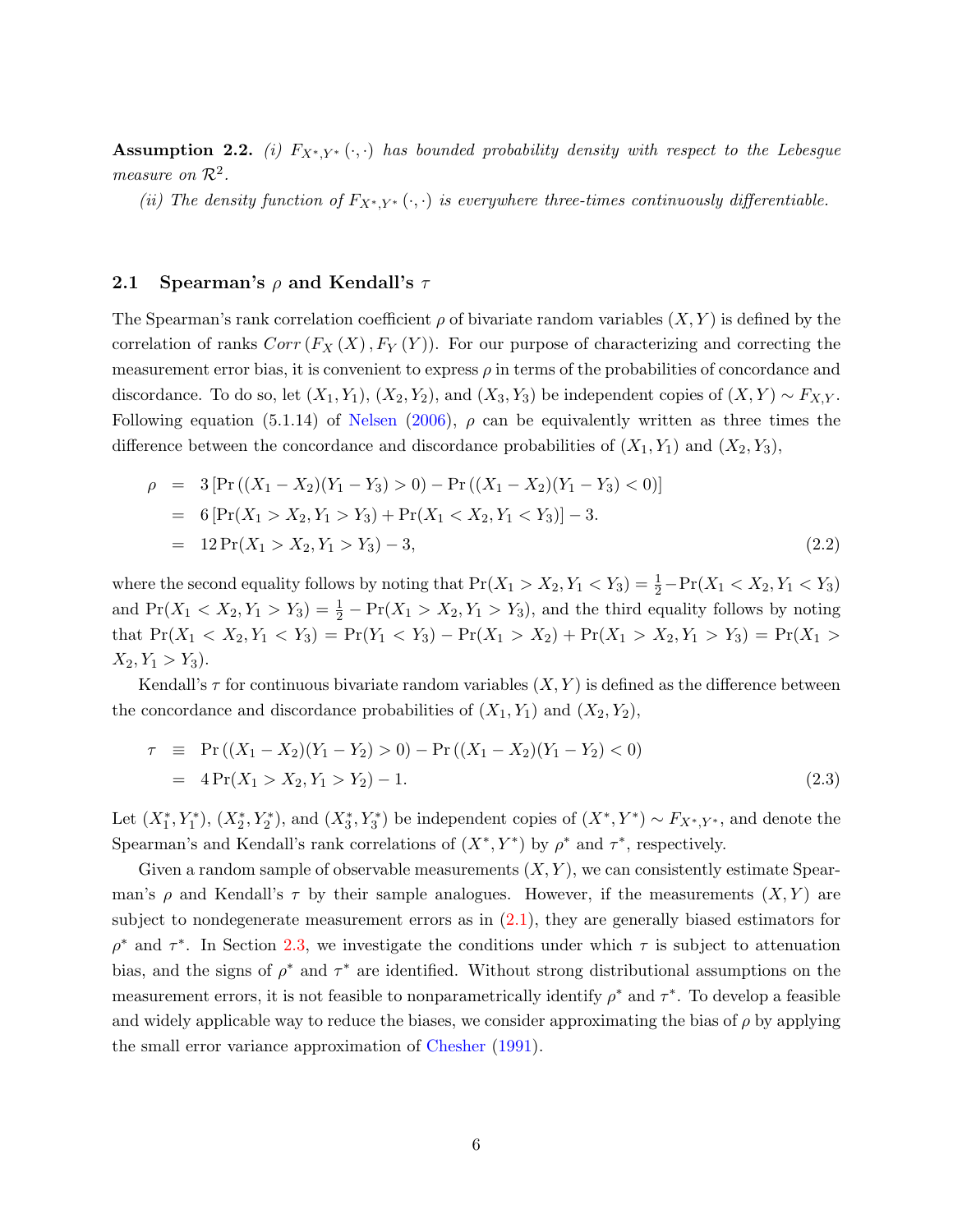#### 2.2 Small Error Variance Approximations for Measurement Error Bias

For  $k, l = 1, 2, 3, k \neq l$ , let  $\Delta_{kl} X = X_k - X_l$ ,  $\Delta_{kl} Y = Y_k - Y_l$ ,  $\Delta_{kl} X^* = X_k^* - X_l^*$ ,  $\Delta_{kl} Y^* = Y_k^* - Y_l^*$ ,  $\Delta_{kl} \epsilon_X = \epsilon_{X_k} - \epsilon_{X_l}$ , and  $\Delta \epsilon_Y = \epsilon_{Y_k} - \epsilon_{Y_l}$ . We denote their joint distribution functions by  $F_{\Delta_{kl}X, \Delta_{k'l}}$ ,  $F_{\Delta_{kl}X^*,\Delta_{k'l'}Y^*}$  and  $G_{\Delta_{kl}\epsilon_X,\Delta_{k'l'}\epsilon_Y}$ , respectively. The measurement equations  $(2.1)$  and Assumption [2.1](#page-5-1) imply that

$$
\Pr(X_k > X_l, Y_{k'} > Y_{l'}) = \Pr(\Delta_{lk} X^* < \sigma_{\epsilon_X} \Delta_{kl} \epsilon_X, \Delta_{l'k'} Y^* < \sigma_{\epsilon_Y} \Delta_{k'l'} \epsilon_Y)
$$
  
= 
$$
\int_{-\infty}^{\infty} \int_{-\infty}^{\infty} F_{\Delta_{lk} X^*, \Delta_{l'k'} Y^*} (\sigma_{\epsilon_X} \Delta_{kl} \epsilon_X, \sigma_{\epsilon_Y} \Delta_{k'l'} \epsilon_Y) dG_{\Delta_{kl} \epsilon_X, \Delta_{k'l'} \epsilon_Y}
$$

where the second line follows as the convolution of  $(\Delta_{lk} X^*, \Delta_{l'k'} Y^*)$  with independent random variables  $(\Delta_{kl} \epsilon_X, \Delta_{k'l'} \epsilon_Y)$ . Viewing  $Pr(X_k > X_l, Y_{k'} > Y_{l'})$  as a function of  $(\sigma_{\epsilon_X}, \sigma_{\epsilon_Y})$  and imposing Assumption [2.2,](#page-6-0) we consider the second-order Taylor expansion of  $Pr(X_k > X_l, Y_{k'} > Y_{l'})$  around  $(\sigma_{\epsilon_X}, \sigma_{\epsilon_Y}) = (0, 0)$ . Since  $\Pr(X_k > X_l, Y_{k'} > Y_{l'})$  at  $(\sigma_{\epsilon_X}, \sigma_{\epsilon_Y}) = (0, 0)$  equals  $\Pr(X_k^* > X_l^*, Y_{k'}^* > Y_{l'})$  $Y_{l'}^*$ , this expansion provides an approximation of the measurement error bias in  $Pr(X_k > X_l, Y_{k'} >$  $Y_{l^{\prime}}).$ 

Lemma [A1.1](#page-34-0) in Appendix shows that this expansion yields

$$
\Pr(X_k > X_l, Y_{k'} > Y_{l'}) = \Pr(X_k^* > X_l^*, Y_k^* > Y_l^*) + \frac{1}{2} f'_{\Delta_{lk} X^* | \Delta_{l'k'} Y^* < 0}(0) \sigma_{\epsilon_X^2} + \frac{1}{2} f'_{\Delta_{l'k'} Y^* | \Delta_{lk} X^* < 0}(0) \sigma_{\epsilon_Y^2}
$$
\n
$$
+ [1_{k=k'} - 1_{k=l'} - 1_{l=k'} + 1_{l=l'}] f_{\Delta_{lk} X^*, \Delta_{l'k'} Y^*}(0, 0) \sigma_{\epsilon_X \epsilon_Y} \sigma_{\epsilon_Y} \sigma_{\epsilon_Y}
$$
\n
$$
+ O((\sigma_{\epsilon_X} + \sigma_{\epsilon_Y})^3).
$$

where  $f_{\Delta_{lk}X^*|\Delta_{l'k'}Y^*\leq 0}(\cdot)$  is the pdf of  $\Delta_{lk}X$  conditional on  $\Delta_{l'k'}Y^*\leq 0$ ,  $f_{\Delta_{l'k'}Y^*|\Delta_{lk}X^*\leq 0}(\cdot)$  is the pdf of  $\Delta_{l'k'}Y^*$  conditional on  $\Delta_{lk}X^* \leq 0$ , and  $f_{\Delta_{lk}X^*,\Delta_{l'k'}Y^*}(\cdot,\cdot)$  is the joint pdf of  $(\Delta_{lk}X^*,\Delta_{l'k'}Y^*)$ . Plugging this expansion into [\(2.2\)](#page-6-1) and [\(2.3\)](#page-6-2), we obtain the small error variance approximations of  $\rho$  and  $\tau$ .

<span id="page-7-1"></span>Proposition [2.1](#page-5-1). Under Assumptions 2.1 and [2.2,](#page-6-0)

$$
\rho = \rho^* + 6f'_{\Delta_{21}X^*|\Delta_{31}Y^*<0}(0)\sigma_{\epsilon_X}^2 + 6f'_{\Delta_{31}Y^*|\Delta_{21}X^*<0}(0)\sigma_{\epsilon_Y}^2 +12f_{\Delta_{21}X^*,\Delta_{31}Y^*}(0,0)\sigma_{\epsilon_X\epsilon_Y}\sigma_{\epsilon_X}\sigma_{\epsilon_Y} + O((\sigma_{\epsilon_X} + \sigma_{\epsilon_Y})^3),
$$
\n(2.4)

<span id="page-7-0"></span>
$$
\tau = \tau^* + 2f'_{\Delta_{21}X^*|\Delta_{21}Y^* \leq 0}(0)\sigma_{\epsilon_X}^2 + 2f'_{\Delta_{21}Y^*|\Delta_{21}X^* \leq 0}(0)\sigma_{\epsilon_Y}^2 + 8f_{\Delta_{21}X^*,\Delta_{21}Y^*}(0,0)\sigma_{\epsilon_X\epsilon_Y}\sigma_{\epsilon_X}\sigma_{\epsilon_Y} + O((\sigma_{\epsilon_X} + \sigma_{\epsilon_Y})^3).
$$
\n(2.5)

This proposition shows that the first-order measurement error biases of Spearman's  $\rho$  and Kendall's  $\tau$  depend on the density or the density derivatives of the joint or conditional distributions of  $(\Delta_{21}X^*, \Delta_{l'k'}Y^*)$  at the origin, where  $(l', k') = (3, 1)$  for Spearman's  $\rho$  and  $(l', k') = (2, 1)$  for Kendall's  $\tau$ . These expressions of the bias approximations facilitate nonparametric estimation of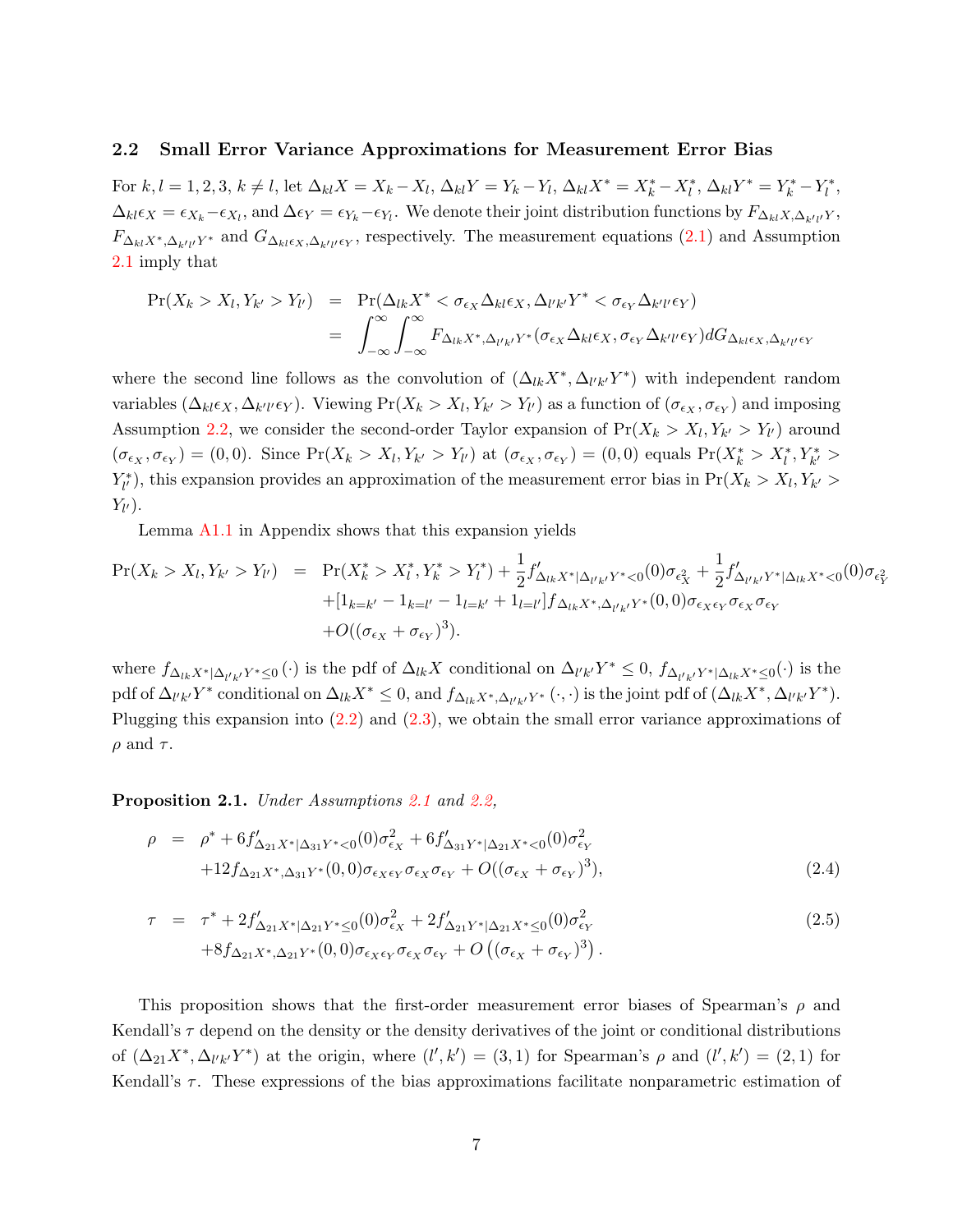the biases (given a user's choice of  $(\sigma_{\epsilon_X}^2, \sigma_{\epsilon_Y}^2, \sigma_{\epsilon_X \epsilon_Y})$ ), as we discuss further in Section [3.](#page-11-0) The validity of these bias approximations does not require any distributional assumptions of the true measurements and errors. Furthermore, these approximation formulae remain valid even if we relax the classical mesurement error assumption to a certain extent (see Section [2.4](#page-10-0) below). The quality of approximation, however, crucially depends on the magnitudes of the measurement error biases relative to the variances of  $X^*$  and  $Y^*$ . We assess the quality of approximations by simulation in Section [4.](#page-13-0)

#### <span id="page-8-0"></span>2.3 Attenuation Bias and Identifying Signs

It is well known that the Pearson's correlation coefficient of  $(X, Y)$  identifies the sign of the correlation coefficient of  $(X^*, Y^*)$ , but underestimates its magnitude. This is the well-known attenuation bias caused by classical measurement errors. Are the rank correlation coefficients also subject to attenuation bias? In this section, we characterize a set of sufficient conditions that implies an attenuation bias for  $\tau$  and the sign identification of  $\rho$  and  $\tau$ .

We start with our analysis of Kendall's  $\tau$ . Suppose Assumption [2.1](#page-5-1) holds and  $\epsilon_X$  is independent of  $\epsilon_Y$ . Then,  $\tau$  admits the following representation:

<span id="page-8-1"></span>
$$
\tau = 2 \int_{-\infty}^{\infty} \int_{-\infty}^{y_1^*} b(y_1^*, y_2^*) \left[ 2 \Pr\left(X_1 > X_2 | y_1^*, y_2^*\right) - 1 \right] dF_{Y^*}\left(y_2^*\right) dF_{Y^*}\left(y_1^*\right),\tag{2.6}
$$

where  $b(y_1^*, y_2^*) = 2 \Pr(Y_1 > Y_2 | y_1^*, y_2^*) - 1$ . See Appendix [A1](#page-34-1) for a derivation of [\(2.6\)](#page-8-1). On the other hand, note that  $\tau^*$  can be written as

<span id="page-8-2"></span>
$$
\tau^* = 2[2\Pr(X_1^* > X_2^*, Y_1^* > Y_2^*) - \Pr(Y_1^* > Y_2^*)]
$$
  
= 
$$
2\int_{-\infty}^{\infty} \int_{-\infty}^{y_1^*} [2\Pr(X_1^* > X_2^* | y_1^*, y_2^*) - 1] dF_{Y^*}(y_2^*) dF_{Y^*}(y_1^*).
$$
 (2.7)

A comparison of [\(2.6\)](#page-8-1) and [\(2.7\)](#page-8-2) shows that if (i)  $0 \le b(y_1^*, y_2^*) \le 1$  and (ii)  $\frac{1}{2} \le Pr(X_1 > X_2 | y_1^*, y_2^*) \le$  $Pr(X_1^* > X_2^* | y_1^*, y_2^*)$  hold for all  $y_1^* > y_2^*$ , the sign of  $\tau$  agrees with the sign of  $\tau^*$  but  $\tau$  is biased toward zero. The condition (i) always holds under the classical measurement errors, since the facts that  $Pr(Y_1 > Y_2 | y_1^*, y_2^*) = Pr(\Delta_{21} \epsilon_Y < \sigma_{\epsilon_Y}^{-1} (y_1^* - y_2^*))$  holds and  $\Delta_{21} \epsilon_Y$  has median zero imply  $\frac{1}{2} \leq \Pr(Y_1 > Y_2 | y_1^*, y_2^*) \leq 1$  for any  $y_1^* \geq y_2^*$ . Hence, the condition (ii) is sufficient for  $\tau$ to be attenuated in case of  $\tau^* \geq 0$ . Along the same line of argument, if  $Pr(X_1^* > X_2^* | y_1^*, y_2^*) \leq$  $Pr(X_1 > X_2 | y_1^*, y_2^*) \leq \frac{1}{2}$  $\frac{1}{2}$  for all  $y_1^* > y_2^*$ ,  $\tau$  has an attenuation bias when  $\tau^* \leq 0$ . We summarize these results in the next proposition.

<span id="page-8-3"></span>**Proposition 2.2.** Suppose Assumption [2.1](#page-5-1) holds and  $\epsilon_X$  is independent of  $\epsilon_Y$ . (i) If  $\frac{1}{2} \leq \Pr(X_1 > X_2 | y_1^*, y_2^*) \leq \Pr(X_1^* > X_2^* | y_1^*, y_2^*)$  holds for every  $y_1^* > y_2^*$ , then  $0 \leq \tau \leq \tau^*$ .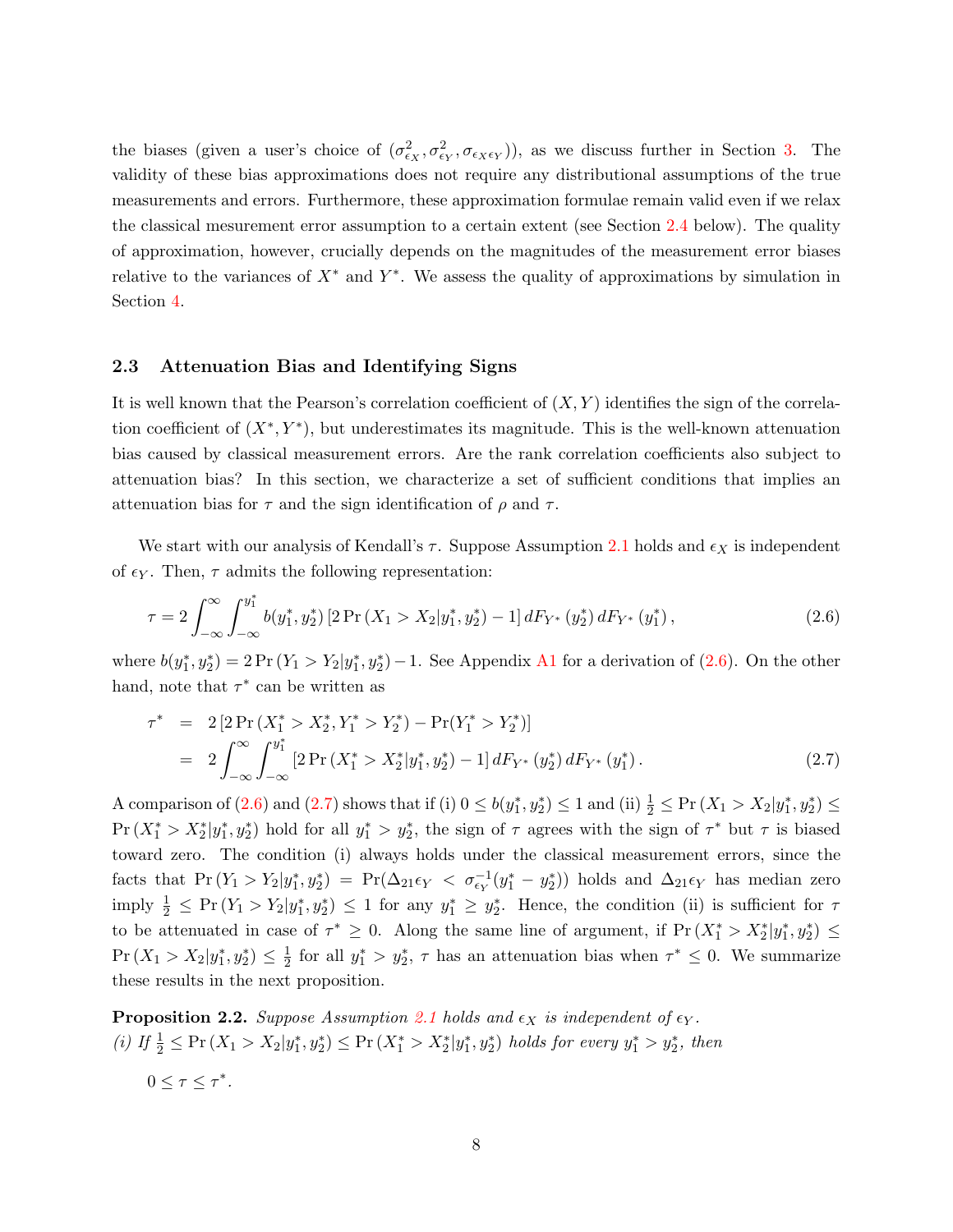(ii) Symmetrically, if  $Pr(X_1^* > X_2^* | y_1^*, y_2^*) \leq Pr(X_1 > X_2 | y_1^*, y_2^*) \leq \frac{1}{2}$  $\frac{1}{2}$  holds for every  $y_1^* > y_2^*$ , then  $\tau^* \leq \tau \leq 0.$ 

The conditions of Proposition [2.2](#page-8-3) (i) or (ii) can be implied if we restrict the joint distribution of  $(X^*, Y^*)$  to a class characterized by the next proposition:

<span id="page-9-0"></span>**Proposition 2.3.** Suppose Assumption [2.1](#page-5-1) holds and  $\epsilon_X$  is independent of  $\epsilon_Y$ . If  $Pr(X^* > x | Y^* =$ y) is nondecreasing in y for all x and the distribution of  $(X_1^* - X_2^*)$  conditional on  $\{Y_1^* = y_1^*, Y_2^* =$  $y_2^*, y_1^* > y_2^*$  is symmetric and unimodal with the nonnegative mode for any  $y_1^* > y_2^*$ , then the condition of Proposition [2.2](#page-8-3) (i) holds. Symmetrically, if  $Pr(X^* > x | Y^* = y)$  is nonincreasing in y for all x and the distribution of  $(X_1^* - X_2^*)$  conditional on  $\{Y_1^* = y_1^*, Y_2^* = y_2^*, y_1^* > y_2^*\}$  is symmetric and unimodal with nonpositive mode, then the condition of Proposition [2.2](#page-8-3) (ii) holds.

The assumption that  $Pr(X^* > x | Y^* = y)$  is non-decreasing in y for all x corresponds to the concept of stochastically increasing positive dependence defined in [Lehmann](#page-32-6) [\(1966\)](#page-32-6). This is a concept of strong positive dependence that is invariant to monotonic transformations and implies positive rank correlations. The same concept has been referred to as stochastic monotonicity in the literature (see, e.g., [Lee., Linton, and Whang](#page-32-7) [\(2009\)](#page-32-7) and [Delgado and Escanciano](#page-31-8) [\(2012\)](#page-31-8)). The assumption is likely to hold in the intergenerational context considered in our empirical application, as we discuss below.

Note that the attenuation bias result of Proposition [2.2](#page-8-3) does not rely on the small variance approximation, so under the stated conditions,  $\tau$  is subject to attenuation bias for any magnitude of the error variances. We note that the sign of the measurement error bias predicted by the first-order bias terms in [\(2.5\)](#page-7-0) is consistent with the exact result of Proposition [2.3](#page-9-0) under  $\sigma_{\epsilon_X \epsilon_Y} = 0$ .

As for Spearman's  $\rho$ , a representation analogous to  $(2.6)$  becomes more involved, and finding succinct and interpretable sufficient conditions for the attenuation bias appears challenging. We can, however, find a simple sufficient condition for the identification of the sign of  $\rho^*$  by combining Proposition [2.2](#page-8-3) with the Daniels' inequalities [\(Daniels](#page-31-9) [\(1950\)](#page-31-9)) (see also Theorem 5.1.10 in [Nelsen](#page-32-5)  $(2006)$ ,

$$
\frac{3\tau^*-1}{2}\leq \rho^*\leq \frac{3\tau^*+1}{2},
$$

which holds for any continuously distributed bivariate random variables  $(X^*, Y^*)$ . Under the setting of Proposition [2.2](#page-8-3) (i),  $\tau \leq \tau^*$  leads to  $\frac{3\tau-1}{2} \leq \rho^*$ . Hence, if  $\tau \geq 1/3$ , we can conclude  $\rho^* \geq 0$  and the sign of  $\rho$  agrees with that of  $\rho^*$ . A symmetric result is obtained under the setting of Proposition [2.2](#page-8-3) (ii). The next proposition summarizes these results.

#### **Proposition 2.4.** Suppose Assumption [2.1](#page-5-1) holds and  $\epsilon_X$  is independent of  $\epsilon_Y$ .

(i) If  $\frac{1}{2} \leq \Pr(X_1 > X_2 | y_1^*, y_2^*) \leq \Pr(X_1^* > X_2^* | y_1^*, y_2^*)$  hold for every  $y_1^* > y_2^*$  and  $\tau \geq 1/3$ , then,  $\rho, \rho^* \geq 0.$  (ii) Symmetrically, if  $\Pr(X_1^* > X_2^* | y_1^*, y_2^*) \leq \Pr(X_1 > X_2 | y_1^*, y_2^*) \leq \frac{1}{2}$  $\frac{1}{2}$  holds for every  $y_1^* > y_2^*$  and  $\tau \le -1/3$ , then  $\rho, \rho^* \le 0$ .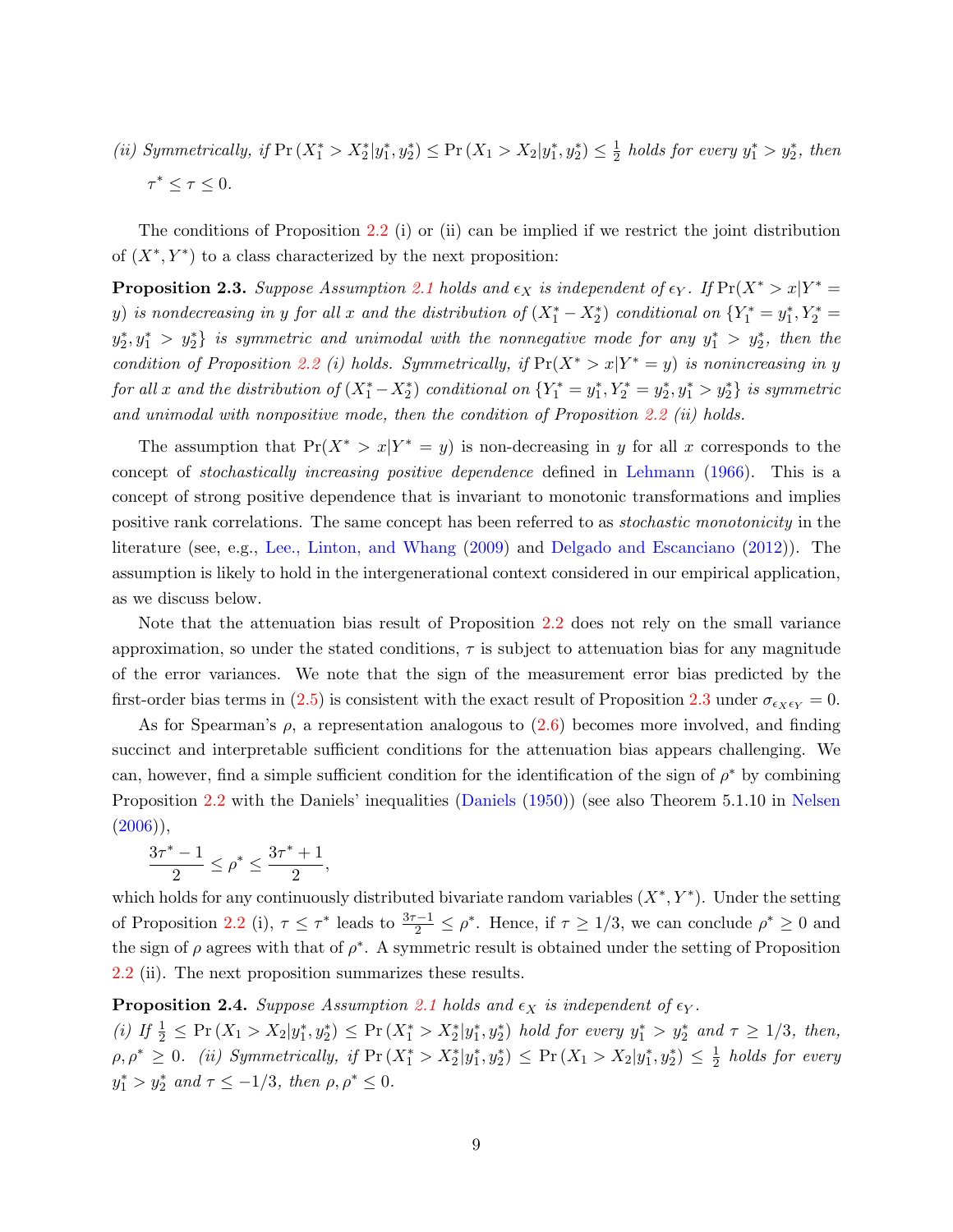#### <span id="page-10-0"></span>2.4 Nonclassical Measurement Errors

The baseline model specification considered above assumes classical measurement errors (Assumption [2.1\)](#page-5-1). This assumption can be restrictive in some contexts (e.g., in the intergenerational mobility example considered in Section [5\)](#page-22-0). Exploiting the invariance property of the rank correlation with respect to monotonic transformations, we can relax the assumption of classical errors to some extent.

Specifically, the small error variance approximation developed above can accommodate nonclassical errors in the following two scenarios specified in Assumptions [2.3](#page-10-1) and [2.4](#page-11-1) below.

#### <span id="page-10-1"></span>Assumption 2.3. (Rank preserving measurement errors with mean dependence)

The conditional means of the measurement errors given their true measurements

$$
E(X - X^*|X^* = x) = \mu_{\epsilon_X}(x), \ \ E(Y - Y^*|Y^* = y) = \mu_{\epsilon_Y}(y)
$$

satisfy  $\mu'_{\epsilon_X} > -1$  and  $\mu'_{\epsilon_Y} > -1$ , and the residuals  $(X - X^* - \mu_{\epsilon_X}(X^*), Y - Y^* - \mu_{\epsilon_Y}(Y^*))$  are statistically independent of  $(X^*, Y^*)$  and have finite variances, i.e., the measurement equations can be represented by

<span id="page-10-2"></span>
$$
X = X^* + \mu_{\epsilon_X}(X^*) + \sigma_{\epsilon_X} \epsilon_X,
$$
  
\n
$$
Y = Y^* + \mu_{\epsilon_Y}(Y^*) + \sigma_{\epsilon_Y} \epsilon_Y,
$$
\n(2.8)

where  $(\epsilon_X, \epsilon_Y)$  are the unit variance random variables independent of  $(X^*, Y^*)$ .

Under the derivative restrictions of Assumption [2.3,](#page-10-1) the random variables  $\tilde{X} \equiv X^* + \mu_{\epsilon_X}(X^*)$ and  $\tilde{Y} \equiv Y^* + \mu_{\epsilon_Y}(Y^*)$  can be viewed as strictly monotonic transformations of  $X^*$  and  $Y^*$  so that the rank correlation of  $(\tilde{X}, \tilde{Y})$  agrees with that of  $(X^*, Y^*)$ . Hence, under Assumption [2.3,](#page-10-1) the estimation of the rank correlation of  $(X^*, Y^*)$  can be reduced to the estimation of the rank correlation of  $(\tilde{X}, \tilde{Y})$  in the measurement equations [\(2.8\)](#page-10-2) with additive classical errors. The small error variance approximations of Proposition [2.1](#page-7-1) then apply and provide the first-order bias approximations.

Assumption [2.3](#page-10-1) extends the applicability of the bias-corrected estimator to other settings in which classical measurement error assumptions would be too restrictive. An important example is the literature on intergenerational mobility, in which lifetime incomes of fathers and sons  $(X^*, Y^*)$  are often the variables of interest. [Jenkins](#page-32-8) [\(1987\)](#page-32-8) and [Haider and Solon](#page-32-9) [\(2006\)](#page-32-9) note that the relationship between observable (log) annual incomes  $(X, Y)$  and lifetime incomes  $(X^*, Y^*)$ departs substantially from a classical errors-in-variables model. Haider and Solon show that a better approximation is given by the "generalized" errors-in-variables model,  $X = \lambda X^* + u_X$  with  $Cov(X^*, u_X) = 0$ , and [Nybom and Stuhler](#page-33-3) [\(2016\)](#page-33-3) find that this model captures much (but not all) of the measurement error bias in estimates of the intergenerational income elasticity (the slope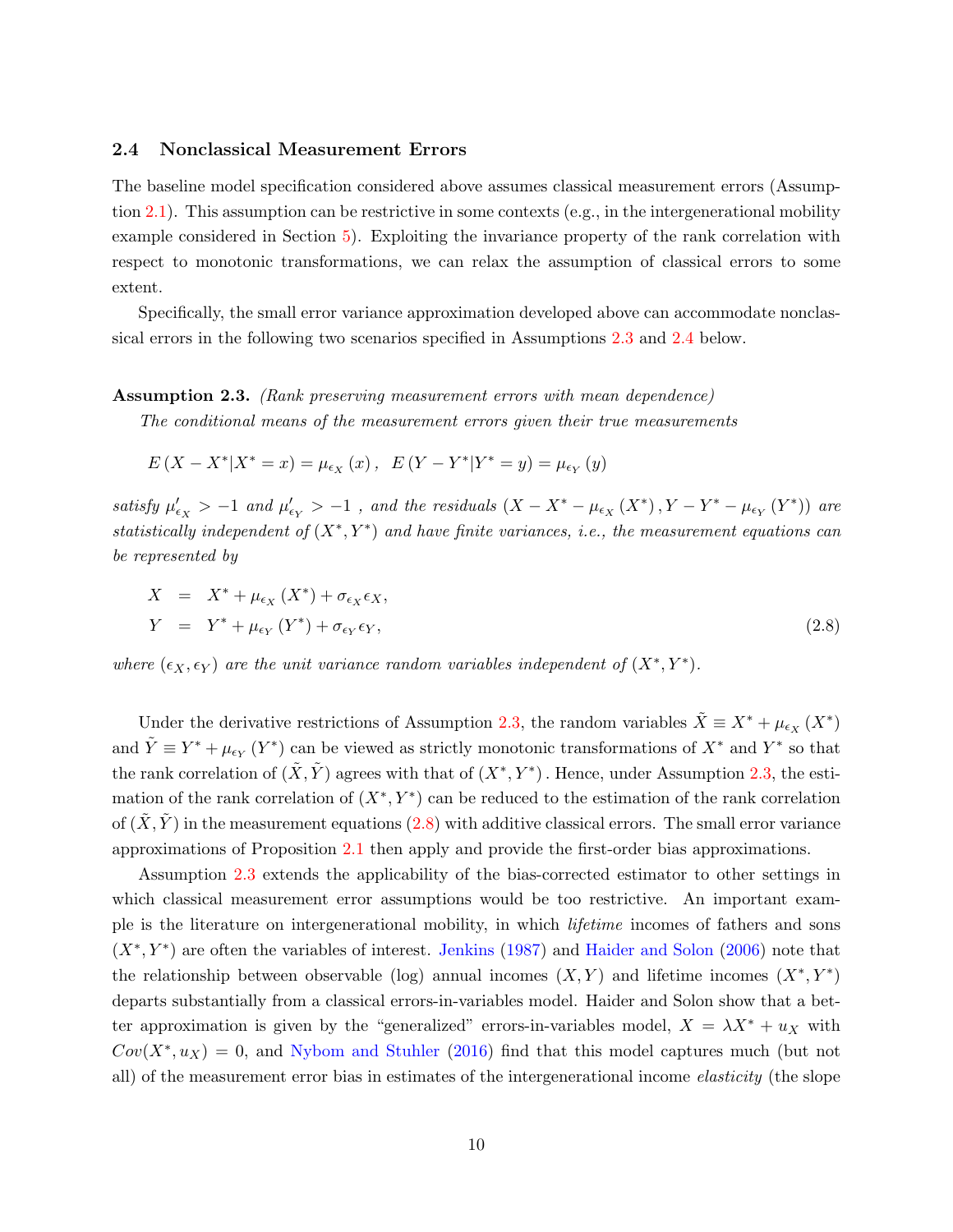coefficient in the linear regression of  $Y^*$  on  $X^*$ ). This generalized model is the standard way of addressing life-cycle bias in the literature, and corresponds to a linearized version of the rankpreserving measurement error with mean dependence assumed here, i.e.  $\mu_{\epsilon_X}(X^*) = (\lambda - 1)X^*$ . The condition  $\frac{d}{dx}\mu_{\epsilon_X}(x) > -1$  is satisfied if  $\lambda > 0$ , as is the case as long as incomes are not measured at very young ages (Böhlmark and Lindquist, [2006\)](#page-30-7). These results suggest that the bias-corrected estimators proposed here can be usefully applied to this literature.

The second scenario where the bias formulas of Proposition [2.1](#page-7-1) can straightforwardly accommodate nonclassical errors is specified in the next assumption.

<span id="page-11-1"></span>Assumption 2.4. The measurement equations are strictly increasing transformations of the righthand sides of equation  $(2.1)$ , i.e.,

<span id="page-11-2"></span>
$$
X = g_X(X^* + \mu_{\epsilon_X} + \sigma_{\epsilon_X} \epsilon_X),
$$
  
\n
$$
Y = g_Y(Y^* + \mu_{\epsilon_Y} + \sigma_{\epsilon_Y} \epsilon_Y),
$$
\n(2.9)

where  $g_X$  and  $g_Y$  and are strictly increasing functions and  $(\epsilon_X, \epsilon_Y)$  are mean zero random variables with unit variances independent of  $(X^*, Y^*)$  as in Assumption [2.1.](#page-5-1)

The measurement equations specified by  $(2.9)$  generally makes the errors  $X - X^*$  dependent on  $X^*$ . But the rank correlation of  $(X, Y)$  and that of  $(g_X^{-1}(X), g_Y^{-1}(Y))$  are identical, due to the strict monotonicity of  $g_X$  and  $g_Y$  (a similar point is made by [Bhattacharya and Mazumder](#page-30-1) [2011](#page-30-1) in the context of transition probabilities). As such, the bias approximation formulas of Proposition [2.1](#page-7-1) remain valid even without knowledge of  $g_X$  and  $g_Y$ . The lack of knowledge of these transformations, however, complicates the construction of a bias-corrected estimator as discussed in Section [3.](#page-11-0)

The invariance arguments of the rank correlations discussed here imply that the attenuation bias results for  $\tau$  shown in Proposition [2.2](#page-8-3) is valid also when the classical errors-in-variables assumption (Assumption [2.1\)](#page-5-1) is weakened to the rank preserving measurement error assumption (Assumption [2.3\)](#page-10-1) as far as the independence between  $\epsilon_X$  and  $\epsilon_Y$  is maintained. In addition, Proposition [2.2](#page-8-3) can be generalized to a class of measurement equations of the form given by [\(2.9\)](#page-11-2).

#### <span id="page-11-0"></span>3 Bias-corrected Estimators for Rank Correlations

In the benchmark setting of Assumptions [2.1](#page-5-1) and [2.2,](#page-6-0) the first-order biases shown in Proposition [2.1](#page-7-1) depend on several unknown objects: the variances and correlation of the measurement errors, and some distributional features of the latent variables  $(X^*, Y^*)$ . In the absence of additional assumptions or auxiliary data, they cannot be identified so that it is infeasible to estimate them directly from the observations of  $(X, Y)$ . To make the estimation of the first-order bias feasible, we assume that the researcher has a credible point estimate  $(\hat{\sigma}_{\epsilon_X}^2, \hat{\sigma}_{\epsilon_Y}^2, \hat{\sigma}_{\epsilon_X \epsilon_Y})$  for the unknown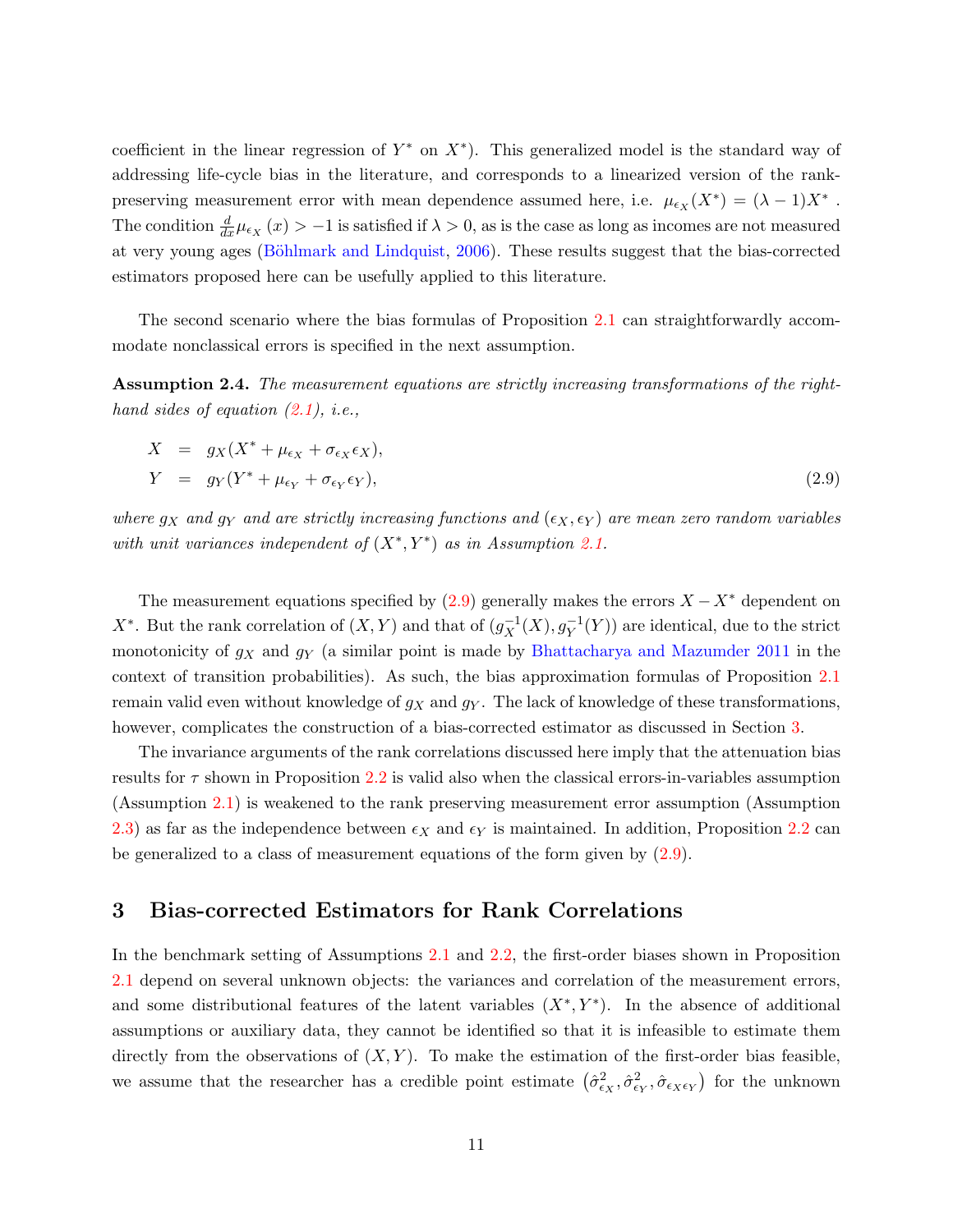parameters  $(\sigma_{\epsilon_X}^2, \sigma_{\epsilon_Y}^2, \sigma_{\epsilon_X \epsilon_Y})$ . This point estimate may be based on user's background knowledge on the sampling process or an analysis of auxiliary data. To facilitate the elicitation of  $(\hat{\sigma}_{\epsilon_X}^2, \hat{\sigma}_{\epsilon_Y}^2)$ , we normalize the variances of  $X^*$  and  $Y^*$  to be one. That is,  $\sigma_{\epsilon_X}^2$  and  $\sigma_{\epsilon_Y}^2$  are interpreted as the relative size of the measurement error variances when the variances of the latent variables are normalized to one. With this standardization, the variance of the observable  $X$  and  $Y$  are equal to  $1 + \sigma_{\epsilon_X}^2$  and  $1 + \sigma_{\epsilon_Y}^2$ , respectively. In what follows, we assume that the observable measurements  $(X, Y)$  in the data are scaled accordingly, i.e., the raw observations of X and Y in the data are each multiplied by  $\sqrt{1+\hat{\sigma}_{\epsilon_X}^2}/\hat{\sigma}_X$  and  $\sqrt{1+\hat{\sigma}_{\epsilon_Y}^2}/\hat{\sigma}_Y$ , where  $\hat{\sigma}_X$  and  $\hat{\sigma}_Y$  are the sample standard deviations of  $X$  and  $Y$  in the given data.

Given  $(\hat{\sigma}_{\epsilon_X}^2, \hat{\sigma}_{\epsilon_Y}, \hat{\sigma}_{\epsilon_X \epsilon_Y})$ , the unknown quantities in the bias expression are those that depend on the distribution of  $(X^*, Y^*)$ . Following [Chesher](#page-31-4) [\(1991\)](#page-31-4), we replace them with their analogues in terms of the distribution of observables  $(X, Y)$ . This simple replacement does notalter the leading terms in the small error variance approximation, since the incurred additional approximation errors are all in the order smaller than  $O((\sigma_{\epsilon_X} + \sigma_{\epsilon_Y})^2)$ .

The bias expressions of Proposition [2.1](#page-7-1) suggest the following first-order-bias corrected estimator for  $\rho^*$  and  $\tau^*$ ,

<span id="page-12-1"></span><span id="page-12-0"></span>
$$
\hat{\rho}_{bc}^* = \hat{\rho} - 6f'_{\Delta_{21}X|\Delta_{31}Y} \widehat{\sum_{(0)} (\hat{\sigma}_{\epsilon_X}^2 - 6f'_{\Delta_{31}Y|\Delta_{21}X} \widehat{\sum_{(0)} (\hat{\sigma}_{\epsilon_Y}^2 - 12f_{\Delta_{21}X,\Delta_{31}Y}(0,0)) \hat{\sigma}_{\epsilon_X} \hat{\sigma}_{\epsilon_Y} \hat{\sigma}_{\epsilon_Y \epsilon_Y}},
$$
(3.1)

$$
\hat{\tau}_{bc}^* = \hat{\tau} - 2f'_{\Delta_{21}X|\Delta_{21}Y\leq 0}(0)\hat{\sigma}_{\epsilon_X}^2 - 2f'_{\Delta_{21}Y|\Delta_{21}X\leq 0}(0)\hat{\sigma}_{\epsilon_Y}^2 - 8f_{\Delta_{21}X,\Delta_{21}Y}(0,0)\hat{\sigma}_{\epsilon_X}\hat{\sigma}_{\epsilon_Y}\hat{\sigma}_{\epsilon_X\epsilon_Y},
$$
(3.2)

where  $\hat{\rho}$  and  $\hat{\tau}$  are consistent estimators for the Spearman's and Kendall's rank correlations of  $(X,Y)$ .  $f'_{\Delta_{l1}X|\Delta_{l'1}Y\leq 0}(0)$  is an estimator for the density derivative of  $\Delta_{l1}X$  given  $\Delta_{l'1}Y\leq 0$  evaluated at  $\Delta_{l1}X = 0, f'_{\Delta}$  $\widehat{\Lambda_{l'1}Y|\Delta_{l1}X}\leq0}$  is an estimator for the density derivative of  $\Delta_{l'1}Y$  given  $\Delta_{l1}X \leq 0$  evaluated at  $\Delta_{l'1}Y = 0$ , and  $\widehat{f_{\Delta_{l1}X,\Delta_{l'1}Y}}(0,0)$  is an estimator for the joint density of  $(\Delta_{l1}X, \Delta_{l'1}Y)$  evaluated at the origin. In estimation of these quantities, we construct a size *n* sample of  $(X_{1i}, X_{li}, Y_{1i}, Y_{l'i})$  by setting  $\{(X_{1i}, Y_{1i}) : i = 1, \ldots, n\}$  at the original sample  $\{(X_i,Y_i): i=1,\ldots,n\}$  and, for each  $l=2,3$ , generating  $\{(X_{li},Y_{li}): i=1,\ldots,n\}$  by randomly permuting  $\{(X_{1i}, Y_{1i}) : i = 1, \ldots, n\}$ . In the Monte Carlo study and empirical application below, we estimate  $f'_{\Delta_{l_1}X|\Delta_{l_1}Y\leq 0}$  by the kernel density derivative estimator using the subsample  $\{i : \Delta_{l'}\_Y_i \leq 0\}$ . Tuning the smoothing parameters is a nontrivial task here given that the ultimate object of interest is the rank correlation coefficients rather than the density derivative of the observables itself. In what follows, we estimate the densities  $f_{\Delta_{l1}X|\Delta_{l'}Y} \leq 0$  and  $f_{\Delta_{l'}Y|\Delta_{l1}X} \leq 0$  using kernel density estimators with bandwidths chosen by maximum likelihood cross validation (see [Hall,](#page-32-10) [Racine, and Li,](#page-32-10) [2004\)](#page-32-10) with Gaussian kernel adjusted by multiplying  $n^{1/5-1/7}$  to the cross-validated bandwidths. We then take their derivatives and evaluate them at the origin. We can estimate  $f'_{\Delta_{l'}Y|\Delta_{l1}X\leq 0}$  in a similar manner. For the estimation of the joint density  $f_{\Delta_{l1}X,\Delta_{l'1}Y}$ , we use a bivariate kernel density estimator with a product kernel.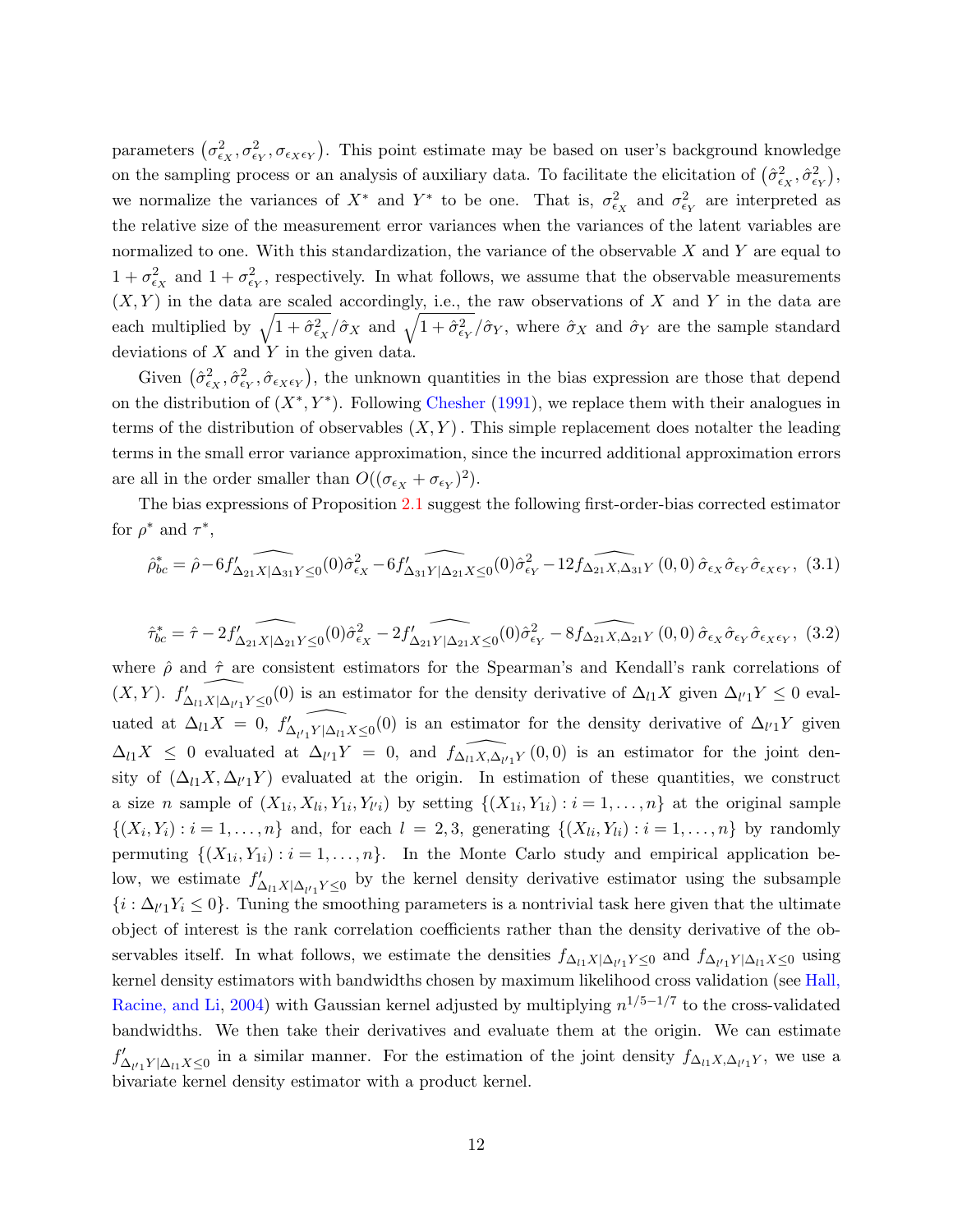Replacing the classical errors-in-variables assumption of Assumption [2.1](#page-5-1) by Assumption [2.3](#page-10-1) with unknown error dependences or Assumption [2.4](#page-11-1) with unknown transformations complicates the constructions of the bias-corrected estimators. In the former case, having nonclassical errors affect the choices of  $\sigma_{\epsilon_X}^2$  and  $\sigma_{\epsilon_Y}^2$ , since  $\sigma_{\epsilon_X}^2$  corresponds to the conditional variance of X given  $X^*$  rather than the marginal variance of  $X - X^*$ , whose elicitation requires knowledge of their magnitude relative to the variances of  $X^* + \mu_{\epsilon_X}(X^*)$  and  $Y^* + \mu_{\epsilon_X}(Y^*)$ . Hence, it can be more challenging to elicit  $\sigma_{\epsilon_X}^2$  and  $\sigma_{\epsilon_Y}^2$  when we do not know  $\mu_{\epsilon_X}(\cdot)$  or  $\mu_{\epsilon_Y}(\cdot)$ .

In case of Assumption [2.4,](#page-11-1) the lack of knowledge of  $g_X(\cdot)$  and/or  $g_Y(\cdot)$  leads to ambiguity about the unit of  $(X, Y)$  to be used for estimating the bias terms. The first-order bias terms expressed in terms of the joint distribution of  $(X^*, Y^*)$  are certainly invariant to  $g_X(\cdot)$  and/or  $g_Y(\cdot)$ , but their estimators based on the observations of  $(X, Y)$  are not since the standard kernel density estimators are not invariant to nonlinear transformations of  $(X, Y)$ . Hence, without knowing  $g_X$  and/or  $g_Y$ , it is hard to argue why a particular unit of measurement is used to construct the bias-corrected rank correlations.

#### <span id="page-13-0"></span>4 Simulation Studies

We examine the approximation performance of the bias-corrected estimators for the Spearman and Kendall rank correlations, starting in this section with Monte Carlo studies in simulated data. Specifically, we draw  $(X^*, Y^*)$  from a joint normal distribution with mean zero, variance one, and correlation 0.5, and draw  $(\epsilon_X, \epsilon_Y)$  separately from independent normal distributions (Simulation 1) or mixtures of a point mass at zero and a normal distribution (Simulation 2). The measurement errors have mean zero and variances  $\sigma_{\epsilon_X}^2 = \sigma_{\epsilon_Y}^2 = \sigma_{\epsilon}^2$  that are common across X and Y. We compare the performance of the bias-corrected estimator  $\hat{\rho}_{bc}^*$  (or  $\hat{\tau}_{bc}^*$  for the Kendall rank correlation) with correct specifications of the error variance terms, the "observed" estimator  $\hat{\rho}$  (or  $\hat{\tau}$ ) based on the sample correlation of  $(X, Y)$ , and the infeasible "oracle" estimator  $\hat{\rho}^*$  (or  $\hat{\tau}^*$ ) defined by the sample correlation of  $(X^*, Y^*)$ . We consider  $\sigma_{\epsilon}^2 = \{0.05, 0.1, 0.15, 0.2, 0.3, 0.4, 0.5\}$  to examine how the quality of the small error variance approximation varies with the degree of measurement error, and  $n = \{100, 300, 1000\}$  to illustrate how it changes with sample size.

#### 4.1 Spearman's  $\rho$

Figure [1](#page-15-0) illustrates the performance of the bias-corrected estimator for the Spearman rank correla-tion as given by equation [\(3.1\)](#page-12-0) when the true data generating process is jointly normal and  $(\epsilon_X, \epsilon_Y)$ are drawn from independent standard normal distributions. The sub-panels (a) to (c) report the average bias (estimator's mean minus true correlation  $\rho^*$ ), standard deviation, and the square root of the mean-squared error (MSE) of the bias-corrected, observed and oracle estimators across 1000 repetitions. Given the data generating process, the true Spearman correlation is  $\rho^* \cong 0.485$ . We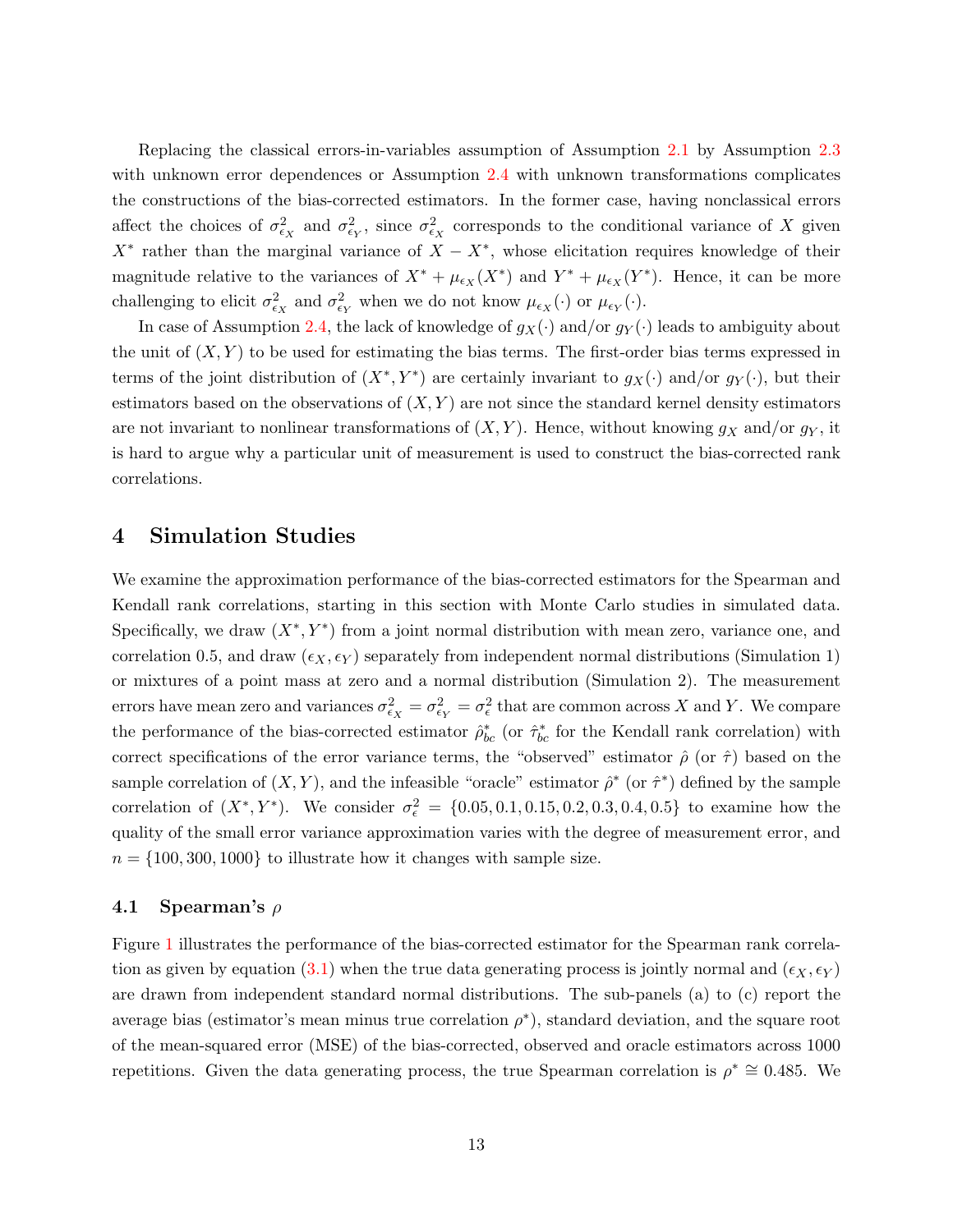construct the bias-corrected estimator under the assumption that the error variance  $\sigma_{\epsilon}^2$  is known.

Plots in panel (a) show that the oracle estimator  $\hat{\rho}^*$  is unbiased. In contrast, the estimator  $\hat{\rho}$ based on observed  $(X, Y)$  understates the true correlation, by about one third when the errors have half of the variance of the true observations ( $\sigma_{\epsilon}^2 = 0.5$ ). The bias-corrected estimator  $\hat{\rho}_{bc}^*$  reduces this bias, with the extent of bias reduction being inversely related to the error variance: the bias reduction amounts to more than 70 percent at  $\sigma_{\epsilon}^2 = 0.05$  and to about 55 percent at  $\sigma_{\epsilon}^2 = 0.5$ . The average bias of the observed estimator  $\hat{\rho}$  is stable across sample sizes, while the performance of the bias-corrected estimator  $\hat{\rho}_{bc}^{*}$  improves slightly with sample size. However, these improvements are modest, and the bias-corrected estimator performs well also in small samples: much of the bias reduction is achieved with  $n = 100$  or (not shown) fewer observations.

Panel (b) plots the average standard deviations of the three estimators across sample sizes. The oracle and observed estimator have similar standard deviations, while the standard deviation of the bias-corrected estimator is higher. In particular, the standard deviation is increasing in  $\sigma_{\epsilon}^2$  since the nonparametric bias estimators become more volatile as  $\sigma_{\epsilon}^2$  becomes larger. However, this difference in the standard deviation remains negligible if the error variance is small, or if the sample size is large.

Panel (c) plots the square root of the MSE, which is a function of both the bias and the standard deviation of the estimators. The bias correction procedure leads to a substantial reduction in the MSE: while it increases slightly the standard deviation of the estimator, the bias reduction is more sizable, resulting in a net reduction in the MSE. In percentage terms, this reduction is larger for small error variances and for larger sample sizes. With n=1000 and  $\sigma_{\epsilon}^2 \geq 0.2$ , the bias-corrected estimator reduces the MSE by about 80 percent. However, the correction procedure reduces the MSE for any of the three sample sizes and all values of the error variance (the reduction is negligible at  $n = 100$  and  $\sigma_{\epsilon}^2 = 0.05$ ).

The observation that the correction procedure works well under different sample sizes and error variances is important, as it suggests that in settings where the distribution of true measurement and the error distributions are believed to be not far from Gaussian, it can be usefully applied even in small samples and over a wide range of error variances.

To assess how sensitive these results are to the distribution of the measurement errors we implement a second simulation, in which  $(\epsilon_X, \epsilon_Y)$  are instead drawn from a mixture of point mass at zero and independent normal distributions with equal mixture weights. This choice is motivated by the observation that in self-reported survey data, some interviewees do report truthfully and accurately [\(Bollinger,](#page-30-8) [1998;](#page-30-8) [An and Hu,](#page-30-9) [2012\)](#page-30-9).

Figure [2](#page-16-0) shows the results, again plotting the average bias, average standard deviation, and square root of the MSE of the bias-corrected, observed and oracle estimators in sub-panels (a) to (c). Comparing the results to Figure [1,](#page-15-0) the observed estimator is slightly less biased, but the bias correction procedure performs equally well. The correction procedure reduces the bias and slightly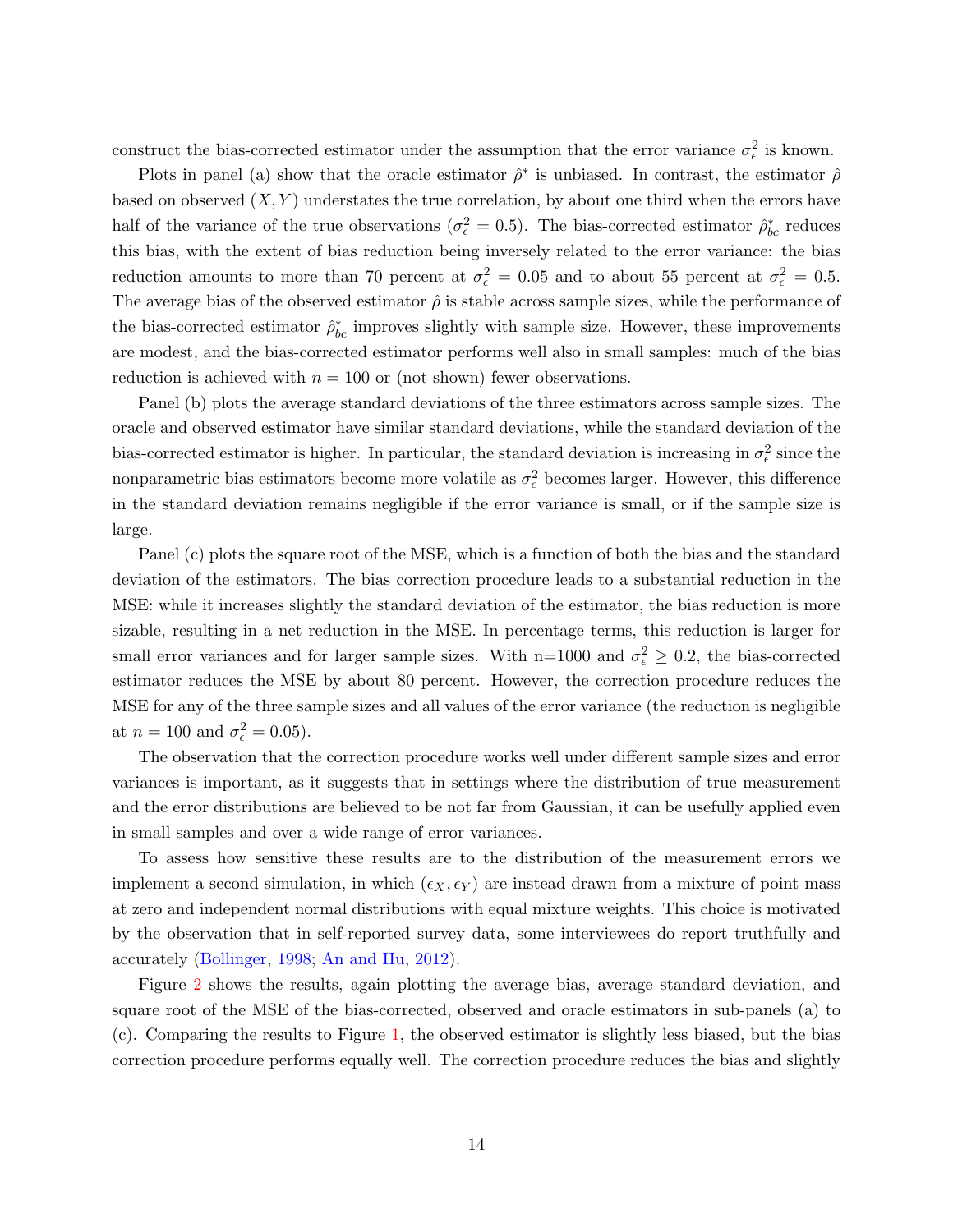<span id="page-15-0"></span>

#### Figure 1: Bias-corrected estimator of Spearman's  $\rho$  (Simulation 1)

−0.00<br>0.000 0.01<br>0.00 for the kernel density estimation of  $f'$  are chosen by maximum likelihood cross validation as implemented by the "np" package (npudensbw) in the statistical software R, multiplied with the adjustment factor  $n^{1/5-1/7}$  for derivative Note:  $(X^*, Y^*)$  from the joint normal distribution with mean zero and variance one with (Pearson) correlation 0.5.  $(\epsilon_X, \epsilon_Y)$  drawn from independent standard normal distributions,  $\mu_{\epsilon_X} = \mu_{\epsilon_Y} = 0$ , and  $\sigma_{\epsilon_X}^2 = \sigma_{\epsilon_Y}^2 = \sigma_{\epsilon}^2$ . Bandwidths estimation.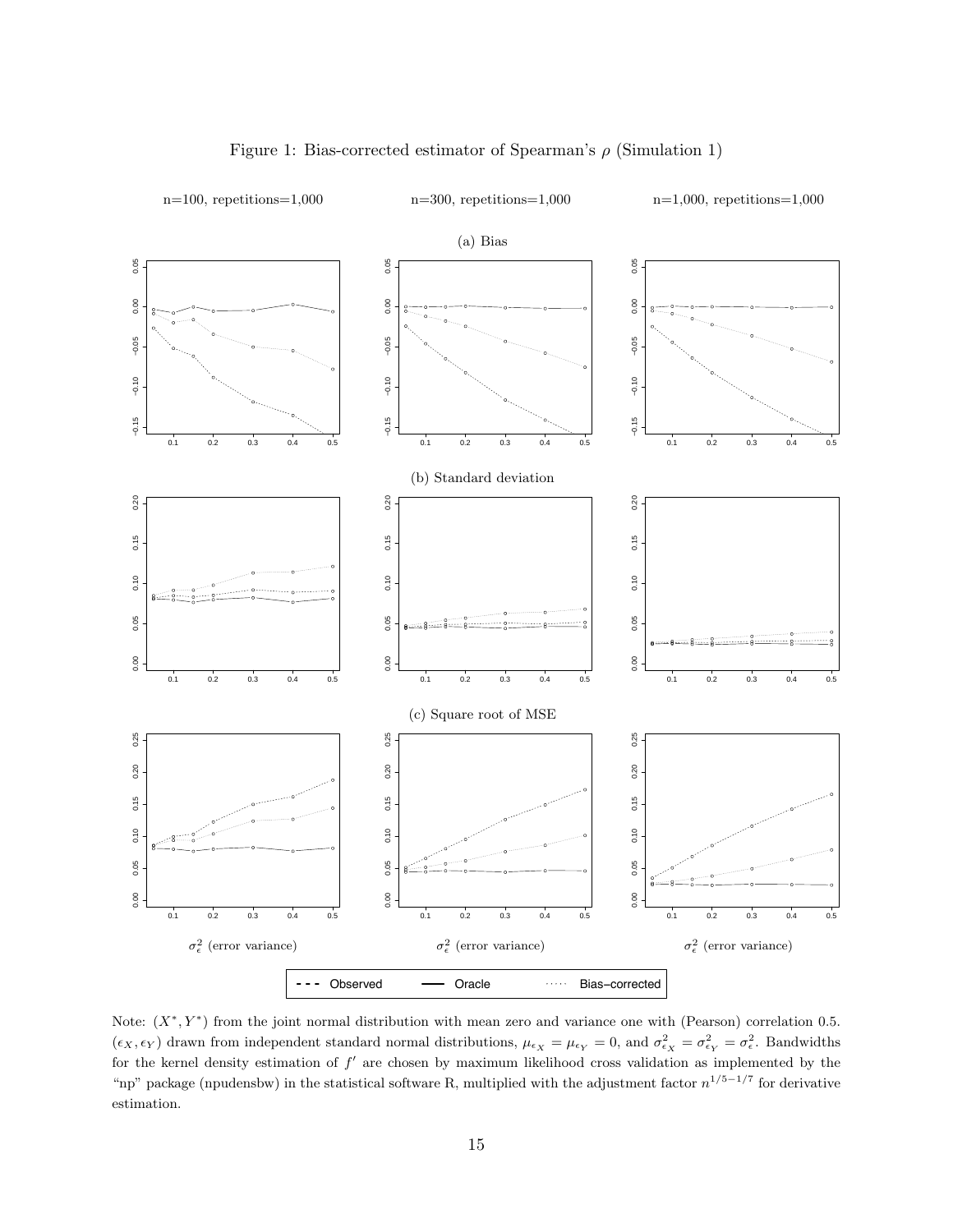<span id="page-16-0"></span>

#### Figure 2: Bias-corrected estimator of Spearman's  $\rho$  (Simulation 2)

−<br>−0.01<br>ag<br>∶io Bandwidths for the kernel density estimation of  $f'$  are chosen by maximum likelihood cross validation as implemented by the "np" package (npudensbw) in the statistical software R, multiplied with the adjustment factor  $n^{1/5-1/7}$  for Note:  $(X^*, Y^*)$  from the joint normal distribution with mean zero and variance one with (Pearson) correlation 0.5.  $(\epsilon_X, \epsilon_Y)$  are drawn from a mixture of point mass at zero and independent normal distributions with mean zero. derivative estimation.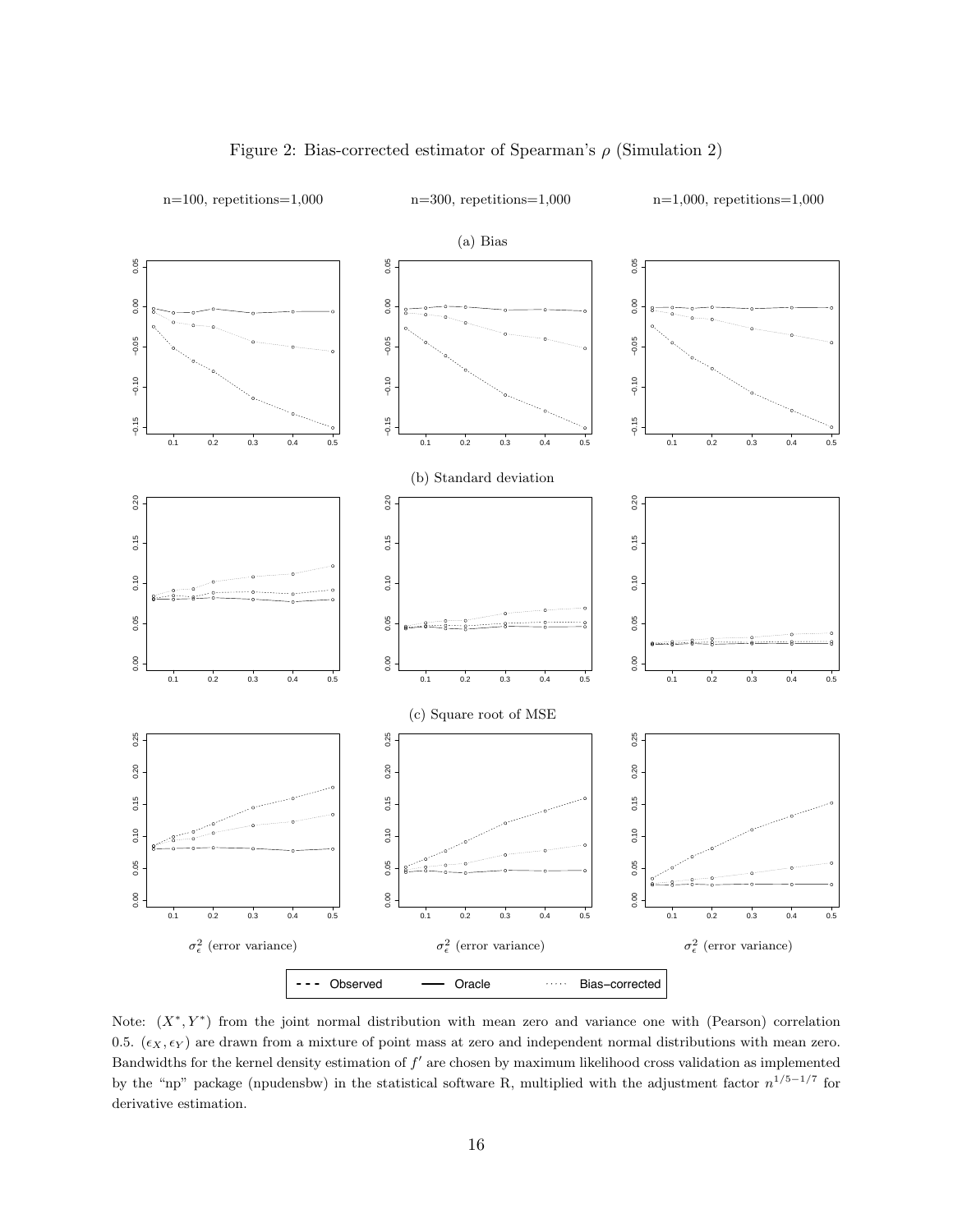

<span id="page-17-0"></span>Figure 3: Bandwidth selection for the bias-corrected estimator of Spearman's  $\rho$  (Simulation 1)

−0.000<br>0.05 0.01<br>0.01 for the kernel density estimation of  $f'$  are perturbed by multiplying a factor from the set  $\{1/3, 2/3, 1, 1.5, 2\}$  to the bandwidths used in the simulation study of Figure 1. Note:  $(X^*, Y^*)$  from the joint normal distribution with mean zero and variance one with (Pearson) correlation 0.5.  $(\epsilon_X, \epsilon_Y)$  drawn from independent standard normal distributions,  $\mu_{\epsilon_X} = \mu_{\epsilon_Y} = 0$ , and  $\sigma_{\epsilon_X}^2 = \sigma_{\epsilon_Y}^2 = \sigma_{\epsilon}^2$ . Bandwidths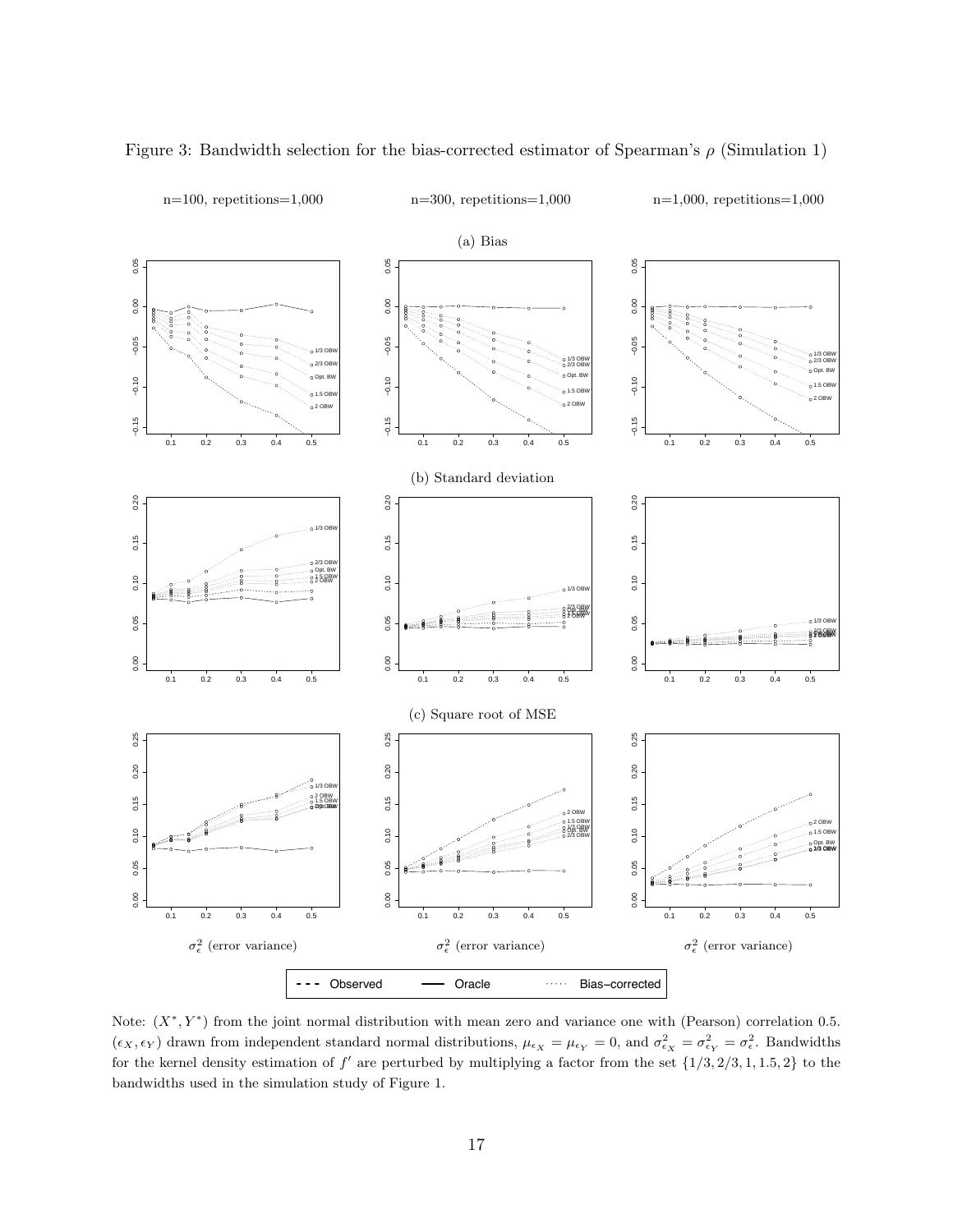increases the standard deviation, resulting in a net reduction in the MSE for any sample size and error variance  $\sigma_{\epsilon}^2$ . With  $n = 1000$  and sufficiently large error variance, the MSE reduction amounts to up to 85 percent.

Finally, we examine how sensitive these results are to the choice of bandwidth for the kernel density estimation. The choice of bandwidth is not straightforward, and the bandwidths chosen by maximum likelihood cross validation are not guaranteed to be optimal in any formal sense for our particular estimator. In Figure [3](#page-17-0) we plot the results from Simulation 1, scaling the chosen cross-validation bandwidths by factors from the set  $\{1/3, 2/3, 1, 1.5, 2\}$  to compute bias-corrected estimators that differ only in their choice of bandwidth. The figure illustrates that a smaller bandwidth may lead to a larger bias reduction, but at the cost of a larger standard deviation of  $\hat{\rho}^*$  as estimates of the density derivatives become more noisy. The net effect on the MSE is substantial at  $n = 100$ , but the difference become more negligible at larger sample sizes. Overall, the performance of the bias-corrected estimator appears quite robust to the choice of bandwidth for its underlying kernel density estimation.

#### 4.2 Kendall's  $\tau$

We repeat these exercises for Kendall's rank correlation  $(\tau)$ . We first examine the performance of the bias-corrected estimator as given by equation [\(3.2\)](#page-12-1) in the setting identical to that of Figure 1. Given the data generating process, the true Kendall correlation is  $\tau^* \cong 0.337$ .

Panel (a) of Figure [4](#page-19-0) plots the average bias of the three estimators. While the bias and the standard deviation in Kendall's  $\hat{\tau}$  are both smaller in absolute value than in Spearman's  $\hat{\rho}$ , they are similar in relative terms. The bias of the observed estimator is again stable across sample sizes, while the performance of the bias-correction improves slightly with sample size. Panel (b) illustrates that the standard deviation of the bias-corrected estimator increases – both in absolute terms and relative to the observed estimator – in the error variance  $\sigma_{\epsilon}^2$ , and decreases in sample size. Overall, we observe again a substantial net reduction in the square root of the MSE, as illustrated in Panel (c). Similarly to the case of Spearman's  $\rho$ , the bias correction procedure leads to substantially improved estimates of Kendall's  $\tau$ , unless both sample and error variance are very small. The gains are again larger for larger error variances and larger sample sizes. At  $n = 1000$ , the bias correction reduces the bias by up to 75 percent, and the MSE by up to 80 percent, compared to the uncorrected estimator.

We repeat this exercise for our second simulation, in which  $(\epsilon_X, \epsilon_Y)$  are instead drawn from a mixture of point mass at zero and a normal distribution. Figure [5](#page-20-0) shows the results, again plotting the bias, standard deviation, and MSE of the bias-corrected, observed and oracle estimator in panels (a) to (c). Compared to Figure [4,](#page-19-0) the results are nearly unchanged. The correction procedure reduces the bias, and slightly increases the standard deviation, with a net reduction in the MSE for any of the three sample sizes, and all considered values of the error variance  $\sigma_{\epsilon}^2$ . At  $n = 1000$ , the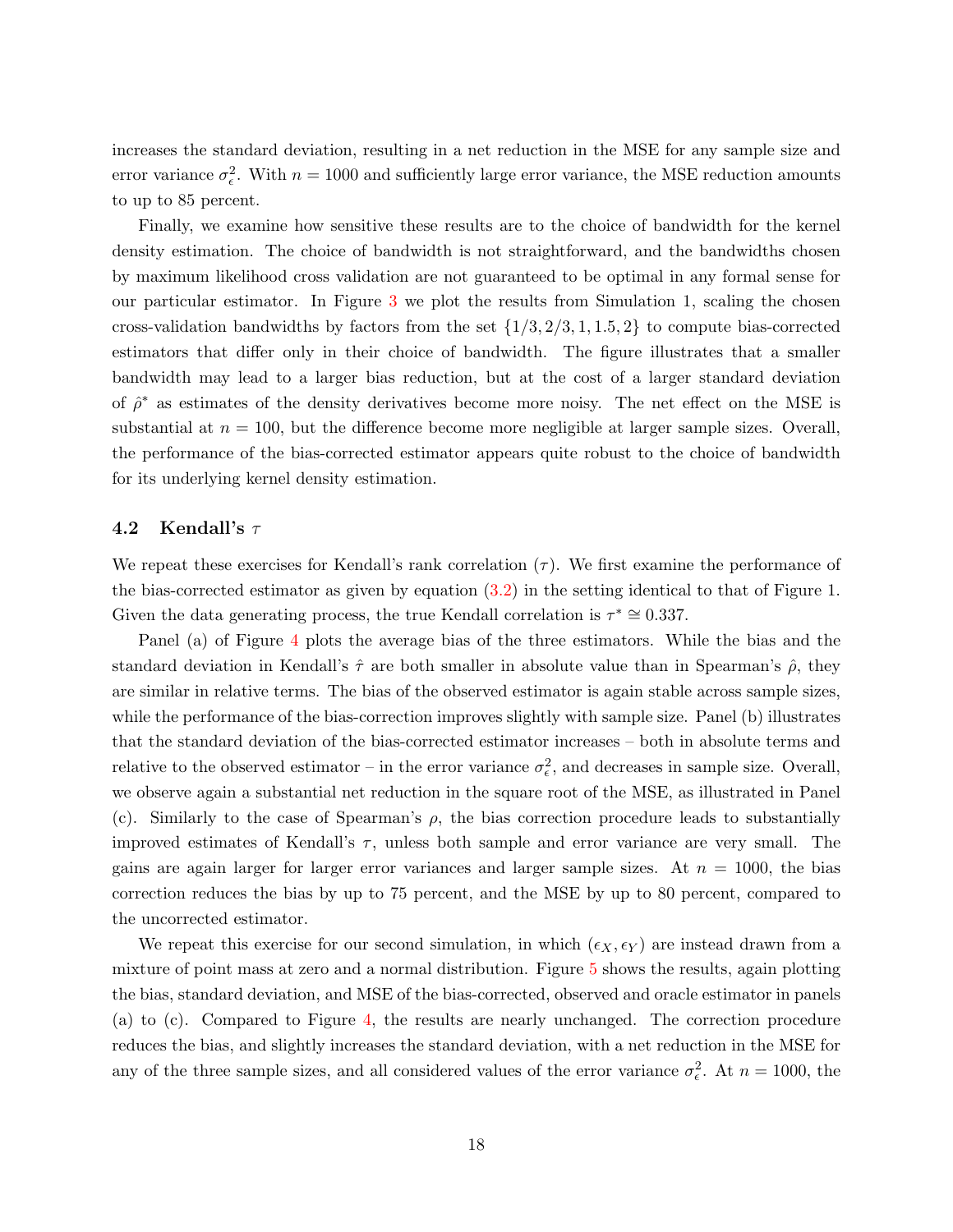<span id="page-19-0"></span>

#### Figure 4: Bias-corrected estimator of Kendall's  $\tau$  (Simulation 1)

−avn<br>fon<br>s\_i<br>n  $\sigma_{\epsilon}^2$ . Bandwidths for the kernel density estimation of  $f'_{\Delta X|\Delta Y\leq 0}$  and  $f'_{\Delta Y|\Delta X\leq 0}$  are chosen by maximum likelihood cross validation as implemented by the "np" package (npudensbw) in the statistical software R, multiplied with the adjustment factor  $n^{1/5-1/7}$  for derivative estimation. Note:  $(X^*, Y^*)$  drawn from the joint normal distribution with mean zero and variance one with (Pearson) correlation 0.5,  $(\epsilon_X, \epsilon_Y)$  drawn from independent normal distributions with mean zero,  $\mu_{\epsilon_X} = \mu_{\epsilon_Y} = 0$ , and  $\sigma_{\epsilon_X}^2 = \sigma_{\epsilon_Y}^2 =$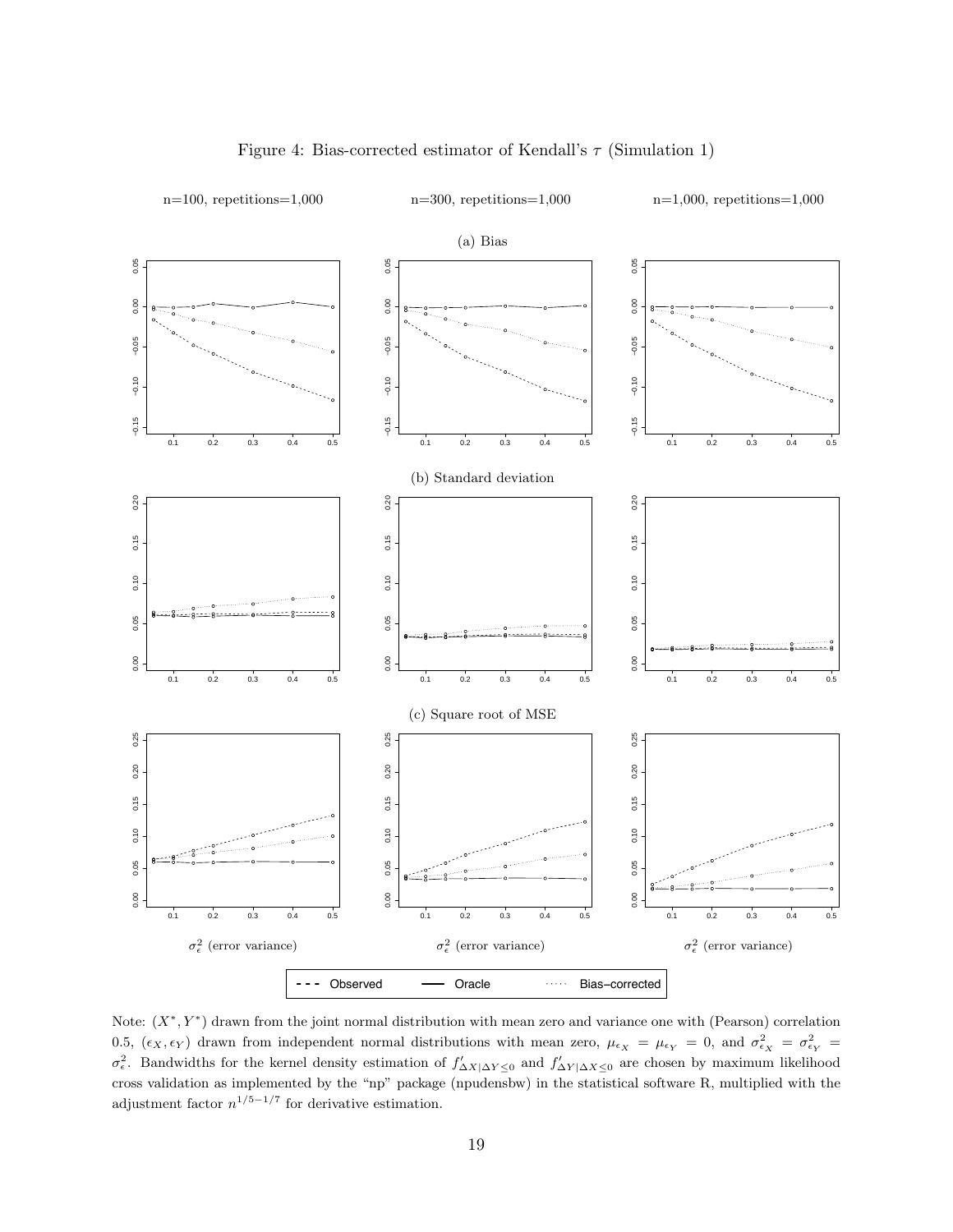<span id="page-20-0"></span>

#### Figure 5: Bias-corrected estimator of Kendall's  $\tau$  (Simulation 2)

 $\frac{1}{\pi}$  or  $\frac{1}{\pi}$  or  $\frac{1}{\pi}$ adjustment factor  $n^{1/5-1/7}$  for derivative estimation. zero. Bandwidths for the kernel density estimation of  $f'_{\Delta X|\Delta Y\leq 0}$  and  $f'_{\Delta Y|\Delta X\leq 0}$  are chosen by maximum likelihood cross validation as implemented by the "np" package (npudensbw) in the statistical software R, multiplied with the Note:  $(X^*, Y^*)$  from the joint normal distribution with mean zero and variance one with (Pearson) correlation 0.5.  $(\epsilon_X, \epsilon_Y)$  are drawn from a mixture of point mass at zero and independent normal distributions with mean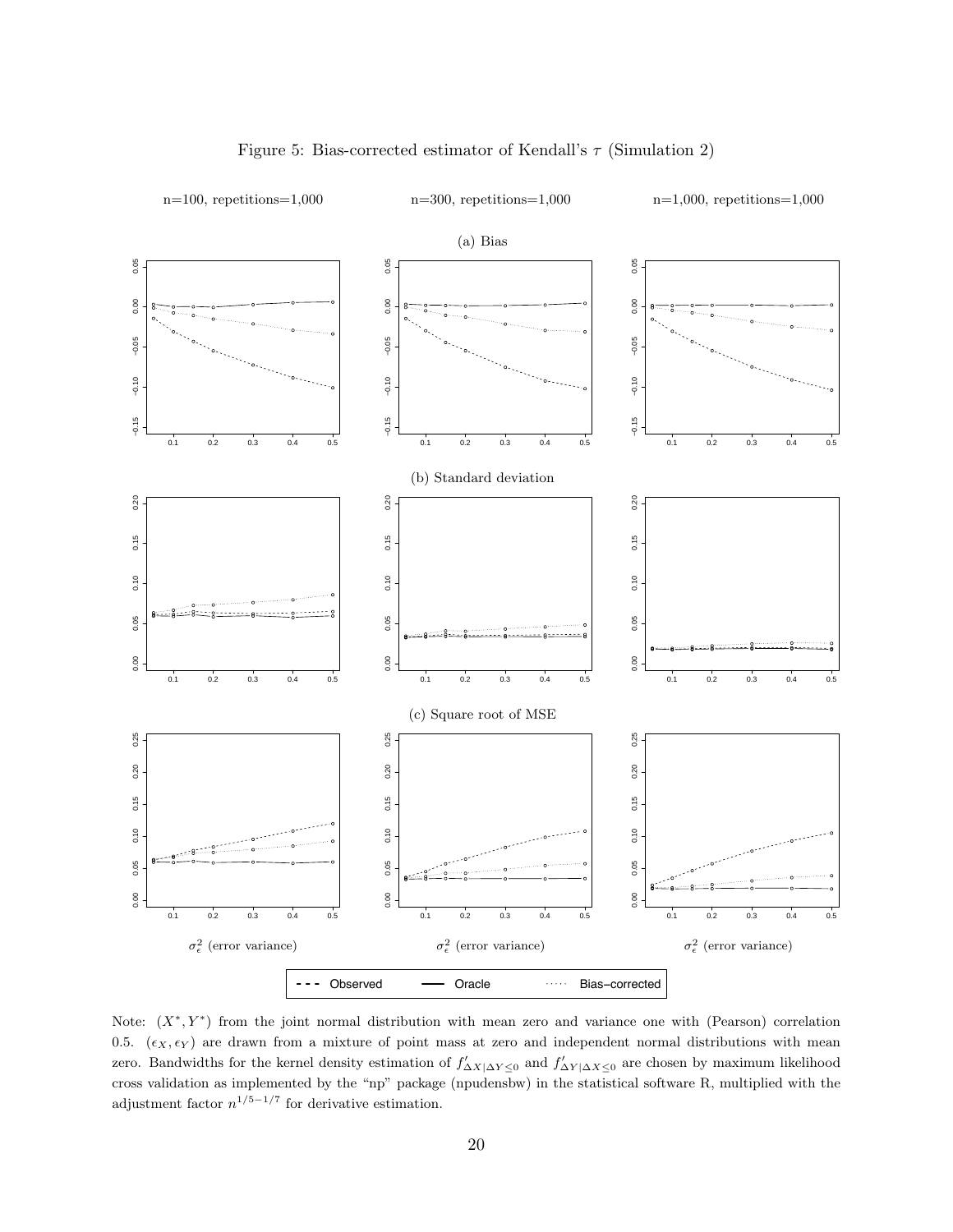

<span id="page-21-0"></span>Figure 6: Bandwidth selection for the bias-corrected estimator of Kendall's  $\tau$  (Simulation 1)

n=100, repetitions=1,000 n=300, repetitions=1,000 n=1,000, repetitions=1,000

or<br>on<br>} t for the kernel density estimation of  $f'_{\Delta X|\Delta Y\leq 0}$  and  $f'_{\Delta Y|\Delta X\leq 0}$  are perturbed by multiplying a factor from the set  $\{1/3, 2/3, 1, 1.5, 2\}$  to the bandwidths used in the simulation study of Figure 4. Note:  $(X^*, Y^*)$  from the joint normal distribution with mean zero and variance one with (Pearson) correlation 0.5.  $(\epsilon_X, \epsilon_Y)$  drawn from independent standard normal distributions,  $\mu_{\epsilon_X} = \mu_{\epsilon_Y} = 0$ , and  $\sigma_{\epsilon_X}^2 = \sigma_{\epsilon_Y}^2 = \sigma_{\epsilon}^2$ . Bandwidths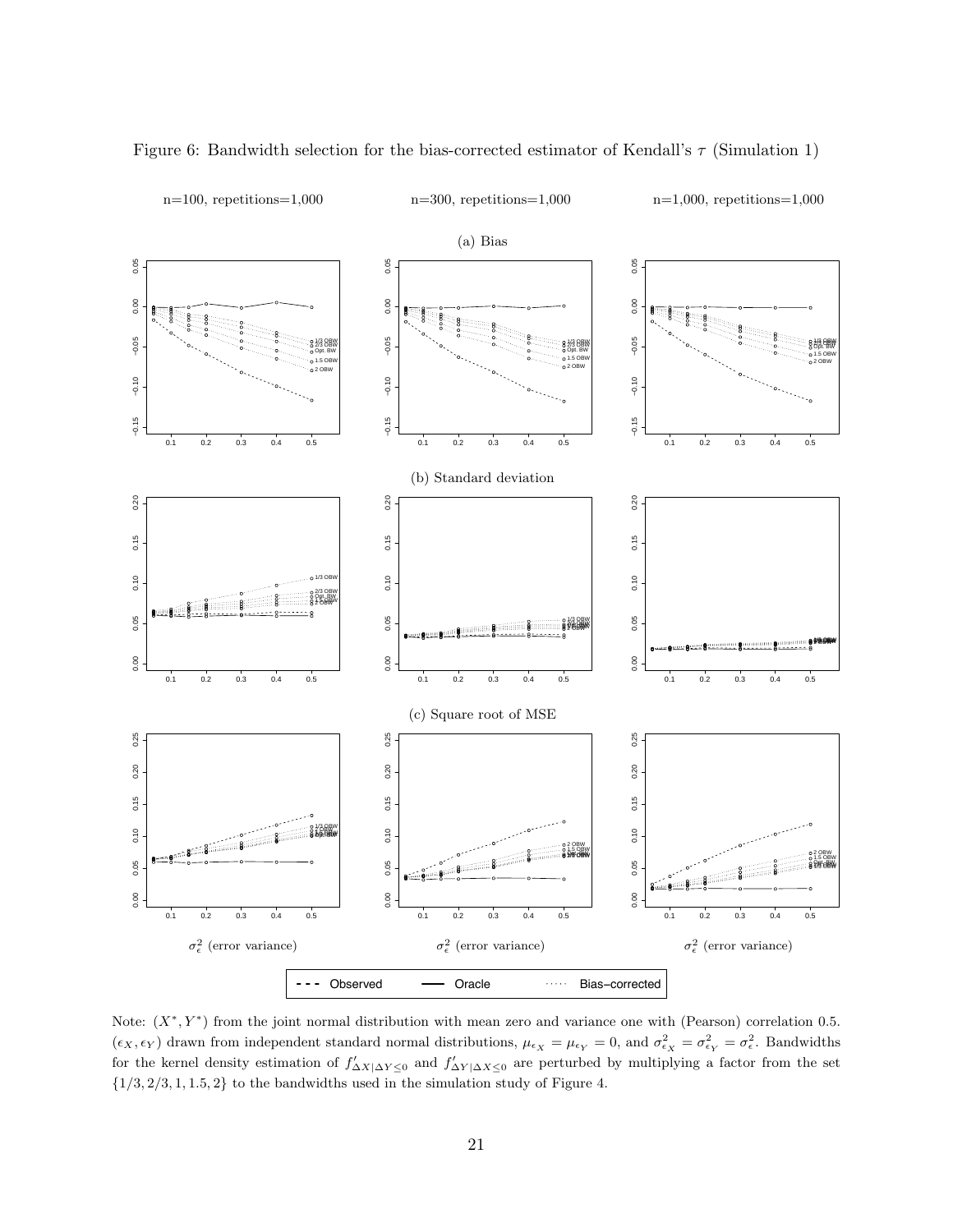bias correction reduces the bias by up to 80 percent and the MSE by up to 85 percent compared to the uncorrected estimator.

Finally, we examine how sensitive these results are to the choice of bandwidth for the kernel density estimation. In Figure [6](#page-21-0) we plot results from Simulation 1, scaling the cross-validated bandwidth by the factors  $\{1/3, 2/3, 1, 1.5, 2\}$ . While a smaller bandwidth leads to a larger bias reduction, it also leads to a larger standard deviation, as estimates of the density derivatives, and therefore  $\hat{\tau}^*$ , become more noisy. The different choices for bandwidth have a somewhat more important effect at  $n = 100$  than at larger sample sizes. Overall, the performance of the biascorrected estimator appears quite robust to the choice of bandwidth for the underlying kernel density estimation.

## <span id="page-22-0"></span>5 An application to the estimation of intergenerational income mobility

We now examine the performance of the bias-corrected estimator in an empirical application, namely the estimation of intergenerational correlations in income. This literature – often referred to as the literature on intergenerational mobility – aims to measure dependence in lifetime or permanent incomes, but as these are rarely observed, estimations have to be based on short-run incomes instead. However, the traditional log-linear correlations have been found to be severely biased when estimated from short-run income data [\(Solon](#page-33-4) [1999,](#page-33-4) [Mazumder](#page-32-11) [2016\)](#page-32-11), while – consistent with Spearman's conjectures – rank correlations appear more robust [\(Dahl and DeLeire](#page-31-1) [2008,](#page-31-1) [Chetty](#page-31-0) [et al.](#page-31-0) [2014a,](#page-31-0) [Nybom and Stuhler](#page-33-1) [2017,](#page-33-1) [Chen, Ostrovsky, and Piraino](#page-30-3) [2017\)](#page-30-3). As a consequence, rank-based measures have become the basis for much of the recent evidence on mobility differentials across time [\(Chetty et al.,](#page-31-2) [2014b;](#page-31-2) Pekkarinen, Salvanes, and Sarvimäki, [2017\)](#page-33-2), countries [\(Corak,](#page-31-3) [Lindquist, and Mazumder,](#page-31-3) [2014;](#page-31-3) [Bratberg et al.,](#page-30-2) [2017\)](#page-30-2), regions within countries [\(Chetty et al.,](#page-31-0) [2014a;](#page-31-0) [Chetty and Hendren](#page-31-10) [forthcoming \(I\);](#page-31-10) [Chetty and Hendren,](#page-31-11) [forthcoming \(II\)\)](#page-31-11) and groups [\(Mazumder and Davis](#page-32-12) [2018\)](#page-32-12). In the absence of formal correction methods, measurement error remains however a central concern.

#### 5.1 Data

We employ an administrative data set based on a 35 percent random sample of the Swedish population. We use as our main sample all males in the random sample that were born 1953-57 and use a multigenerational register to link these individuals to their biological fathers. Our income data come from official tax declaration files and span the years 1968-2007. We focus on a measure of total income, which includes income from all sources, such as labor and capital income, and incomebased social transfers. For each son and father we construct one long-run income measure ("true" income) and one potentially mismeasured approximation of long-run income ("observed" income).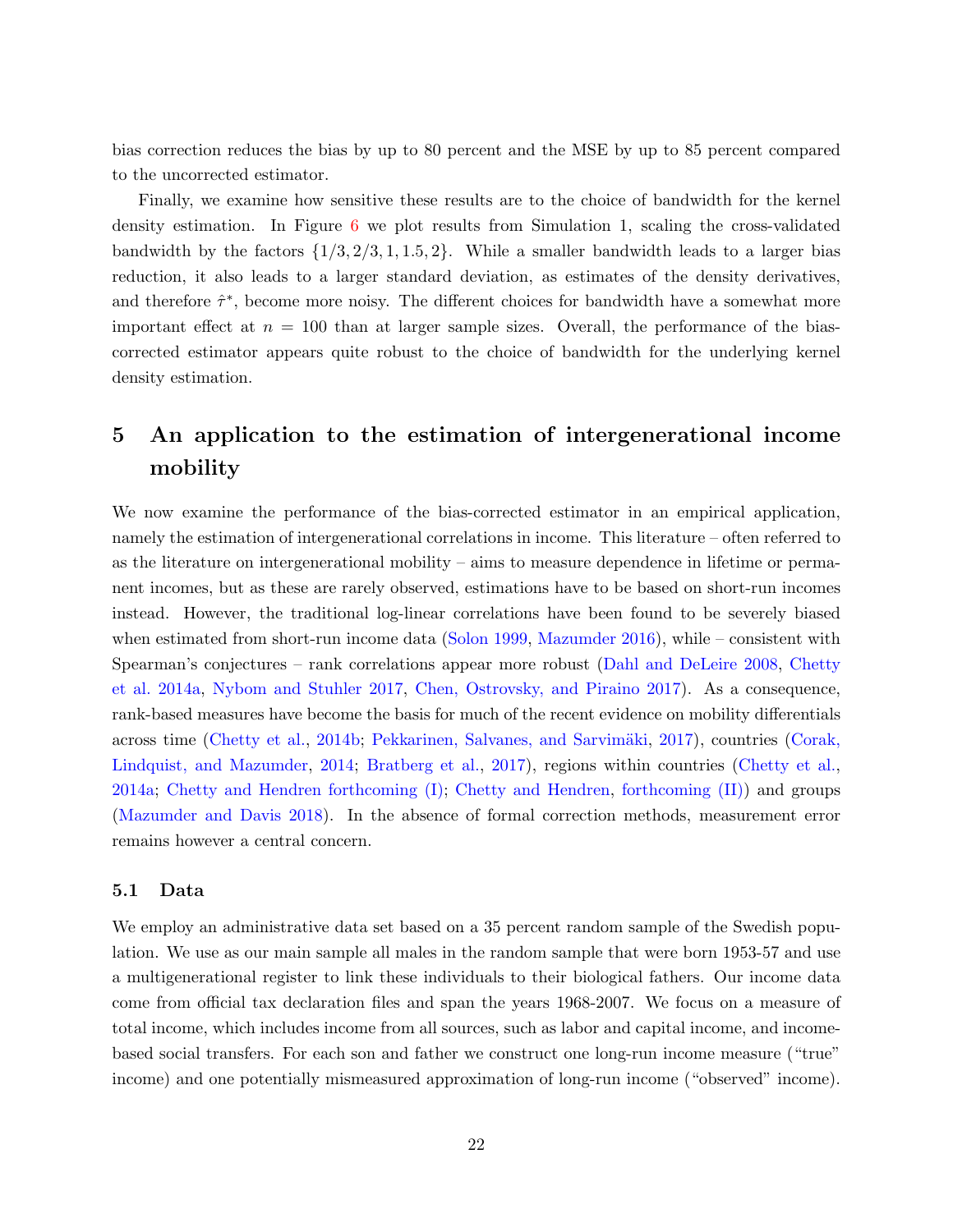To decrease the amount of non-classical measurement error we focus on mid-career incomes (see [Haider and Solon,](#page-32-9) [2006;](#page-32-9) [Nybom and Stuhler,](#page-33-1) [2017;](#page-33-1) and our discussion in Section [2.4\)](#page-10-0). To this end, we drop observations with fathers born before 1927. For the sons we approximate true income as (the log of) the average of annual incomes between ages 30-50, and observed income as (log) annual income at age 40. For the fathers, who we can only observe from age 40, we approximate true income as the (log) average of annual incomes between ages 40-50, and observed income as (log) annual income at age 45. We keep only those fathers and sons who had annual incomes of at least 20,000 SEK (approximately 2,500 USD) in each of the years used to compute their long-run average income.

Despite these restrictions, our data do not perfectly satisfy the classical errors-in-variables assumptions. Hence, remaining correlations between errors and true values, as well as differences in the higher-order moments of their distributions (e.g. skewness and kurtosis), may lead to deviations from the theoretical and simulation results above. We present summary statistics in Table [A1](#page-40-0) and a correlation matrix in Table [A2](#page-40-1) in the Appendix. Figure [7](#page-24-0) plots histograms of the marginal distribution of (demeaned) log lifetime income and measurement errors. Our full sample consists of 36,135 father-son pairs. The estimates of Spearman's and Kendall's rank correlations using "true" incomes are  $\rho^* = 0.26$  and  $\tau^* = 0.18$ , while the corresponding (biased) estimates based on observed annual incomes are  $\rho = 0.21$  and  $\tau = 0.14$ . We treat this random sample as the true underlying population and assess the performances of the bias-corrected estimators based on repeatedly drawn random subsamples of size *n* varying over  $\{100,300,1000\}$ .

#### 5.2 Spearman's  $\rho$

Figure [8](#page-26-0) reports the results for the bias-corrected estimator for Spearman's  $\rho$  for each subsample size,  $n = \{100, 300, 1000\}$ . Panels (a) to (c) report the average bias (estimator minus the true correlation  $\rho^*$ ), standard deviation, and square root of the MSE of the bias-corrected, observed and oracle estimators across 500 repetitions. The x-axis indicates different specifications for the error variance  $\sigma_{\epsilon_X}^2$  in our bias correction procedure, while the actual value  $\sigma_{\epsilon_X}^2 = 0.259$  (relative to the variance of X<sup>∗</sup> being standardized to one) is indicated by a vertical line in all graphs. The corresponding error variance  $\sigma_{\epsilon_Y}^2$  is scaled proportionally. A comparison along the x-axis is therefore informative about the sensitivity of the bias correction to misspecification of the underlying error variance.

As in the simulations in Section 4, panel (a) shows that the application of the small error variance approximation can greatly reduce the bias in estimates of Spearman's  $\rho$ . In contrast to the simulations, at the true value  $\sigma_{\epsilon_X}^2 = 0.259$  the bias is slightly over- instead of under-corrected, demonstrating that in real-world applications the correction may not always be conservative. To avoid such over-correction, it may thus be advisable in similar applications to use estimates of  $\sigma_{\epsilon_X}^2$ and  $\sigma_{\epsilon_Y}^2$  that are believed to be slightly smaller than their true values. Panel (b) unsurprisingly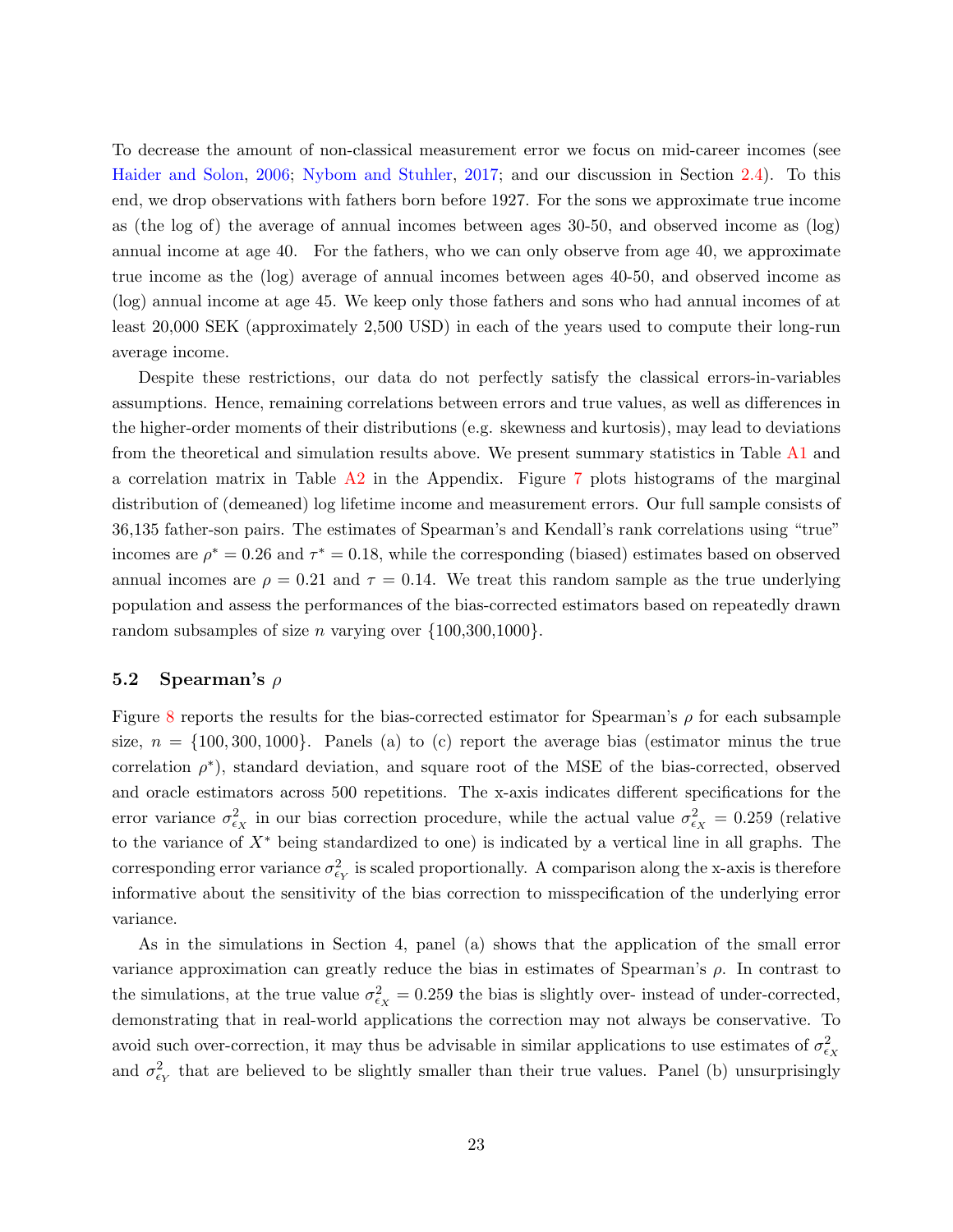## Figure 7: Marginal distributions



<span id="page-24-0"></span>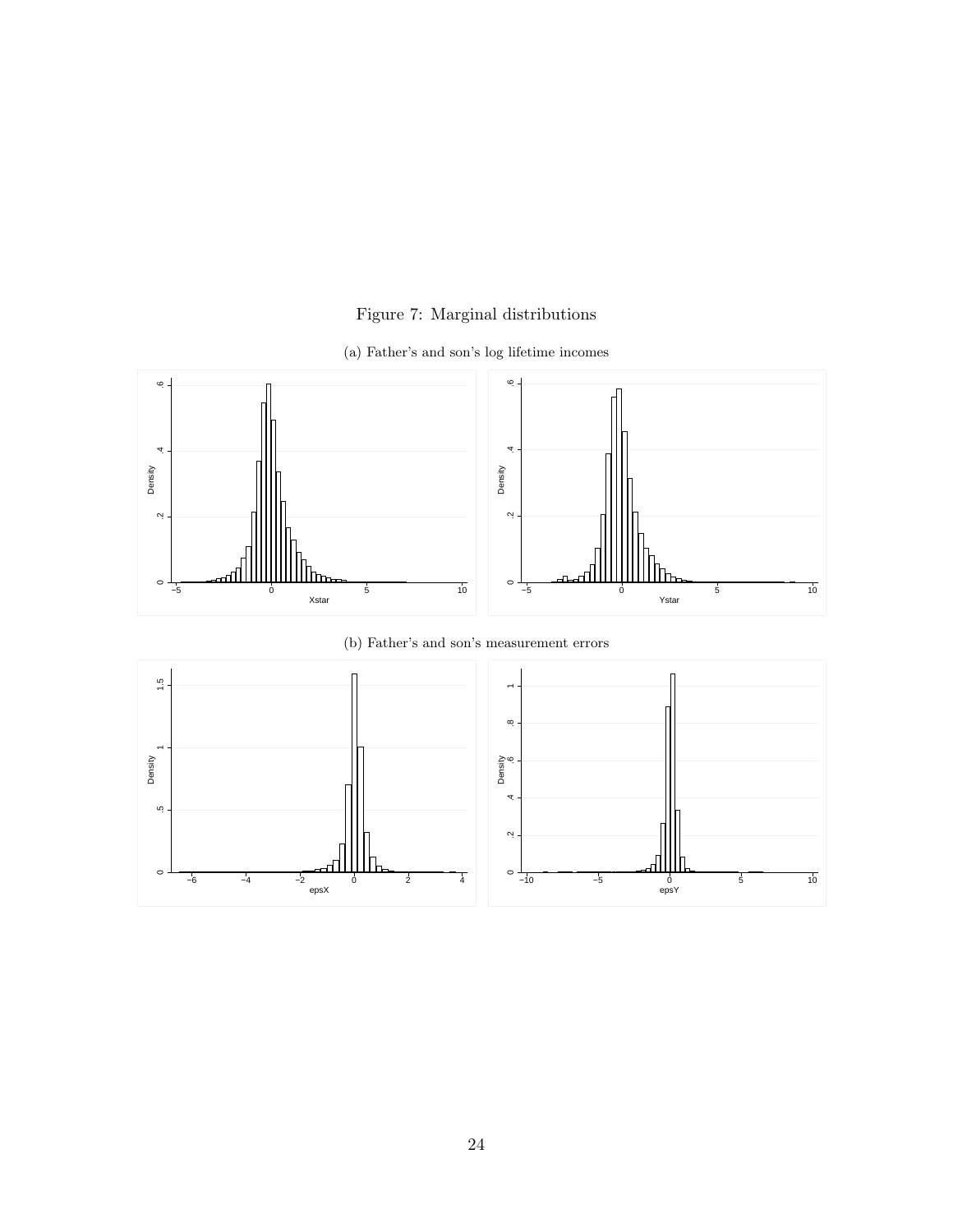shows that the bias correction leads to a modest increase in the standard deviation of the estimator, in particular for smaller sample sizes. Panel (c) demonstrates that the combined effect of the decrease in bias and the increase in standard deviation is a small net increase of the square-root of the MSE at small sample size  $n = 100$ . However, for larger sample size  $(n = 1000)$  this combined effect instead results in a substantial net reduction of roughly 60 percent as compared to the sample estimators without the bias correction. Figure [8](#page-26-0) also suggests that the over-correction of the biases when choosing excessively large  $\sigma_{\epsilon}^2$  can increase the MSE compared to the uncorrected estimators.

In this application, the bias correction is therefore beneficial in small samples only if the bias and not the sampling variance of the estimator is the main concern. This pattern is in contrast to our Monte Carlo simulations, in which application of the bias correction led to a net reduction of the MSE even for small sample sizes. A possible explanation is that more observations are in the tails of the distribution in the empirical data compared to a normal distribution, in which  $f'$ are only imprecisely estimated in smaller samples. However, the bias correction does lead to a substantial MSE reduction at  $n = 1000$  (see Figure [8\)](#page-26-0) or larger sample sizes (not shown here), at which its application becomes advisable also when the MSE is the primary concern.<sup>[5](#page-25-0)</sup>

#### 5.3 Kendall's  $\tau$

Figure [9](#page-27-0) reports the corresponding results for the bias-corrected estimator of Kendall's  $\tau$ , which are generally similar to those for Spearman's  $\rho$ . Panel (a) shows that the uncorrected estimator is attenuated towards zero. This result is in line with Proposition [2.3,](#page-9-0) as stochastic monotonicity – in this context, that the conditional distribution function of child income given parent income is increasing in parent income – is likely to hold in intergenerational relationships. [Dardanoni, Fiorini,](#page-31-12) [and Forcina](#page-31-12) [\(2012\)](#page-31-12) test 149 tables of intergenerational class mobility covering 35 countries, and find that stochastic monotonicity can be rejected in only four cases. [Delgado and Escanciano](#page-31-8) [\(2012\)](#page-31-8) propose a distribution-free test of stochastic monotonicity, and fail to reject the null hypothesis of stochastic monotonicity in the association between child and parent income in the Panel Study of Income Dynamics. And [Nybom and Stuhler](#page-33-1) [\(2017\)](#page-33-1) plot the joint density of parent and child long-run incomes in a sample drawn from the same Swedish register data as we use here, which suggests that stochastic monotonicity holds also in the Swedish population.<sup>[6](#page-25-1)</sup>

The correction procedure again reduces the average bias substantially. In this case, the remaining bias after implementation of the correction procedure is in fact close to zero. As with the Spearman rank correlation, the bias is marginally over-corrected for  $n = 1000$ . While the error

<span id="page-25-0"></span><sup>5</sup>Tentative evidence (not shown here) suggests that the non-zero correlation between measurement errors and true values has very little effect on the bias correction. However, the extent of (over-)correction depends on chosen bandwidths, and further work on how to optimally choose bandwidths in this context would be useful.

<span id="page-25-1"></span><sup>&</sup>lt;sup>6</sup>However, stochastic monotonicity would fail to hold if child incomes are measured very early, as children from high-income parents are more likely to enter higher education, and therefore less likely to work full-time in their early 20s.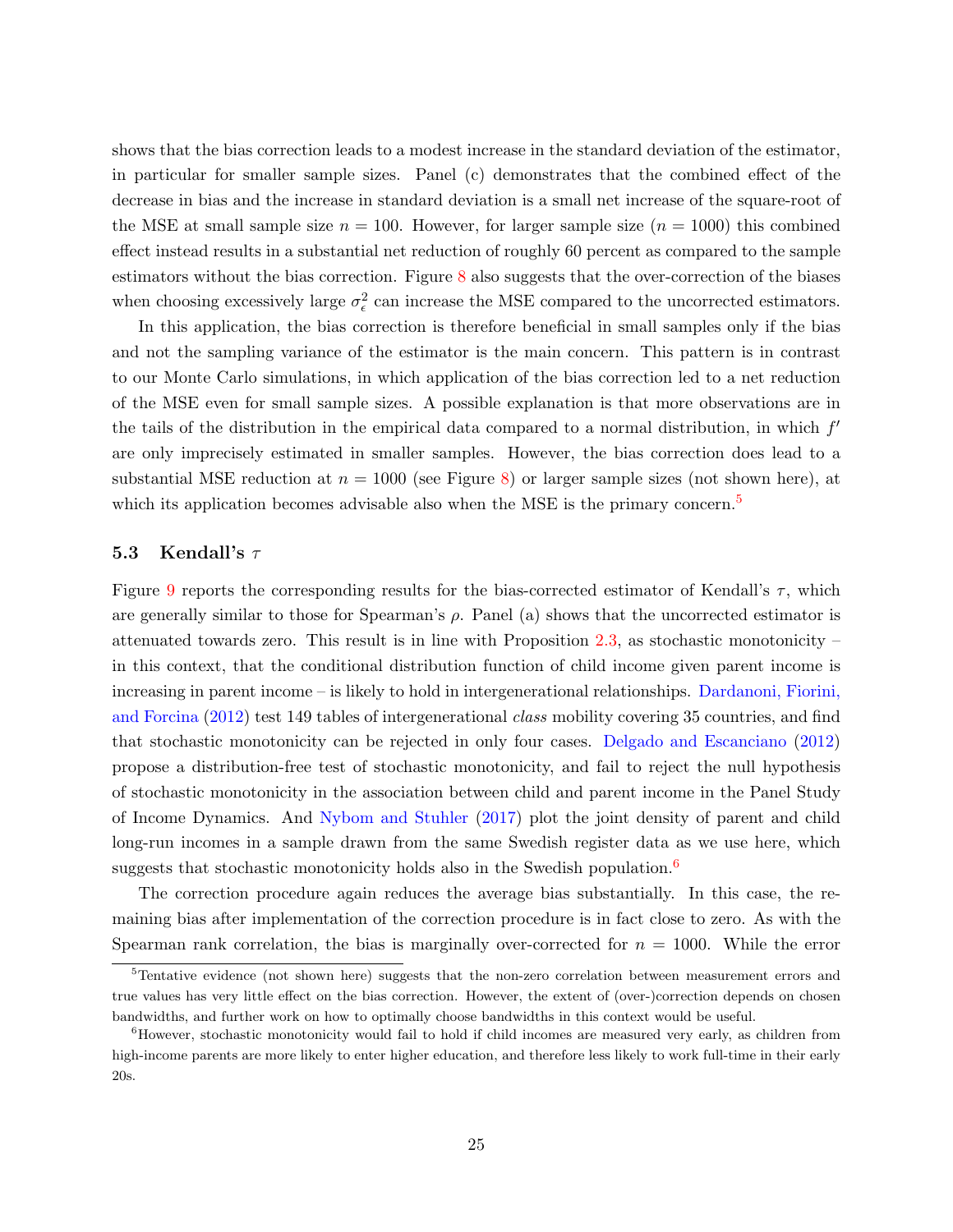

<span id="page-26-0"></span>Figure 8: Bias-corrected estimator of Spearman's  $\rho$  of father's and son's lifetime incomes

re<br>0.2<br>∍n likelihood cross validation as implemented by the "np" package (npudensbw) in the statistical software R, multiplied with the adjustment factor  $n^{1/5-1/7}$  for derivative estimation. Note:  $(X^*, Y^*)$  are drawn from our Swedish intergenerational income data standardized to mean zero and variance one, with  $\sigma_{\epsilon_X}^2 = 0.259$  and  $\sigma_{\epsilon_Y}^2 = 0.399$ . Bandwidths for the kernel density estimation of  $f'$  are chosen by maximum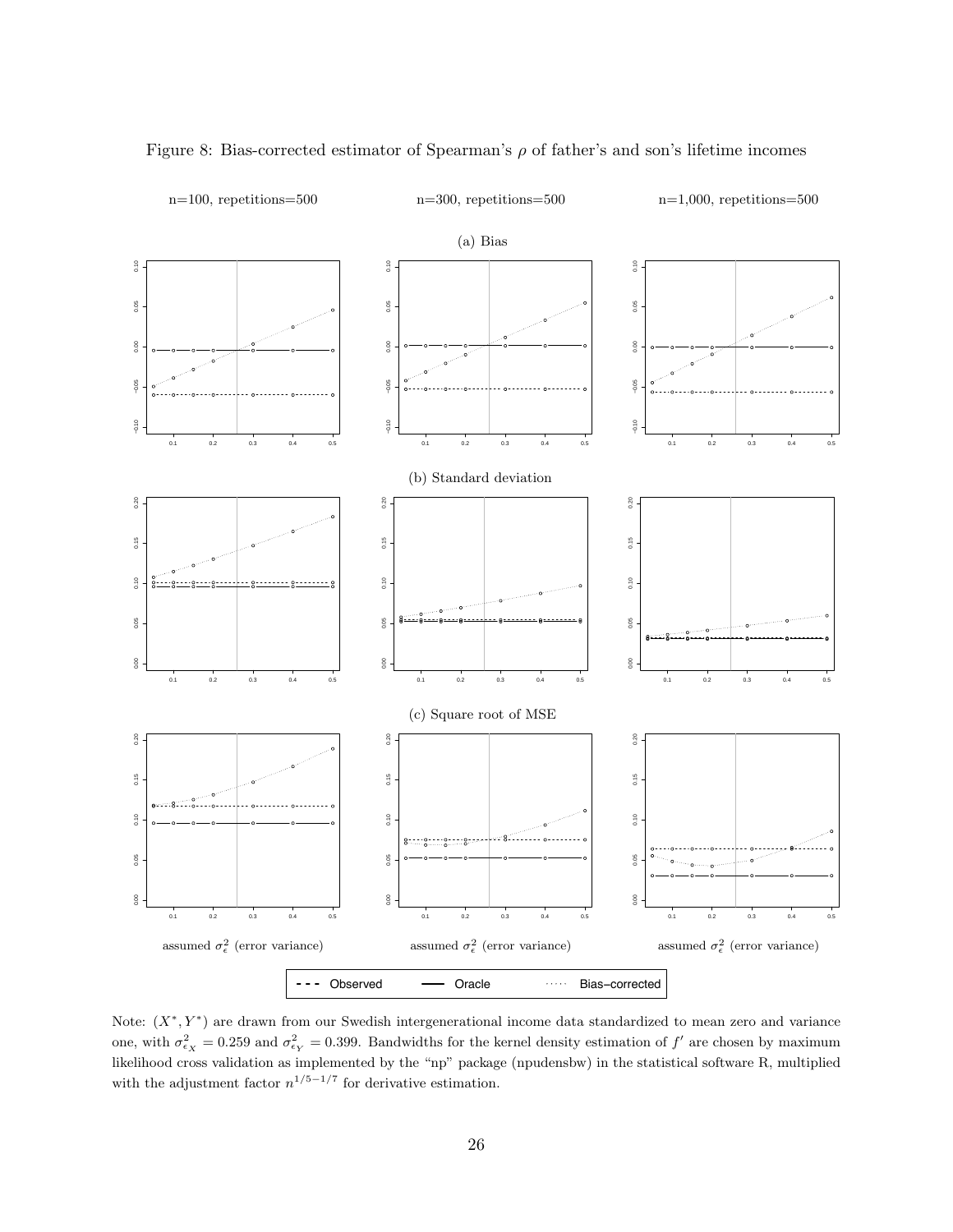

<span id="page-27-0"></span>Figure 9: Bias-corrected estimator of Kendall's  $\tau$  of father's and son's lifetime incomes

re<br>0.2<br>pli<br>pli are chosen by maximum likelihood cross validation as implemented by the "np" package (npudensbw) in the statistical software R, multiplied with the adjustment factor  $n^{1/5-1/7}$  for derivative estimation. Note:  $(X^*, Y^*)$  are drawn from our Swedish intergenerational income data standardized to mean zero and variance one, with  $\sigma_{\epsilon_X}^2 = 0.259$  and  $\sigma_{\epsilon_Y}^2 = 0.399$ . Bandwidths for the kernel density estimation of  $f'_{\Delta X|\Delta Y\leq 0}$  and  $f'_{\Delta Y|\Delta X\leq 0}$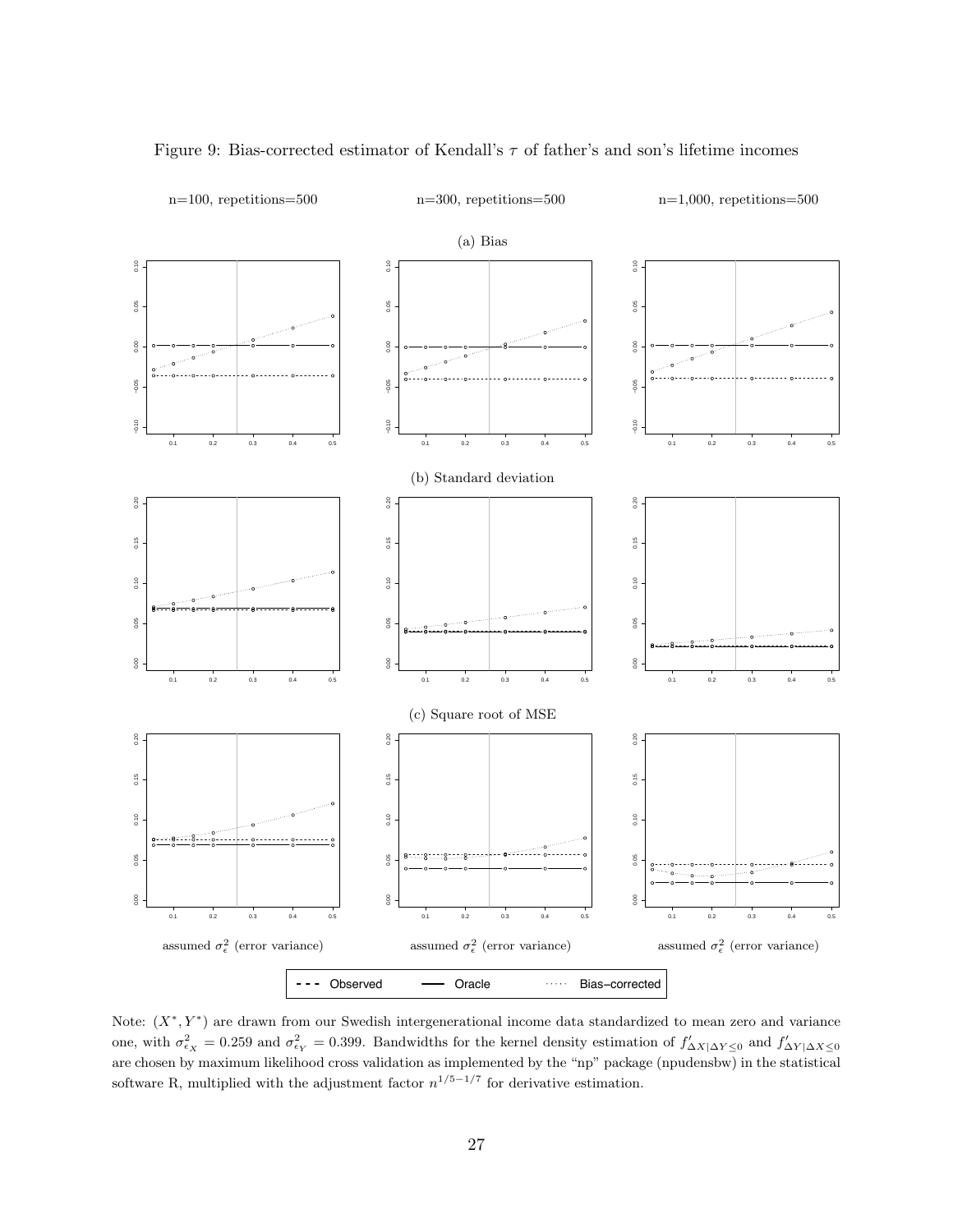variance in our full sample equals  $\sigma_{\epsilon_X}^2 = 0.259$ , the bias is minimized when assuming a slightly lower value for  $\sigma_{\epsilon_X}^2$ . In line with both the simulations and the Spearman rank correlation, panel (b) illustrates that the bias correction increases the standard deviation of the estimator, in particular for larger assumed error variances and smaller sample sizes. However, panel (c) again demonstrates that the combined effect of the bias reduction and the increased standard deviation is a net decrease in the square root of the MSE at  $n = 1000$ . But as for the Spearman rank correlation, there is a slight increase in the square root of the MSE at small sample size  $(n = 100)$  and when assuming excessively large values of  $\sigma_{\epsilon}^2$ .

In contrast to the simulations, we thus find that in small samples the bias-corrected estimator for Kendall's  $\tau$  is advantagous only if the bias itself is the main concern. If MSE reduction is the main yardstick then the bias correction makes little difference (on average) for  $n = 300$  but leads to a sizable improvement at  $n = 1000$ , for a wide range of assumed values of  $\sigma_{\epsilon}^2$ . At even larger sample sizes (not shown here), the MSE is reduced further.

## <span id="page-28-0"></span>6 Conclusion

In this paper, we analyzed the effects of measurement error on the estimation of Spearman's  $\rho$  and Kendall's  $\tau$ . Due to the nonlinear nature of these rank correlation coefficients, analytical characterization of the effect of measurement errors is not as simple as for that of the Pearson correlation or regression coefficients. Using the approach of small error variance approximation first proposed by [Chesher](#page-31-4) [\(1991\)](#page-31-4), we derive the first-order bias terms proportional to the variances and covariances of the measurement errors. We also provide a simple sufficient condition for when measurement error leads to attenuation biases, which also leads to identification of the signs of the rank correlations. A notable feature of our analysis is that thanks to the transformation invariance of the rank correlations, our method can also accommodate some forms of non-classical measurement errors. This contrasts our analysis with previous applications of the small error variance approximation where classical measurement error type assumptions are commonly assumed.

We construct bias-corrected estimators for Spearman's  $\rho$  and Kendall's  $\tau$  by estimating the first-order bias terms nonparametrically and subtracting them from the sample estimates. We find that the bias-corrected estimators can improve the mean squared errors (MSE) relative to the estimator that ignore the measurement errors. The MSE gains are substantial for a wide range of measurement error variances, even when those variances are as large as half of the variances of the true measurements. Our empirical application concerns the estimation of rank correlations of parent and child lifetime incomes, using administrative data on life-cycle incomes for Sweden. We find that the bias-corrected estimator improves the MSE by between 50 and 60 percent compared to the estimator with no bias correction (for  $n = 1000$ ). For small sample sizes the MSE reduction is smaller, while for larger sample sizes it is larger, mainly due to the reduction of the variance of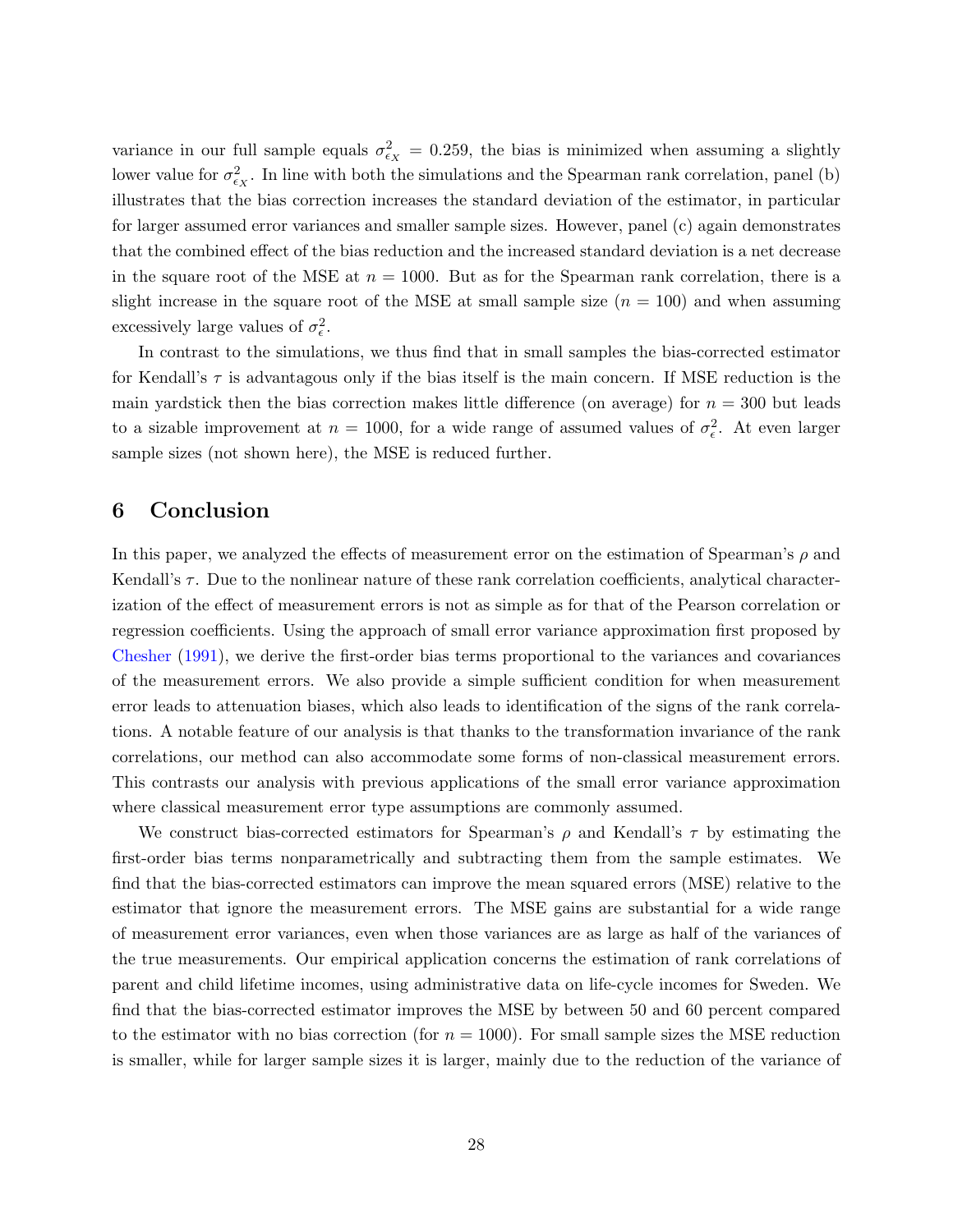the non-parametric bias estimators.

Despite that Spearman's  $\rho$  and Kendall's  $\tau$  have a long history in statistics and are also becoming increasingly common in applied economics, surprisingly little work exists on their relationship with measurement error. We hope that this new line of work will spark further research on the relationship between rank-based measures of statistical dependence and measurement error and equip applied researchers with appropriate tools and correction methods.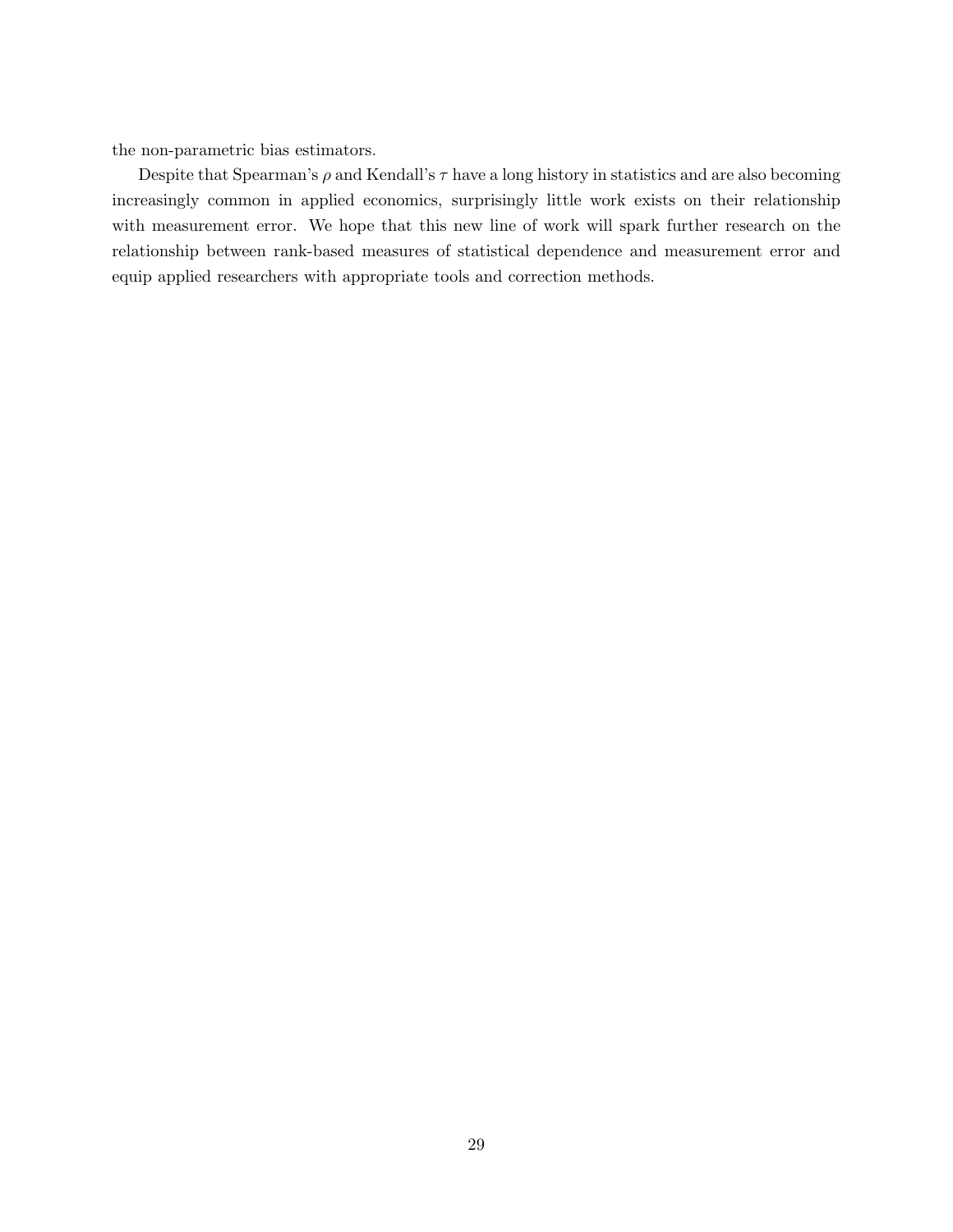## References

- <span id="page-30-0"></span>Abellan-Perpiñan, Jose-Maria, Han Bleichrodt, and Jose-Luis Pinto-Prades. 2009. "The predictive validity of prospect theory versus expected utility in health utility measurement." Journal of Health Economics 28 (6):1039–1047. URL [http://EconPapers.repec.org/RePEc:eee:jhecon:](http://EconPapers.repec.org/RePEc:eee:jhecon:v:28:y:2009:i:6:p:1039-1047) [v:28:y:2009:i:6:p:1039-1047](http://EconPapers.repec.org/RePEc:eee:jhecon:v:28:y:2009:i:6:p:1039-1047).
- <span id="page-30-9"></span>An, Yonghong and Yingyao Hu. 2012. "Well-posedness of measurement error models for selfreported data." Journal of Econometrics 168 (2):259–269. URL [https://ideas.repec.org/a/](https://ideas.repec.org/a/eee/econom/v168y2012i2p259-269.html) [eee/econom/v168y2012i2p259-269.html](https://ideas.repec.org/a/eee/econom/v168y2012i2p259-269.html).
- <span id="page-30-6"></span>An, Yonghong, Le Wang, and Ruli Xiao. 2017. "Your American Dream is Not Mine! A New Approach to Estimating Intergenerational Mobility Elasticities." Tech. rep., mimeo.
- <span id="page-30-5"></span>Bartolucci, Cristian, Francesco Devicienti, and Ignacio Monzón. 2015. "Identifying Sorting in Practice." IZA Discussion Papers 9411, Institute for the Study of Labor (IZA). URL [https:](https://ideas.repec.org/p/iza/izadps/dp9411.html) [//ideas.repec.org/p/iza/izadps/dp9411.html](https://ideas.repec.org/p/iza/izadps/dp9411.html).
- <span id="page-30-4"></span>Battistin, E. and A. Chesher. 2014. "Treatment Effect Estimation with Covariate Measurement Error." Journal of Econometrics 178:707–715.
- <span id="page-30-1"></span>Bhattacharya, Debopam and Bhashkar Mazumder. 2011. "A nonparametric analysis of black–white differences in intergenerational income mobility in the United States." Quantitative Economics 2 (3):335–379. URL <http://ideas.repec.org/a/ecm/quante/v2y2011i3p335-379.html>.
- <span id="page-30-7"></span>Böhlmark, A. and M.J. Lindquist. 2006. "Life-Cycle Variations in the Association between Current and Lifetime Income: Replication and Extension for Sweden." Journal of Labor Economics 24 (4):879–896.
- <span id="page-30-8"></span>Bollinger, Christopher R. 1998. "Measurement Error in the Current Population Survey: A Nonparametric Look." Journal of Labor Economics 16 (3):576–594. URL [http://www.jstor.org/](http://www.jstor.org/stable/10.1086/209899) [stable/10.1086/209899](http://www.jstor.org/stable/10.1086/209899).
- <span id="page-30-2"></span>Bratberg, Espen, Jonathan Davis, Bhashkar Mazumder, Martin Nybom, Daniel D. Schnitzlein, and Kjell Vaage. 2017. "A Comparison of Intergenerational Mobility Curves in Germany, Norway, Sweden, and the US." The Scandinavian Journal of Economics 119 (1):72-101. URL [http:](http://dx.doi.org/10.1111/sjoe.12197) [//dx.doi.org/10.1111/sjoe.12197](http://dx.doi.org/10.1111/sjoe.12197).
- <span id="page-30-3"></span>Chen, Wen-Hao, Yuri Ostrovsky, and Patrizio Piraino. 2017. "Lifecycle variation, errors-invariables bias and nonlinearities in intergenerational income transmission: new evidence from Canada." Labour Economics 44 (C):1–12. URL [https://ideas.repec.org/a/eee/labeco/](https://ideas.repec.org/a/eee/labeco/v44y2017icp1-12.html) [v44y2017icp1-12.html](https://ideas.repec.org/a/eee/labeco/v44y2017icp1-12.html).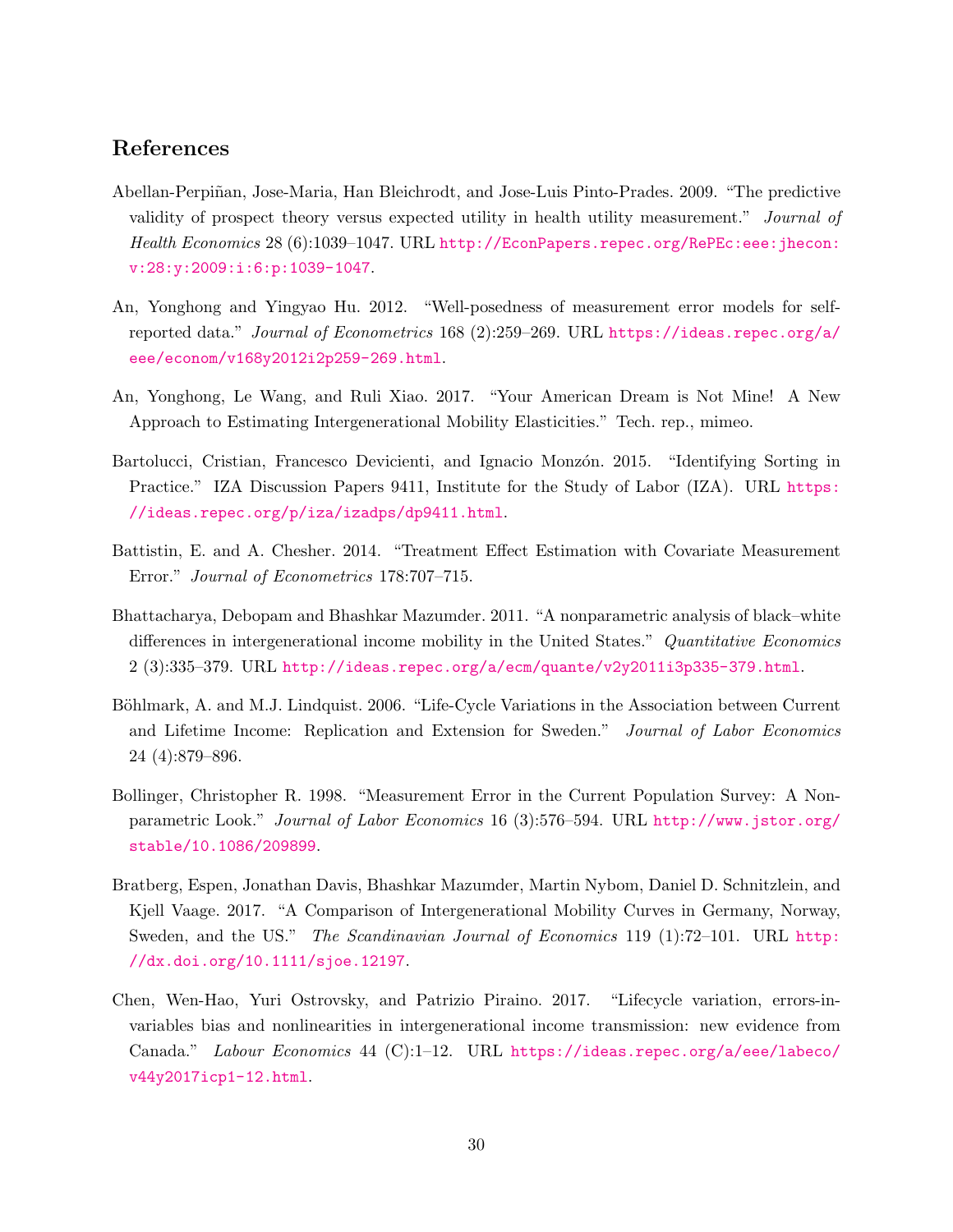<span id="page-31-4"></span>Chesher, Andrew. 1991. "The Effect of Measurement Error." Biometrika 78 (3):451–462.

- <span id="page-31-7"></span>—. 2017. "Understanding the Effect of Measurement Error on Quantile Regressions." cemmap working paper (19/17).
- <span id="page-31-5"></span>Chesher, Andrew and Christian Schluter. 2002. "Welfare Measurement and Measurement Error." Review of Economic Studies 69 (2):357–378.
- <span id="page-31-6"></span>Chesher, Andrew and J.M.C. Santos Silva. 2002. "Taste Variation in Discrete Choice Models." Review of Economic Studies 69:147–168.
- <span id="page-31-10"></span>Chetty, Raj and Nathaniel Hendren. forthcoming (I). "The Impacts of Neighborhoods on Intergenerational Mobility I: Childhood Exposure Effects." Quarterly Journal of Economics.
- <span id="page-31-11"></span>- forthcoming (II). "The Impact of Neighborhoods on Intergenerational Mobility II: County-Level Estimates." Quarterly Journal of Economics .
- <span id="page-31-0"></span>Chetty, Raj, Nathaniel Hendren, Patrick Kline, and Emmanuel Saez. 2014a. "Where is the Land of Opportunity? The Geography of Intergenerational Mobility in the United States." Quarterly Journal of Economics 129 (4):1553–1623.
- <span id="page-31-2"></span>Chetty, Raj, Nathaniel Hendren, Patrick Kline, Emmanuel Saez, and Nicholas Turner. 2014b. "Is the United States Still a Land of Opportunity? Recent Trends in Intergenerational Mobility." American Economics Review: Papers and Proceedings 104 (5):141-47. URL [http:](http://EconPapers.repec.org/RePEc:nbr:nberwo:19844) [//EconPapers.repec.org/RePEc:nbr:nberwo:19844](http://EconPapers.repec.org/RePEc:nbr:nberwo:19844).
- <span id="page-31-3"></span>Corak, Miles, Matthew J. Lindquist, and Bhashkar Mazumder. 2014. "A Comparison of Upward and Downward Intergenerational Mobility in Canada, Sweden and the United States." Labour Economics URL <http://www.sciencedirect.com/science/article/pii/S0927537114000530>.
- <span id="page-31-1"></span>Dahl, M. and T. DeLeire. 2008. "The Association Between Children's Earnings And Fathers' Lifetime Earnings: Estimates Using Administrative Data." Discussion Paper No. 1342-08, Institute for Research on Poverty, University of Wisconsin-Madison.
- <span id="page-31-9"></span>Daniels, H. E. 1950. "Rank Correlation and Population Models." Journal of the Royal Statistical Society, Series B 12 (2):171–191.
- <span id="page-31-12"></span>Dardanoni, Valentino, Mario Fiorini, and Antonio Forcina. 2012. "Stochastic monotonicity in intergenerational mobility tables." Journal of Applied Econometrics 27 (1):85-107. URL [https:](https://ideas.repec.org/a/wly/japmet/v27y2012i1p85-107.html) [//ideas.repec.org/a/wly/japmet/v27y2012i1p85-107.html](https://ideas.repec.org/a/wly/japmet/v27y2012i1p85-107.html).
- <span id="page-31-8"></span>Delgado, Miguel A. and Juan Carlos Escanciano. 2012. "Distribution-free tests of stochastic monotonicity." Journal of Econometrics 170 (1):68 - 75. URL [http://www.sciencedirect.com/](http://www.sciencedirect.com/science/article/pii/S0304407612000723) [science/article/pii/S0304407612000723](http://www.sciencedirect.com/science/article/pii/S0304407612000723).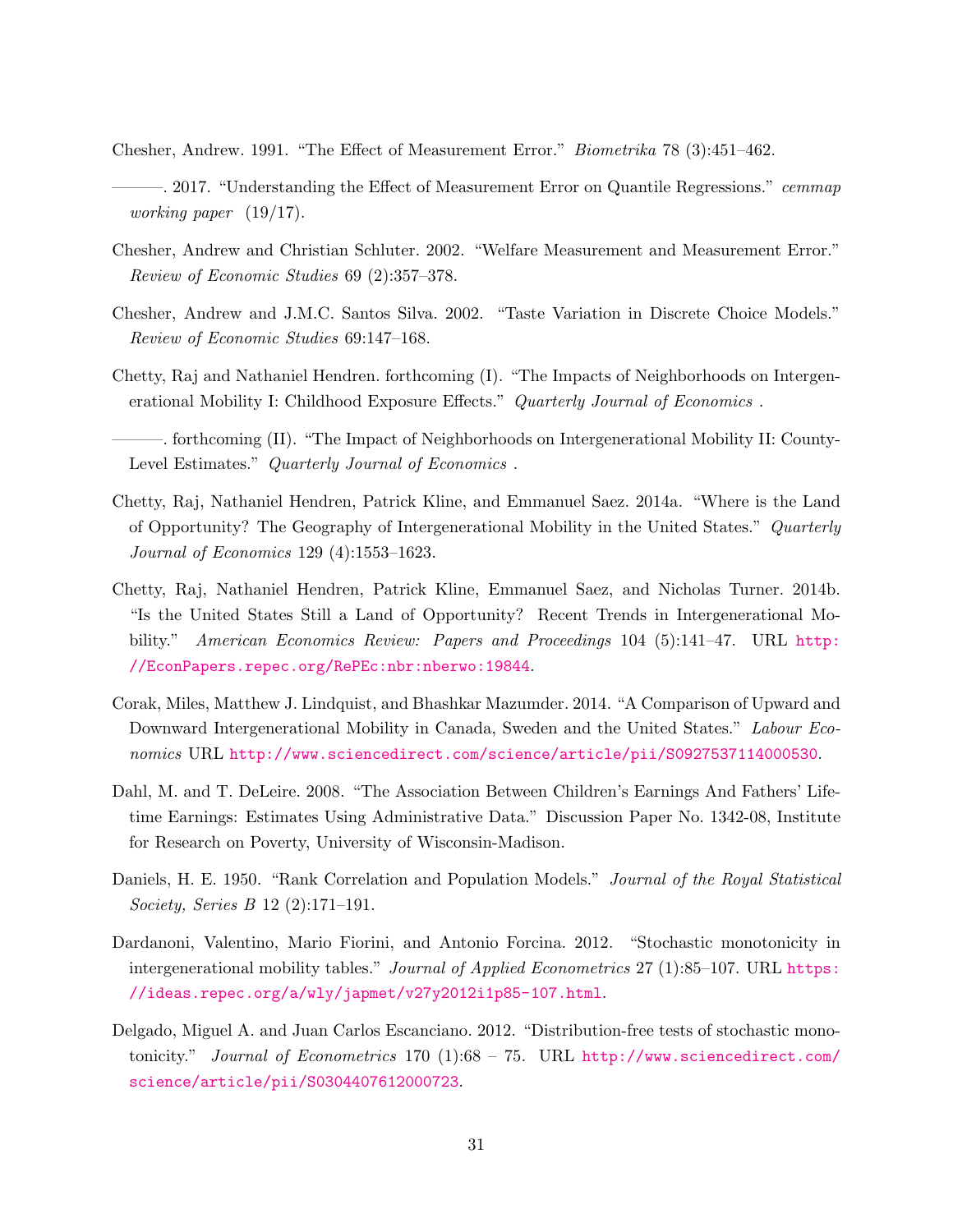- <span id="page-32-2"></span>Dohmen, Thomas and Armin Falk. 2011. "Performance Pay and Multidimensional Sorting: Productivity, Preferences, and Gender." American Economic Review 101 (2):556–590. URL <https://ideas.repec.org/a/aea/aecrev/v101y2011i2p556-90.html>.
- <span id="page-32-3"></span>Gregg, Paul, Lindsey Macmillan, and Claudia Vittori. 2017. "Moving Towards Estimating Sons' Lifetime Intergenerational Economic Mobility in the UK." Oxford Bulletin of Economics and Statistics 79 (1):79–100. URL [https://ideas.repec.org/a/bla/obuest/v79y2017i1p79-100.](https://ideas.repec.org/a/bla/obuest/v79y2017i1p79-100.html) [html](https://ideas.repec.org/a/bla/obuest/v79y2017i1p79-100.html).
- <span id="page-32-1"></span>Hagedorn, Marcus, Tzuo Hann Law, and Iourii Manovskii. 2017. "Identifying Equilibrium Models of Labor Market Sorting." Econometrica 85:29–65. URL [https://ideas.repec.org/a/wly/](https://ideas.repec.org/a/wly/emetrp/v85y2017ip29-65.html) [emetrp/v85y2017ip29-65.html](https://ideas.repec.org/a/wly/emetrp/v85y2017ip29-65.html).
- <span id="page-32-9"></span>Haider, Steven and Gary Solon. 2006. "Life-Cycle Variation in the Association between Current and Lifetime Earnings." American Economic Review 96 (4):1308–1320.
- <span id="page-32-10"></span>Hall, Peter, Jeff Racine, and Qi Li. 2004. "Cross-Validation and the Estimation of Conditional Probability Densities." Journal of the American Statistical Association 99:1015–1026. URL <http://ideas.repec.org/a/bes/jnlasa/v99y2004p1015-1026.html>.
- <span id="page-32-8"></span>Jenkins, S. 1987. "Snapshots versus Movies: 'Lifecycle biases' and the Estimation of Intergenerational Earnings Inheritance." European Economic Review 31 (5):1149–1158.
- <span id="page-32-0"></span>Kendall, M.G. 1938. "A New Measure of Rank Correlation." Biometrika 30:81–93.
- <span id="page-32-4"></span>Klein, Tobias J. 2010. "Heterogeneous Treatment Effects: Instrumental Variables without Monotonicity?" Journal of Econometrics 155 (2):99–116.
- <span id="page-32-7"></span>Lee., Sokbae, Oliver Linton, and Yoon-Jae Whang. 2009. "Testing for Stochastic Monotonicity." Econometrica 77 (2):585–602.
- <span id="page-32-6"></span>Lehmann, E.L. 1966. "Some Concepts of Dependence." The Annals of Mathematical Statistics 37:1137–1153.
- <span id="page-32-11"></span>Mazumder, Bhashkar. 2016. Estimating the Intergenerational Elasticity and Rank Association in the United States: Overcoming the Current Limitations of Tax Data. , Book Series: Research in Labor Economics, vol. 43, chap. 3. Emerald Group Publishing Limited, 83–129. URL [http:](http://www.emeraldinsight.com/doi/abs/10.1108/S0147-912120160000043012) [//www.emeraldinsight.com/doi/abs/10.1108/S0147-912120160000043012](http://www.emeraldinsight.com/doi/abs/10.1108/S0147-912120160000043012).
- <span id="page-32-12"></span>Mazumder, Bhashkar and Jonathan Davis. 2018. "Racial and Ethnic Differences in the Geography of Intergenerational Mobility." Tech. rep., mimeo.

<span id="page-32-5"></span>Nelsen, Roger B. 2006. An Introduction to Copulas. Springer, 2nd ed.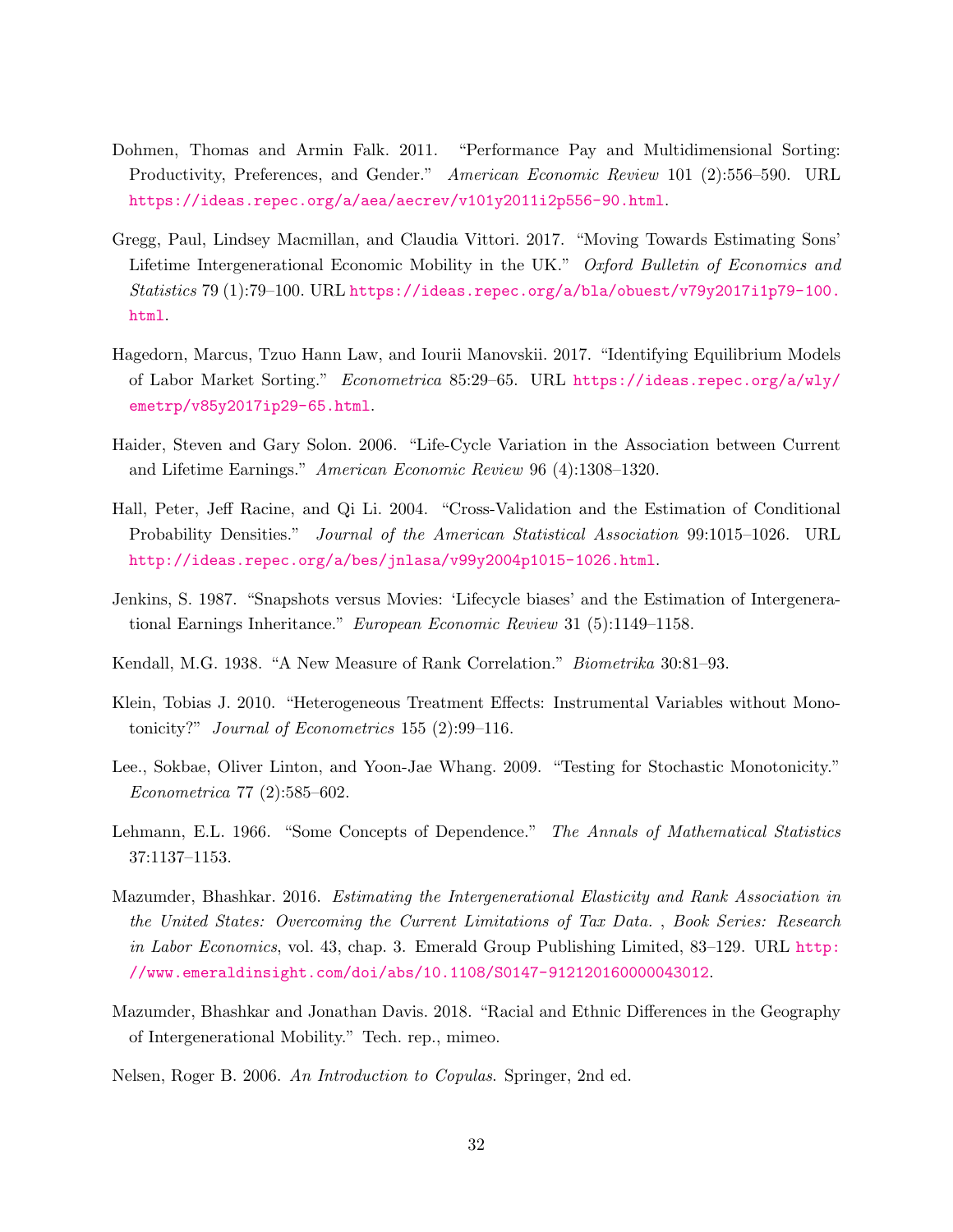- <span id="page-33-3"></span>Nybom, Martin and Jan Stuhler. 2016. "Heterogeneous Income Profiles and Life-Cycle Bias in Intergenerational Mobility Estimation." Journal of Human Resources 51 (1).
- <span id="page-33-1"></span>———. 2017. "Biases in Standard Measures of Intergenerational Income Dependence." Journal of Human Resources 52 (3):800-825. URL [https://ideas.repec.org/a/uwp/jhriss/](https://ideas.repec.org/a/uwp/jhriss/v52y2017i3p800-825.html) [v52y2017i3p800-825.html](https://ideas.repec.org/a/uwp/jhriss/v52y2017i3p800-825.html).
- <span id="page-33-2"></span>Pekkarinen, Tuomas, Kjell G. Salvanes, and Matti Sarvimäki. 2017. "The Evolution of Social Mobility: Norway during the Twentieth Century." The Scandinavian Journal of Economics 119 (1):5–33. URL <http://dx.doi.org/10.1111/sjoe.12205>.
- <span id="page-33-4"></span>Solon, Gary. 1999. "Intergenerational Mobility in the Labor Market." In Handbook of Labor Economics, vol. 3A, edited by O. Ashenfelter and D. Card, chap. 29. Elsevier, 1761–1800.
- <span id="page-33-0"></span>Spearman, C. 1904. "The Proof and Measurement of Association between Two Things." American Journal of Psychology 15:72–101.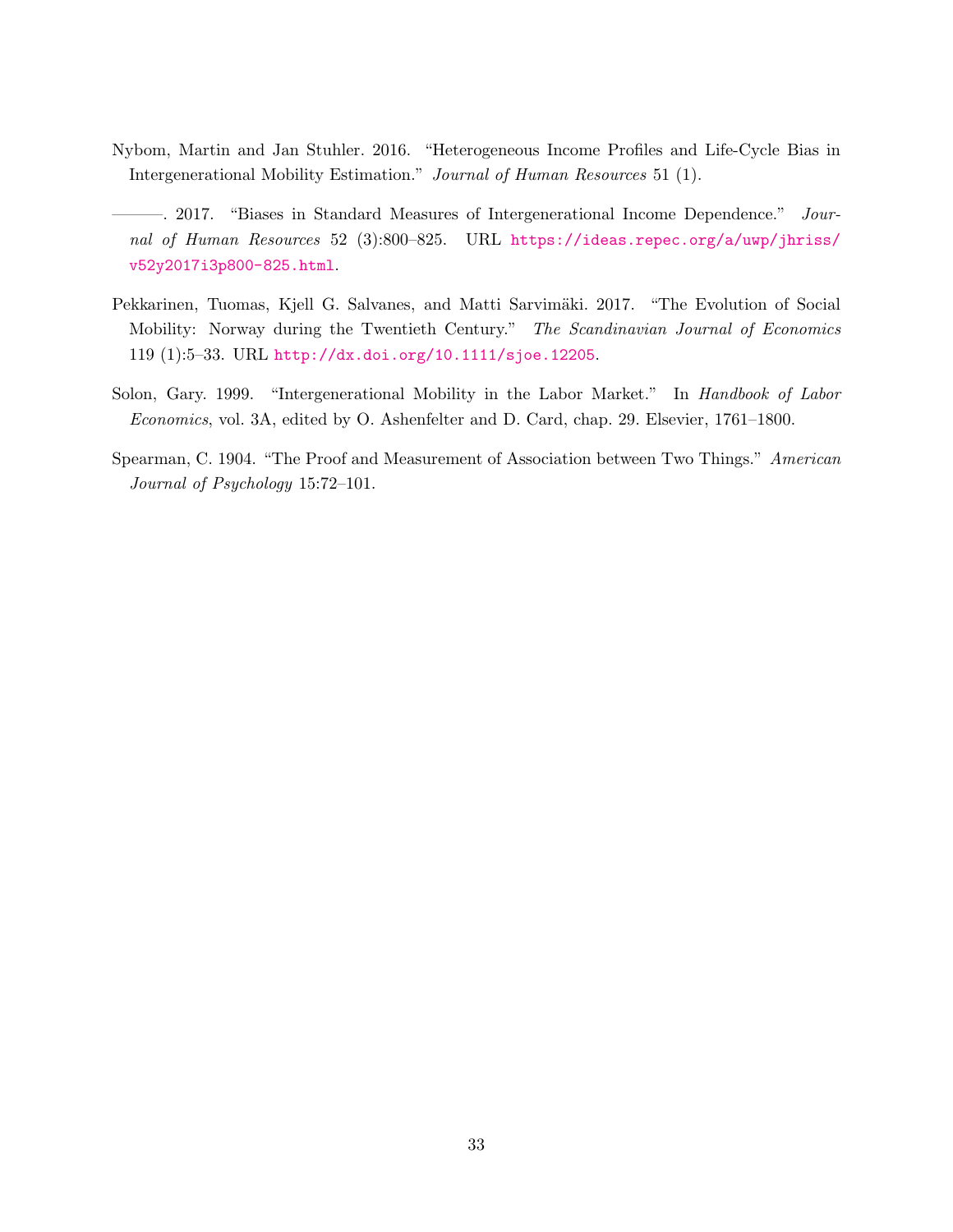## Appendix

## <span id="page-34-1"></span>A1 Proofs

Proposition [2.1](#page-7-1) follows as a corollary of the next lemma.

<span id="page-34-0"></span>Lemma A1.1. Under Assumptions [2.1](#page-5-1) and [2.2,](#page-6-0)

$$
\Pr(X_k > X_l, Y_{k'} > Y_{l'}) = \Pr(X_k^* > X_l^*, Y_k^* > Y_l^*) + \frac{1}{2} f'_{\Delta_{lk} X^* | \Delta_{l'k'} Y^* < 0}(0) \sigma_{\epsilon_X^2} + \frac{1}{2} f'_{\Delta_{l'k'} Y^* | \Delta_{lk} X^* < 0}(0) \sigma_{\epsilon_Y^2}
$$
\n
$$
+ [1_{k=k'} - 1_{k=l'} - 1_{l=k'} + 1_{l=l'}] f_{\Delta_{lk} X^*, \Delta_{l'k'} Y^*}(0,0) \sigma_{\epsilon_X \epsilon_Y} \sigma_{\epsilon_Y} \sigma_{\epsilon_Y}
$$
\n
$$
+ O((\sigma_{\epsilon_X} + \sigma_{\epsilon_Y})^3).
$$

*Proof.* The second-order Taylor expansion of  $Pr(X_k > X_l, Y_{k'} > Y_{l'})$  at  $(\sigma_{\epsilon_X}, \sigma_{\epsilon_Y}) = (0, 0)$  is

$$
\Pr(X_k > X_l, Y_{k'} > Y_{l'})
$$
\n
$$
= \Pr(X_k^* > X_l^*, Y_{k'}^* > Y_{l'}^*) + \frac{\partial \Pr(X_k > X_l, Y_{k'} > Y_{l'})}{\partial \sigma_{\epsilon_X}} \bigg|_{0,0} \sigma_{\epsilon_X} + \frac{\partial \Pr(X_k > X_l, Y_{k'} > Y_{l'})}{\partial \sigma_{\epsilon_Y}} \bigg|_{0,0} \sigma_{\epsilon_Y}
$$
\n
$$
+ \frac{1}{2} \frac{\partial^2 \Pr(X_k > X_l, Y_{k'} > Y_{l'})}{\partial \sigma_{\epsilon_X}^2} \bigg|_{0,0} \sigma_{\epsilon_X}^2 + \frac{1}{2} \frac{\partial^2 \Pr(X_k > X_l, Y_{k'} > Y_{l'})}{\partial \sigma_{\epsilon_Y}^2} \bigg|_{0,0} \sigma_{\epsilon_Y}^2,
$$
\n
$$
+ \frac{\partial^2 \Pr(X_k > X_l, Y_{k'} > Y_{l'})}{\partial \sigma_{\epsilon_X} \partial \sigma_{\epsilon_Y}}
$$
\n
$$
\sigma_{\epsilon_X} \sigma_{\epsilon_Y} + O((\sigma_{\epsilon_X} + \sigma_{\epsilon_Y})^3).
$$

We compute each derivative term. First,

$$
\frac{\partial \Pr(X_k > X_l, Y_{k'} > Y_{l'})}{\partial \sigma_{\epsilon_X}}\Big|_{0,0} = \int_{-\infty}^{\infty} \int_{-\infty}^{\infty} \frac{\partial}{\partial a} F_{\Delta_{lk} X^*, \Delta_{l'k'} Y^*}(a, b) \Big|_{a=b=0} \Delta_{kl} \epsilon_X dG_{\Delta_{kl} \epsilon_X, \Delta_{k'l'} \epsilon_Y}
$$

$$
= \frac{\partial}{\partial a} F_{\Delta_{lk} X^*, \Delta_{l'k'} Y^*}(a, b) \Big|_{a=b=0} \cdot E(\Delta_{kl} \epsilon_X) = 0,
$$

as  $E\left(\Delta_{kl}\epsilon_X\right) = 0$ . Similarly, we can show  $\frac{\partial Pr(X_k > X_l, Y_{k'} > Y_{l'})}{\partial \sigma_{\epsilon_{k'}}}$  $\partial \sigma_{\epsilon_{Y}}$  $\Big|_{0,0} = 0.$ As for the second derivatives,

$$
\frac{\partial^2 \Pr(X_k > X_l, Y_{k'} > Y_{l'})}{\partial \sigma_{\epsilon_X}^2}\bigg|_{0,0} = \int_{-\infty}^{\infty} \int_{-\infty}^{\infty} \frac{\partial^2}{\partial a^2} F_{\Delta_{lk} X^*, \Delta_{l'k'} Y^*}(a, b) \bigg|_{a=b=0} (\Delta_{kl} \epsilon_X)^2 dG_{\Delta_{kl} \epsilon_X, \Delta_{k'l'} \epsilon_Y}
$$
\n
$$
= 2 \frac{\partial}{\partial a} f_{\Delta_{lk} X^* | \Delta_{l'k'} Y^* \le 0}(a) \bigg|_{a=0} F_{\Delta_{l'k'} Y^*}(0)
$$
\n
$$
= \frac{\partial}{\partial a} f_{\Delta_{lk} X^* | \Delta_{l'k'} Y^* \le 0}(a) \bigg|_{a=0},
$$

where the second line follows from  $Var\left(\Delta_{kl}\epsilon_X\right)=2$  and

$$
F_{\Delta_{lk}X^*,\Delta_{l'k'}Y^*}(a,b) = \Pr\left(\Delta_{lk}X^* \leq a|\Delta_{l'k'}Y^* \leq b\right)F_{\Delta_{l'k'}Y^*}(b),
$$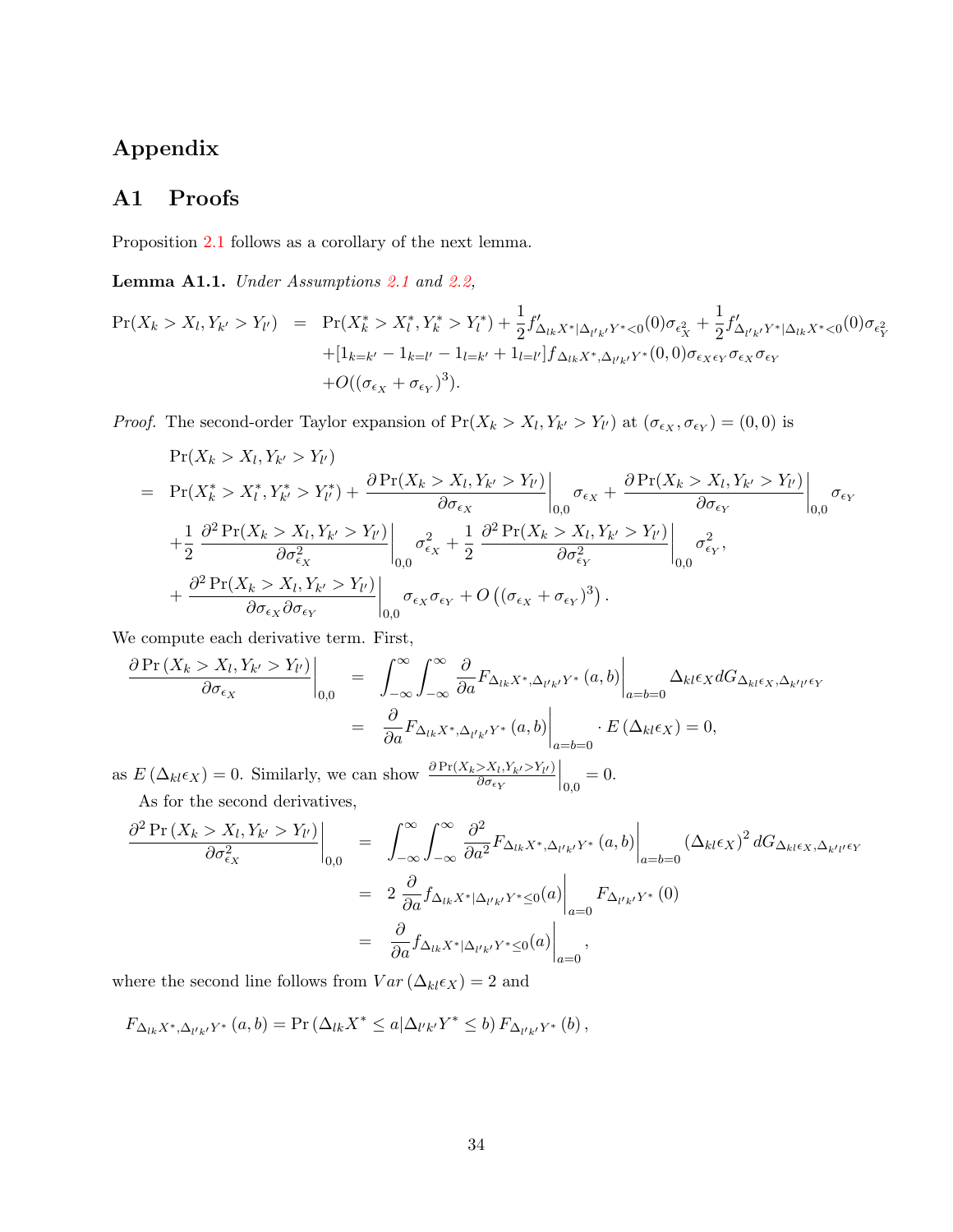and the third line follows from  $F_{\Delta_{l'k'}Y^*}(0) = \frac{1}{2}$ . Similarly, it holds

$$
\frac{\partial^2 \Pr\left(X_k > X_l, Y_{k'} > Y_{l'}\right)}{\partial \sigma_{\epsilon_X}^2}\bigg|_{0,0} = \frac{\partial}{\partial b} f_{\Delta_{l'k'}Y^*|\Delta_{lk}X^* \le 0} \left(b\right)\bigg|_{b=0}
$$

For the cross derivative term, we have

$$
\frac{\partial^2 \Pr(X_k > X_l, Y_{k'} > Y_{l'})}{\partial \sigma_{\epsilon_Y} \partial \sigma_{\epsilon_X}}\Big|_{0,0} = f_{\Delta_{lk}X^* \Delta_{l'k'}Y^*}(0,0) \cdot Cov(\Delta_{kl}\epsilon_X, \Delta_{k'l'}\epsilon_Y)
$$
  

$$
= [1_{k=k'} - 1_{k=l'} - 1_{l=k'} + 1_{l=l'}]\sigma_{\epsilon_X \epsilon_Y} f_{\Delta_{lk}X^* \Delta_{l'k'}Y^*}(0,0).
$$

.

With all these combined, we obtain the conclusion of this lemma.

 $\Box$ 

#### Proof. [Derivation of equation [\(2.6\)](#page-8-1)] Note

<span id="page-35-0"></span>
$$
\frac{1}{2}\tau
$$
\n
$$
= [Pr(X_1 > X_2, Y_1 > Y_2) - Pr(X_1 < X_2, Y_1 > Y_2)]
$$
\n
$$
= \begin{bmatrix} Pr(X_1 > X_2, Y_1 > Y_2, X_1^* > X_2^*, Y_1^* > Y_2^*) + Pr(X_1 > X_2, Y_1 > Y_2, X_1^* > X_2^*, Y_1^* < Y_2^*)
$$
\n
$$
+ Pr(X_1 > X_2, Y_1 > Y_2, X_1^* < X_2^*, Y_1^* > Y_2^*) + Pr(X_1 > X_2, Y_1 > Y_2, X_1^* < X_2^*, Y_1^* < Y_2^*)
$$
\n
$$
- \begin{bmatrix} Pr(X_1 < X_2, Y_1 > Y_2, X_1^* > X_2^*, Y_1^* > Y_2^*) + Pr(X_1 < X_2, Y_1 > Y_2, X_1^* > X_2^*, Y_1^* < Y_2^*)
$$
\n
$$
+ Pr(X_1 < X_2, Y_1 > Y_2, X_1^* < X_2^*, Y_1^* > Y_2^*) + Pr(X_1 < X_2, Y_1 > Y_2, X_1^* < X_2^*, Y_1^* < Y_2^*)
$$
\n
$$
- \begin{bmatrix} Pr(X_1 > X_2, Y_1 > Y_2, X_1^* > X_2^*, Y_1^* > Y_2^*) + Pr(X_1 < X_2, Y_1 < Y_2, X_1^* < X_2^*, Y_1^* < Y_2^*)\\ - Pr(X_1 < X_2, Y_1 > Y_2, X_1^* > X_2^*, Y_1^* > Y_2^*) - Pr(X_1 > X_2, Y_1 < Y_2, X_1^* > X_2^*, Y_1^* > Y_2^*) \end{bmatrix} (A1)
$$
\n
$$
+ \begin{bmatrix} Pr(X_1 > X_2, Y_1 > Y_2, X_1^* < X_2^*, Y_1^* > Y_2^*) + Pr(X_1 < X_2, Y_1 < Y_2, X_1^* < X_2^*, Y_1^* > Y_2^*)\\ - Pr(X_1 > X_2, Y_1 < Y_2, X_1^* < X_2^*, Y_1^* > Y_2^*) - Pr(X_1 < X_2,
$$

where the second equality follows from the law of total probability, and the third line follows from the exchangeability of  $(X_1, X_1^*, Y_1, Y_1^*)$  and  $(X_2, X_2^*, Y_2, Y_2^*)$ , i.e., we can permute the subscripts of the random variables in  $Pr(\cdot)$ . The first term in the first squared bracketed term in equation  $(A1)$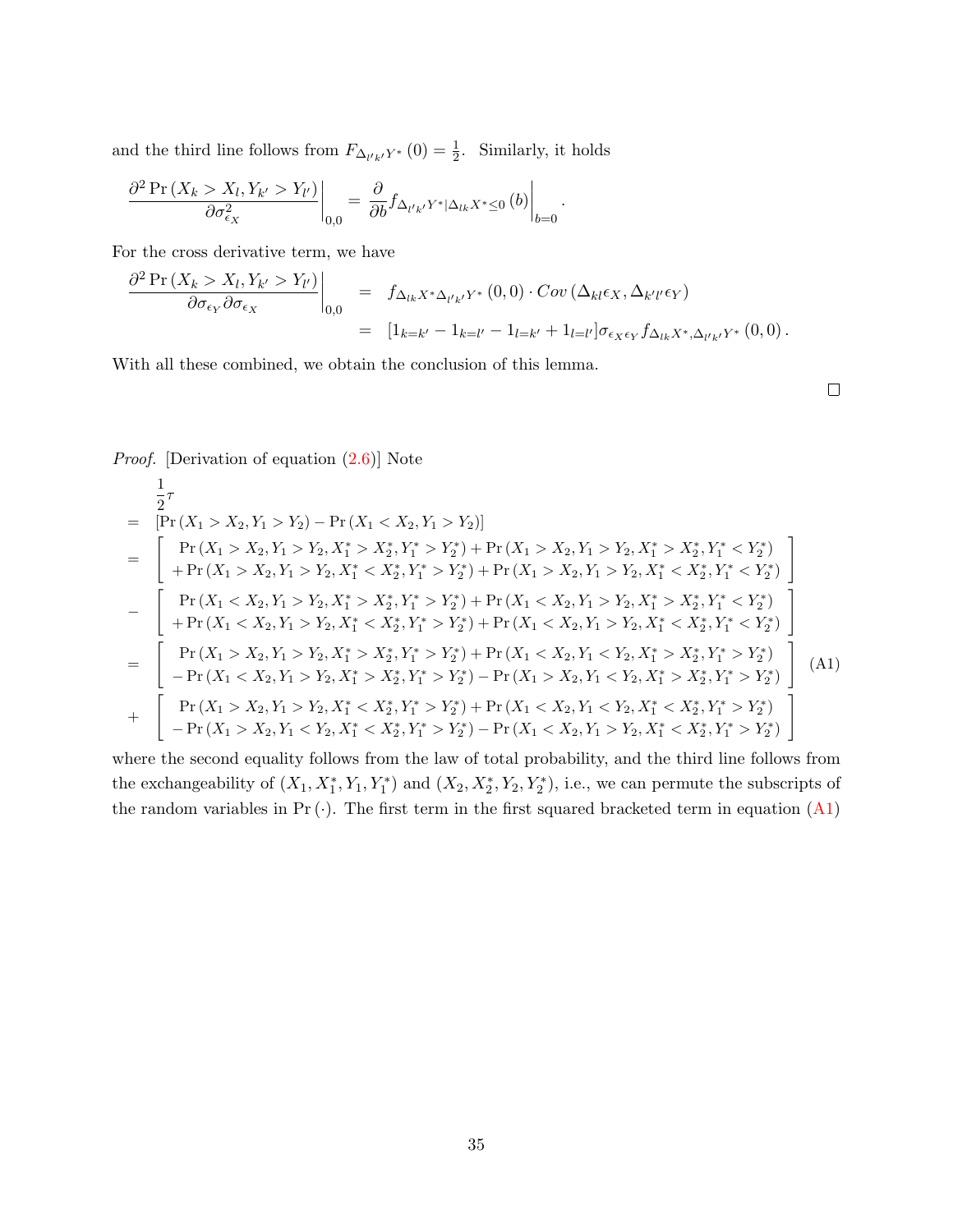can be written as

$$
\Pr(X_1 > X_2, Y_1 > Y_2, X_1^* > X_2^*, Y_1^* > Y_2^*)
$$
\n
$$
= \int_{-\infty}^{\infty} \int_{-\infty}^{\infty} \int_{-\infty}^{x_1^*} \int_{-\infty}^{y_1^*} \Pr(X_1 > X_2, Y_1 > Y_2 | x_1^*, x_2^*, y_1^*, y_2^*) dF_{X^*, Y^*}(x_2^*, y_2^*) dF_{X^*, Y^*}(x_1^*, y_1^*)
$$
\n
$$
= \int_{-\infty}^{\infty} \int_{-\infty}^{\infty} \int_{-\infty}^{x_1^*} \int_{-\infty}^{y_1^*} \Pr(X_1 > X_2 | x_1^*, x_2^*, y_1^*, y_2^*) \Pr(Y_1 > Y_2 | y_1^*, y_2^*) dF_{X^*|Y^*}(x_2^* | y_2^*) dF_{Y^*}(y_2^*)
$$
\n
$$
\cdot dF_{X^*|Y^*}(x_1^* | y_1^*) dF_{Y^*}(y_1^*)
$$
\n
$$
= \int_{-\infty}^{\infty} \int_{-\infty}^{y_1^*} \left[ \int_{-\infty}^{\infty} \int_{-\infty}^{x_1^*} \Pr(X_1 > X_2 | x_1^*, x_2^*, y_1^*, y_2^*) dF_{X^*|Y^*}(x_2^* | y_2^*) dF_{X^*|Y^*}(x_1^* | y_1^*) \right]
$$
\n
$$
\cdot \Pr(Y_1 > Y_2 | y_1^*, y_2^*) dF_{Y^*}(y_2^*) dF_{Y^*}(y_1^*)
$$
\n
$$
= \int_{-\infty}^{\infty} \int_{-\infty}^{y_1^*} \Pr(X_1 > X_2, X_1^* > X_2^* | y_1^*, y_2^*) \Pr(Y_1 > Y_2 | y_1^*, y_2^*) dF_{Y^*}(y_2^*) dF_{Y^*}(y_1^*),
$$

where the second equality follows by the conditional independence  $(X_1, X_2) \perp (Y_1, Y_2) \mid (X_1^*, X_2^*, Y_1^*, Y_2^*)$ and  $(Y_1 \perp Y_2) \perp (X_1^*, X_2^*) | (Y_1^*, Y_2^*)$  implied from the independence of the classical measurement errors  $\epsilon_X \perp \epsilon_Y$ , the third equality follows from interchanging the order of integrations. Similarly, for each of the terms in the first squared brackets, we can write

$$
\Pr(X_1 < X_2, Y_1 < Y_2, X_1^* > X_2^*, Y_1^* > Y_2^*)
$$
\n
$$
= \int_{-\infty}^{\infty} \int_{-\infty}^{y_1^*} \Pr(X_1 < X_2, X_1^* > X_2^* | y_1^*, y_2^*) \Pr(Y_1 < Y_2 | y_1^*, y_2^*) \, dF_{Y^*}(y_2^*) \, dF_{Y^*}(y_1^*)
$$
\n
$$
\Pr(X_1 < X_2, Y_1 > Y_2, X_1^* > X_2^*, Y_1^* > Y_2^*)
$$
\n
$$
= \int_{-\infty}^{\infty} \int_{-\infty}^{y_1^*} \Pr(X_1 < X_2, X_1^* > X_2^* | y_1^*, y_2^*) \Pr(Y_1 > Y_2 | y_1^*, y_2^*) \, dF_{Y^*}(y_2^*) \, dF_{Y^*}(y_1^*),
$$
\n
$$
\Pr(X_1 > X_2, Y_1 < Y_2, X_1^* > X_2^*, Y_1^* > Y_2^*)
$$
\n
$$
= \int_{-\infty}^{\infty} \int_{-\infty}^{y_1^*} \Pr(X_1 > X_2, X_1^* > X_2^* | y_1^*, y_2^*) \Pr(Y_1 < Y_2 | y_1^*, y_2^*) \, dF_{Y^*}(y_2^*) \, dF_{Y^*}(y_1^*).
$$
\nSince the first square-bracket terms are reduced to

Hence, the first square-bracketed terms are reduced to

<span id="page-36-0"></span>
$$
\begin{aligned}\n&= \int_{-\infty}^{\infty} \int_{-\infty}^{y_1^*} \left[ \Pr\left(X_1 > X_2, X_1^* > X_2^*, Y_1^* > Y_2^*\right) + \Pr\left(X_1 < X_2, Y_1 < Y_2, X_1^* > X_2^*, Y_1^* > Y_2^*\right) \\
&= \int_{-\infty}^{\infty} \int_{-\infty}^{y_1^*} \Pr\left(X_1 > X_2, X_1^* > X_2^*, Y_1^* > Y_2^*\right) - \Pr\left(X_1 > X_2, Y_1 < Y_2, X_1^* > X_2^*, Y_1^* > Y_2^*\right) \\
&= \int_{-\infty}^{\infty} \int_{-\infty}^{y_1^*} \Pr\left(X_1 > X_2, X_1^* > X_2^* | y_1^*, y_2^*\right) \left[ \Pr\left(Y_1 > Y_2 | y_1^*, y_2^*\right) - \Pr\left(Y_1 < Y_2 | y_1^*, y_2^*\right) \right] dF_{Y^*}\left(y_2^*\right) dF_{Y^*}\left(y_1^*\right) \\
&= \int_{-\infty}^{\infty} \int_{-\infty}^{y_1^*} \Pr\left(X_1 < X_2, X_1^* > X_2^* | y_1^*, y_2^*\right) \left[ \Pr\left(Y_1 > Y_2 | y_1^*, y_2^*\right) - \Pr\left(Y_1 < Y_2 | y_1^*, y_2^*\right) \right] dF_{Y^*}\left(y_2^*\right) dF_{Y^*}\left(y_1^*\right) \\
&= \int_{-\infty}^{\infty} \int_{-\infty}^{y_1^*} \left[ \Pr\left(X_1 > X_2, X_1^* > X_2^* | y_1^*, y_2^*\right) - \Pr\left(X_1 < X_2, X_1^* > X_2^* | y_1^*, y_2^*\right) \right] \\
&= \left[ 2\Pr\left(Y_1 > Y_2 | y_1^*, y_2^*\right) - 1 \right] dF_{Y^*}\left(y_2^*\right) dF_{Y^*}\left(y_1
$$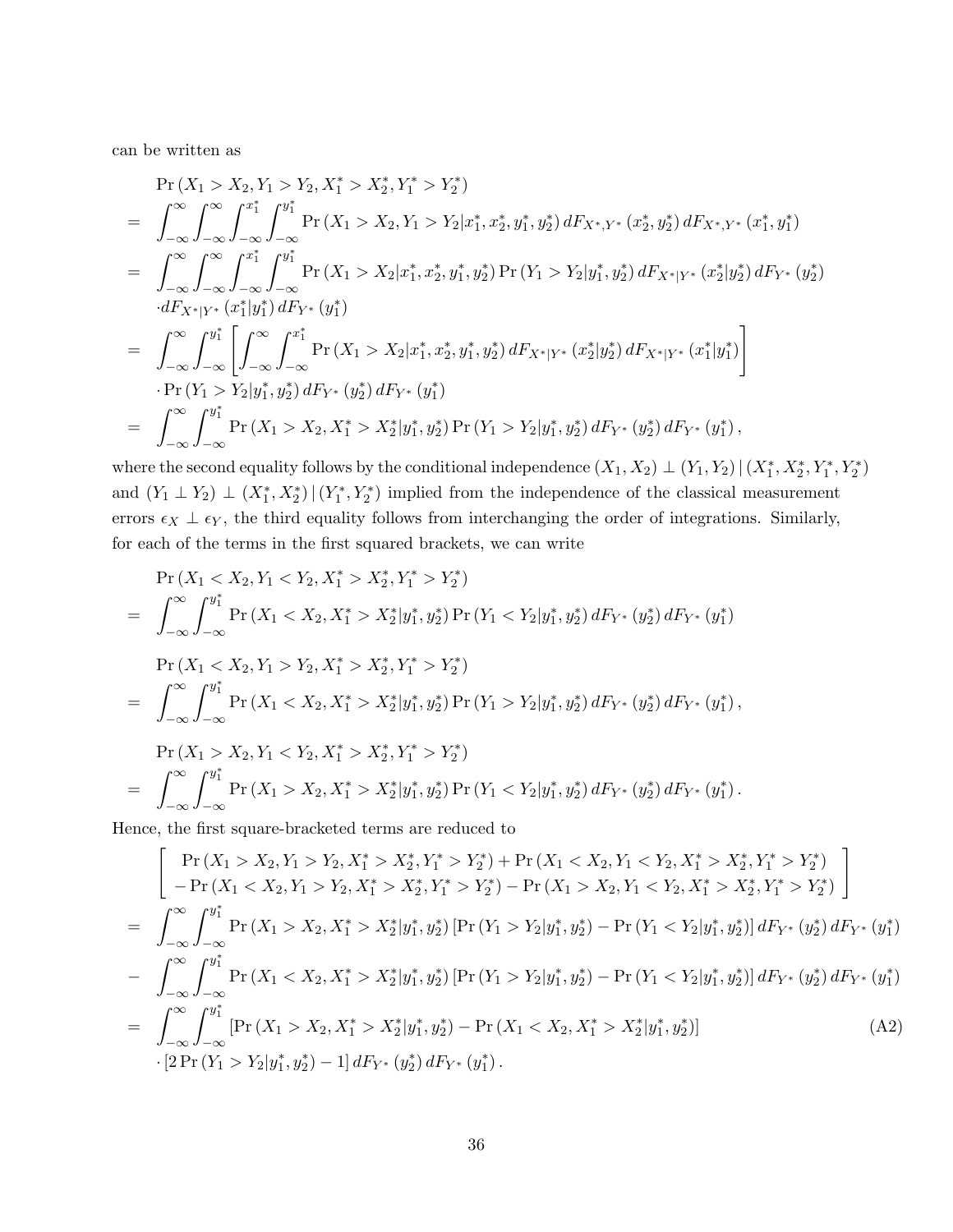By repeating a similar algebra, the second square-bracketed terms in  $(A1)$  can be written as

<span id="page-37-0"></span>
$$
\begin{bmatrix}\n\Pr\left(X_1 > X_2, Y_1 > Y_2, X_1^* < X_2^*, Y_1^* > Y_2^*\right) + \Pr\left(X_1 < X_2, Y_1 < Y_2, X_1^* < X_2^*, Y_1^* > Y_2^*\right) \\
-\Pr\left(X_1 > X_2, Y_1 < Y_2, X_1^* < X_2^*, Y_1^* > Y_2^*\right) - \Pr\left(X_1 < X_2, Y_1 > Y_2, X_1^* < X_2^*, Y_1^* > Y_2^*\right) \\
= \int_{-\infty}^{\infty} \int_{-\infty}^{y_1^*} \left[\Pr\left(X_1 > X_2, X_1^* < X_2^* | y_1^*, y_2^*\right) - \Pr\left(X_1 < X_2, X_1^* < X_2^* | y_1^*, y_2^*\right)\right] \\
\quad \cdot \left[2\Pr\left(Y_1 > Y_2 | y_1^*, y_2^*\right) - 1\right] dF_{Y^*}\left(y_2^*\right) dF_{Y^*}\left(y_1^*\right).\n\end{bmatrix} \tag{A3}
$$

Summing up  $(A2)$  and  $(A3)$  leads to

$$
\frac{1}{2}\tau
$$
\n
$$
= \int_{-\infty}^{\infty} \int_{-\infty}^{y_1^*} \left[ \Pr\left(X_1 > X_2 | y_1^*, y_2^*\right) - \Pr\left(X_1 < X_2 | y_1^*, y_2^*\right) \right] \left[ 2 \Pr\left(Y_1 > Y_2 | y_1^*, y_2^*\right) - 1 \right] dF_{Y^*}\left(y_2^*\right) dF_{Y^*}\left(y_1^*\right)
$$
\n
$$
= \int_{-\infty}^{\infty} \int_{-\infty}^{y_1^*} \left[ 2 \Pr\left(X_1 > X_2 | y_1^*, y_2^*\right) - 1 \right] \left[ 2 \Pr\left(Y_1 > Y_2 | y_1^*, y_2^*\right) - 1 \right] dF_{Y^*}\left(y_2^*\right) dF_{Y^*}\left(y_1^*\right).
$$
\n
$$
\lim_{\varepsilon \to 0} \left[ \int_{-\infty}^{\infty} \int_{-\infty}^{y_1^*} \left[ 2 \Pr\left(X_1 > X_2 | y_1^*, y_2^*\right) - 1 \right] \left[ 2 \Pr\left(Y_1 > Y_2 | y_1^*, y_2^*\right) - 1 \right] dF_{Y^*}\left(y_2^*\right) dF_{Y^*}\left(y_1^*\right).
$$

Hence, with  $b(y_1^*, y_2^*) = 2 \Pr(Y_1 > Y_2 | y_1^*, y_2^*) - 1$ , we obtain

$$
\tau = 2 \int_{-\infty}^{\infty} \int_{-\infty}^{y_1^*} b(y_1^*, y_2^*) \left[2 \Pr(X_1 > X_2 | y_1^*, y_2^*) - 1\right] dF_{Y^*}(y_2^*) dF_{Y^*}(y_1^*).
$$

*Proof of Proposition 2.3.* We prove the claim for the positive  $\tau^*$  case only, since a symmetric argument applies to the negative  $\tau^*$  case.

First, we shall show that if  $(X^*, Y^*)$  has stochastically increasing positive dependence,  $Pr(X_1^*)$  $X_2^* | y_1^*, y_2^* \rangle \ge 1/2$  and  $\Pr(X_1 > X_2 | y_1^*, y_2^* \rangle \ge 1/2$  hold for  $y_1^* \ge y_2^*$ . For  $\delta > 0$ , it holds

$$
\Pr(X_1^* > X_2^* | Y_1^* = y^* + \delta, Y_2^* = y^*)
$$
\n
$$
= \int_{-\infty}^{\infty} \Pr(X_1^* > x | Y_1^* = y^* + \delta, Y_2^* = y^*, X_2^* = x) dF_{X_2^* | Y_2^*}(x | y^*)
$$
\n
$$
= \int_{-\infty}^{\infty} \Pr(X_1^* > x | Y_1^* = y^* + \delta) dF_{X_2^* | Y_2^*}(x | y^*)
$$
\n
$$
\geq \int_{-\infty}^{\infty} \Pr(X_1^* > x | Y_1^* = y^*) dF_{X_2^* | Y_2^*}(x | y^*)
$$
\n
$$
= \int_{-\infty}^{\infty} \Pr(X_1^* > x | Y_1^* = Y_2^* = y^*, X_2^* = x) dF_{X_2^* | Y_2^*}(x | y^*)
$$
\n
$$
= \Pr(X_1^* > X_2^* | Y_1^* = Y_2^* = y^*), \qquad = 1/2
$$

where the third line follows by the stochastically increasing dependence and the last equality follows since  $(X_1^*, Y_1^*)$  and  $(X_2^*, Y_2^*)$  are independently and identically distributed.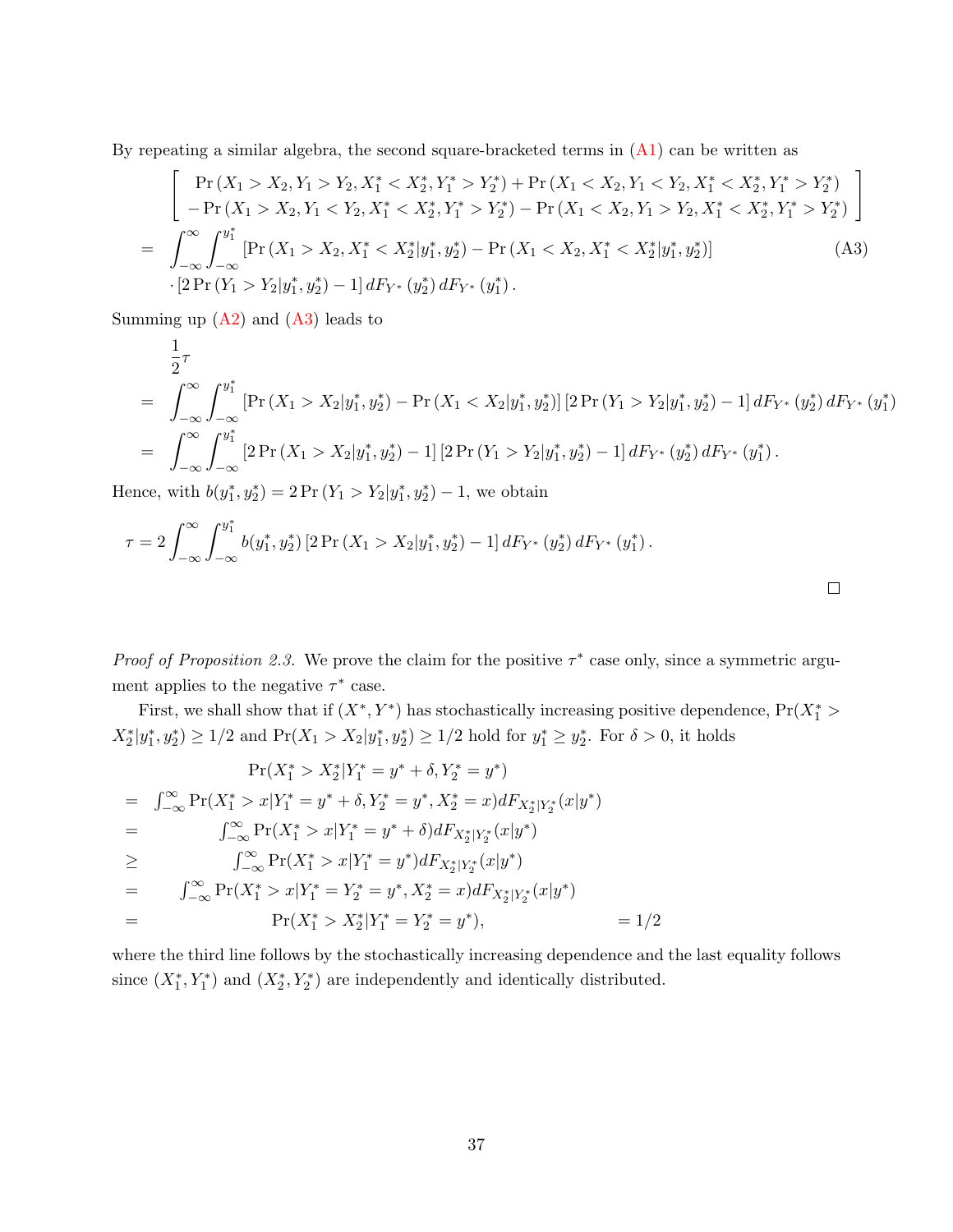To show  $Pr(X_1 > X_2 | y_1^*, y_2^*) \ge 1/2$ , let  $G_{\Delta_{21} \epsilon_X}(\cdot)$  be the distribution function of  $\Delta_{21} \epsilon_X$ . Consider

$$
Pr(X_1 > X_2 | y_1^*, y_2^*)
$$
  
=  $\int_{-\infty}^{\infty} Pr(X_1^* > X_2^* + \Delta_{21}\epsilon_X | y_1^*, y_2^*, \Delta_{21}\epsilon_X) dG_{\Delta_{21}\epsilon_X}$   
=  $\int_{-\infty}^{0} Pr(X_1^* > X_2^* + \Delta_{21}\epsilon_X | y_1^*, y_2^*, \Delta_{21}\epsilon_X) dG_{\Delta_{21}\epsilon_X}$   
+  $\int_{0}^{\infty} Pr(X_1^* > X_2^* + \Delta_{21}\epsilon_X | y_1^*, y_2^*, \Delta_{21}\epsilon_X) dG_{\Delta_{21}\epsilon_X}$   
=  $\frac{1}{2} - \int_{-\infty}^{0} Pr(X_2^* \geq X_1^* - \Delta_{21}\epsilon_X | y_1^*, y_2^*, \Delta_{21}\epsilon_X) dG_{\Delta_{21}\epsilon_X}$   
+  $\int_{0}^{\infty} Pr(X_1^* > X_2^* + \Delta_{21}\epsilon_X | y_1^*, y_2^*, \Delta_{21}\epsilon_X) dG_{\Delta_{21}\epsilon_X}$   
=  $\frac{1}{2} - \int_{0}^{\infty} Pr(X_2^* \geq X_1^* + \Delta_{21}\epsilon_X | y_1^*, y_2^*, \Delta_{21}\epsilon_X) dG_{\Delta_{21}\epsilon_X}$   
+  $\int_{0}^{\infty} Pr(X_1^* > X_2^* + \Delta_{21}\epsilon_X | y_1^*, y_2^*, \Delta_{21}\epsilon_X) dG_{\Delta_{21}\epsilon_X},$ 

where we exploit the symmetry of the distribution of  $\Delta_{21}\epsilon_X$  in the last line. When  $y_1^* = y_2^*$ , the two integrals in the last expression cancel out, so  $Pr(X_1 > X_2 | Y_1^* = Y_2^* = y^*) = 1/2$  holds. For  $\delta > 0$ , set  $y_1^* = y^* + \delta > y_2^* = y^*$  and rewrite the previous equation as

$$
\frac{1}{2} + \int_0^\infty \left[ \Pr(X_1^* > X_2^* + \Delta_{21}\epsilon_X | y_1^*, y_2^*, \Delta_{21}\epsilon_X) - \Pr(X_2^* \ge X_1^* + \Delta_{21}\epsilon_X | y_1^*, y_2^*, \Delta_{21}\epsilon_X) \right] dG_{\Delta_{21}\epsilon_X}
$$
\n
$$
= \frac{1}{2} + \int_0^\infty \left[ \int_{-\infty}^\infty \Pr(X_1^* > x + \Delta_{21}\epsilon_X | Y_1^* = y^* + \delta) dF_{X^*|Y^*}(x|y^*) - \int_{-\infty}^\infty \Pr(X_2^* \ge x + \Delta_{21}\epsilon_X | Y_2^* = y^*) dF_{X^*|Y^*}(x|y^* + \delta) \right] dG_{\Delta_{21}\epsilon_X}
$$
\n
$$
\ge \frac{1}{2} + \int_0^\infty \left[ \int_{-\infty}^\infty \Pr(X^* > x + \Delta_{21}\epsilon_X | Y^* = y^*) dF_{X^*|Y^*}(x|y^*) - \int_{-\infty}^\infty \Pr(X^* \ge x + \Delta_{21}\epsilon_X | Y^* = y^*) dF_{X^*|Y^*}(x|y^* + \delta) \right] dG_{\Delta_{21}\epsilon_X},
$$

where the inequality follows by the assumption of stochastic increasing dependence. Since  $Pr(X^*)$  $x + \Delta_{21} \epsilon_X | Y^* = y^*$  is non-increasing in x and  $F_{X^*|Y^*}(\cdot | y^*)$  is first-order stochastically dominated by  $F_{X^*|Y^*}(\cdot|y^* + \delta)$ , we have

$$
\int_{-\infty}^{\infty} \Pr(X^* > x + \Delta_{21} \epsilon_X | Y^* = y^*) dF_{X^*|Y^*}(x | y^*) \ge \int_{-\infty}^{\infty} \Pr(X^* \ge x + \Delta_{21} \epsilon_X | Y^* = y^*) dF_{X^*|Y^*}(x | y^* + \delta).
$$

Hence,  $Pr(X_1 > X_2 | y_1^*, y_2^*) \ge 1/2$ .

Next, we show that the symmetric and unimodality with the nonnegative mode of the conditional distribution of  $(X_1^* - X_2^*)$  given  $\{Y_1^* = y_1^*, Y_2^* = y_2^*, y_1^* > y_2^*\}\$ implies  $Pr(X_1^* > X_2^* | y_1^*, y_2^*) \ge$  $Pr(X_1 > X_2 | y_1^*, y_2^*)$  for all  $y_1^* > y_2^*$ . Let the conditional cdf and pdf of  $\Delta_{12}X^* = X_1^* - X_2^*$  given  ${Y_1^* = y_1^*, Y_2^* = y_2^*}$  be denoted by  $F_{\Delta_{12}X^*}(\cdot|y_1^*, y_2^*)$  and  $f_{\Delta_{12}X^*}(\cdot|y_1^*, y_2^*)$ , respectively. We denote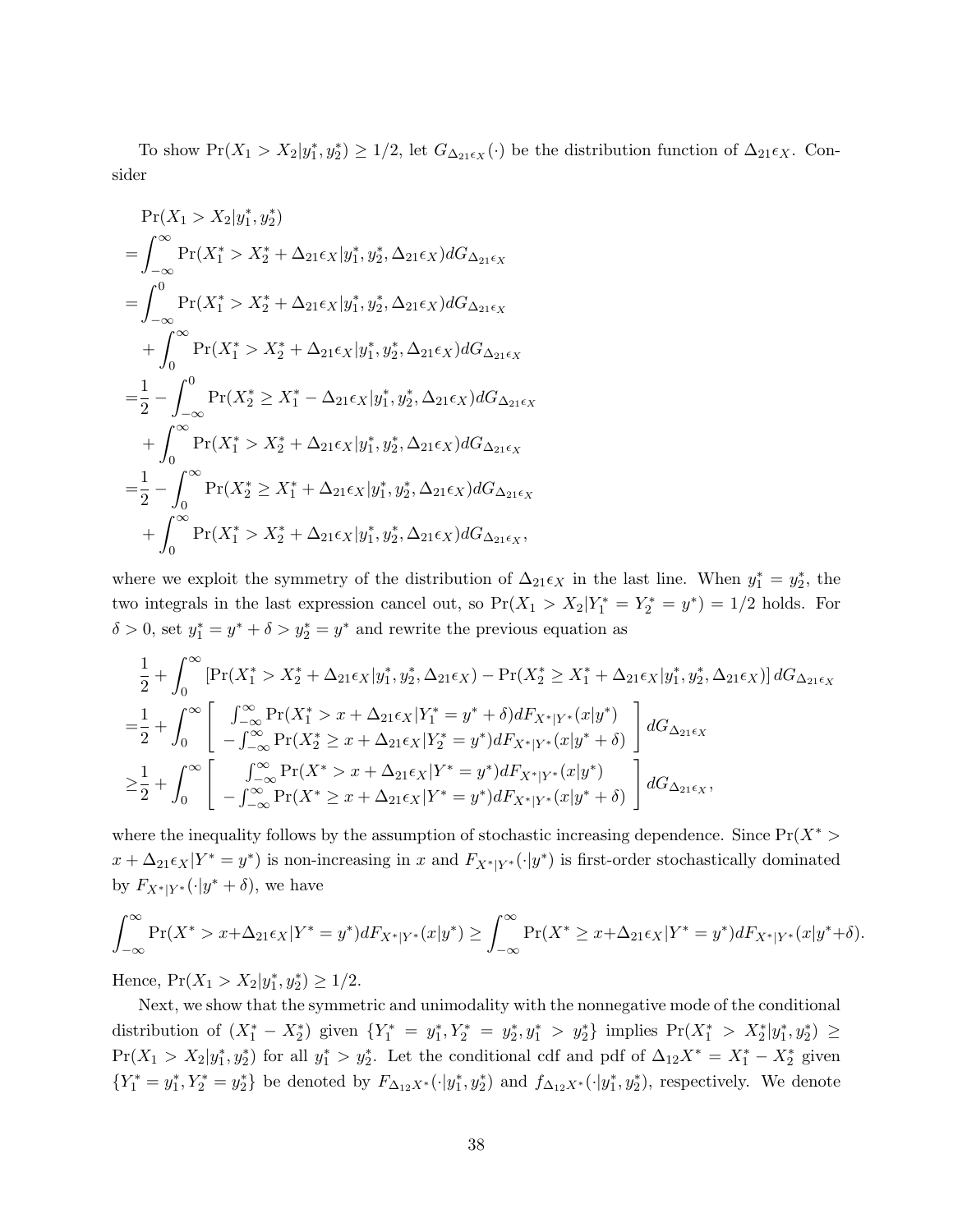by  $g_{\Delta_{21} \epsilon_X}(\cdot)$  the Lebesgue density of  $\Delta_{21} \epsilon_X$ . Let  $m \geq 0$  be the mode of the conditional distribution of  $\Delta_{12}X^*$  given  $\{Y_1^* = y_1^*, Y_2^* = y_2^*, y_1^* \ge y_2^*\}$ . Consider

$$
\begin{split} \Pr(X_1 &> X_2 | y_1^*, y_2^*) = \int_{-\infty}^{\infty} \left[ 1 - F_{\Delta_{12}X^*}(\Delta_{21}\epsilon_X | y_1^*, y_2^*) \right] dG_{\Delta_{21}\epsilon_X} \\ &= \int_{0}^{\infty} \left\{ \left[ 1 - F_{\Delta_{12}X^*}(\Delta_{21}\epsilon_X | y_1^*, y_2^*) \right] + \left[ 1 - F_{\Delta_{12}X^*}(-\Delta_{21}\epsilon_X | y_1^*, y_2^*) \right] \right\} dG_{\Delta_{21}\epsilon_X} \\ &= 1 - 2 \int_{0}^{\infty} \left\{ \frac{1}{2} F_{\Delta_{12}X^*}(\Delta_{21}\epsilon_X | y_1^*, y_2^*) + \frac{1}{2} F_{\Delta_{12}X^*}(-\Delta_{21}\epsilon_X | y_1^*, y_2^*) \right\} dG_{\Delta_{21}\epsilon_X}, \end{split}
$$

where the second line follows by the symmetry of the distribution of  $\Delta_{21}\epsilon_X$ . Consider bounding the integrand for each  $\Delta_{21}\epsilon_X \geq 0$ . For  $\Delta_{21}\epsilon_X \in [0,m]$ , since  $F_{\Delta_{12}X^*}(\cdot|\hat{y}_1^*,y_2^*)$  is convex in the left-tail relative to the mode,  $\frac{1}{2}F_{\Delta_{12}X^*}(\Delta_{21}\epsilon_X|y_1^*,y_2^*) + \frac{1}{2}F_{\Delta_{12}X^*}(-\Delta_{21}\epsilon_X|y_1^*,y_2^*) \geq F_{\Delta_{12}X^*}(0|y_1^*,y_2^*)$  holds.

For  $\Delta_{21}\epsilon_X = m+\delta > m$ , by the symmetry and unimodality of the distribution of  $\Delta_{12}X^*|(y_1^*, y_2^*)$ ,  $F_{\Delta_{12}X^*}(m+\delta|y_1^*,y_2^*) + F_{\Delta_{12}X^*}(-m-\delta|y_1^*,y_2^*)$  is monotonically increasing in  $\delta$ , as  $\frac{d}{d\delta}(F_{\Delta_{12}X^*}(m+\delta|y_1^*,y_2^*)+F_{\Delta_{12}X^*}(-m-\delta|y_1^*,y_2^*))=f_{\Delta_{12}X^*}(m+\delta|y_1^*,y_2^*)-f_{\Delta_{12}X^*}(-m-\delta|y_1^*,y_2^*)$  $>0.$ 

Hence,  $\frac{1}{2}F_{\Delta_{12}X^*}(m+\delta|y_1^*,y_2^*)+\frac{1}{2}F_{\Delta_{12}X^*}(-m-\delta|y_1^*,y_2^*)\geq \frac{1}{2}$  $\frac{1}{2}F_{\Delta_{12}X^*}(m|y_1^*,y_2^*)+\frac{1}{2}F_{\Delta_{12}X^*}(-m|y_1^*,y_2^*)\geq$  $F_{\Delta_{12}X^*}(0|y_1^*,y_2^*)$  holds by the convexity of  $F_{\Delta_{12}X^*}(\cdot|y_1^*,y_2^*)$  in the left-tail relative to the mode.

Combining these inequalities, we obtain

$$
\begin{split} \Pr(X_1 &> X_2 | y_1^*, y_2^* ) \le 1 - 2 \left[ \int_0^m F_{\Delta_{12} X^*}(0 | y_1^*, y_2^*) dG_{\Delta_{21} \epsilon_X} + \int_m^\infty F_{\Delta_{12} X^*}(0 | y_1^*, y_2^*) dG_{\Delta_{21} \epsilon_X} \right] \\ &= 1 - F_{\Delta_{12} X^*}(0 | y_1^*, y_2^*) \\ &= \Pr(X_1^* > X_2^* | y_1^*, y_2^* ). \end{split}
$$

This completes the proof.

#### $\Box$

## A2 Summary Statistics